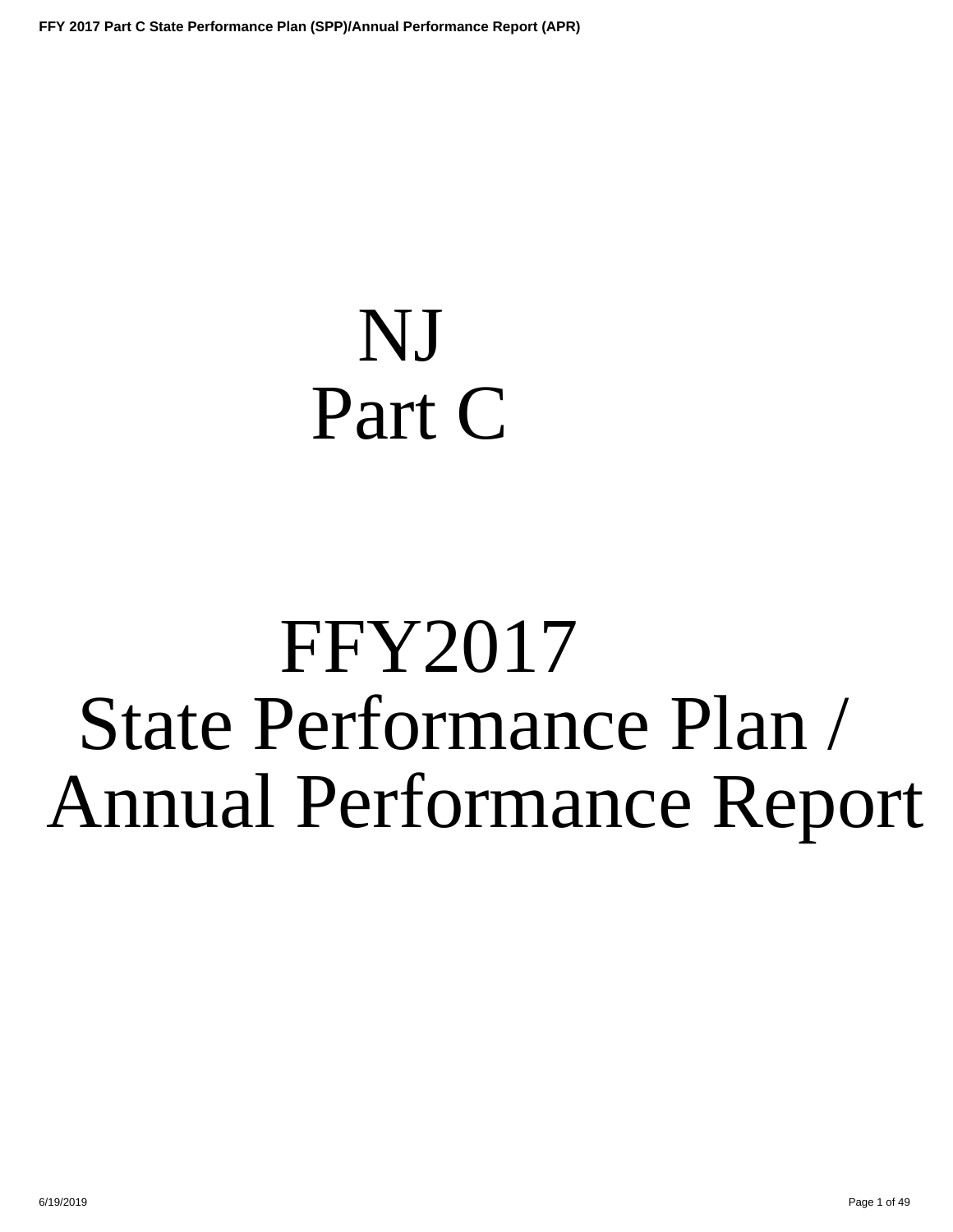### **Executive Summary:**

The New Jersey Early Intervention System (NJEIS) is submitting this Part C State Performance Plan/Annual Performance Plan (SPP/APR), to the U.S. Department of Education, Office of Special Education Programs (OSEP) by February 1, 2019 in accordance with the Individuals with Disabilities Education Act (IDEA). The plan was developed based upon guidance from OSEP and with broad stakeholder involvement and input.

The US Census Bureau (https://www.census.gov/quickfacts/NJ) and the World Population Review (New Jersey Population. (2018-12-12) found at http://worldpopulationreview.com/states/new-jersey-population/) documented that New Jersey (NJ) is a geographically small north eastern state with a diverse population of 8,908,520 according to the July 1, 2018 estimate by the U.S. Census Bureau. New Jersey is the 11th most populous state in the country despite being ranked 47th in terms of total land mass. Despite its small geographic size, for every square mile of New Jersey, there is an average of 1,195.5 people, which makes it the most densely populous state i the country. New Jersey is divided into three geographic regions: North Jersey, Central Jersey and South Jersey. New Jersey has a twenty-one (21) county governmental structure and is one of the only states to have every single county deemed "urban" as defined by the Census Bureau's Combined Statistical area.

The U.S. Census Bureau estimates that New Jersey's median household income in 2017 was \$76,475. The median family income for families with children was \$99,991. The 2017 U.S. Census estimates include 310,305 children under three years of age in New Jersey. The US Census Bureau reported for 2017 that 13.9% of New Jersey's children were below the federal poverty level and 19.2% were living in households with Supplemental Security Income (SSI), cash public assistance income, or Food Stamps/SNAP benefits.

New Jersey is made up of a very diverse population and 30.9% of New Jersey's population aged 5 and older speak a native language other than English.

The New Jersey Department of Health (DOH) is the designated State lead agency for the New Jersey Early Intervention System (NJEIS) established under Part C of the IDEA. As such, DOH is ultimately responsible for implementing its general supervisory authority to ensure the availability of appropriate early intervention services for eligible infants, toddlers and their families in accordance with federal and state requirements. New has participated in the federal program since 1987.

The NJEIS has a referral system point of entry for children and families through four Regional Early Intervention Collaboratives (REICs) that cover the state's twenty-one (21) counties. Grant/Contracts to the REICs and thirteen

(13) Service Coordination Units (SCUs) that provide ongoing service coordination for the twenty-one counties are executed annually. Direct early intervention services are provided by fifty (50) Early Intervention Program ( provider agencies through contracts with the DOH. EIPs are contracted to serve as a comprehensive agency, a service vendor agency, and/or a targeted evaluation team (TET). Comprehensive agencies are expected to serve as an early intervention home for a child and family, providing all identified services on the IFSP. Service vendors serve as a backup in providing services not available through a comprehensive agency. Individual practiti must be enrolled with the NJEIS through one of the contracted EIPs.

REICs are also responsible to facilitate family and community involvement in the NJEIS and assure that local resources are coordinated to assist families to meet the needs of their infants and toddlers with developmental delays and disabilities. The REICs are responsible for ensuring that families have an active voice in decision-making on Regional Boards/Councils. Each of the four REICs employs at least one full-time Training and Technical Assistance Coordinator and one full-time Family Support Coordinator. The Family Support Coordinator positions are required to be staffed by a parent of a child with a disability. Early intervention supports and services are provided in accordance with Part C statute and regulations and NJEIS state rules. Policies and procedures are disseminated statewide and posted on the NJEIS website.

NJEIS received a "Needs Assistance" determination from OSEP in 2016 and 2017 and most recently, a "Meets Requirements" in 2018. Consistent with federal requirements and a directive in the OSEP Determination letter, NJEIS requested and received technical assistance from the Early Childhood Technical Assistance Center (ECTA) and The Center for IDEA Early Childhood Data Systems (DaSy) during FFY 2016. Throughout the year, ECTA technical assistance was received in areas such as: general supervision, policies and procedures, procedural safeguards, SSIP and child and family outcomes. This assistance provided was consistently a valuable addition to the activities conducted and decisions made throughout the year. Based on technical assistance received, NJEIS reviewed and revised family outcome data collection procedures to ensure high quality data. Implementation of revised procedures, increased the confidence in the data quality as reflected in the indicator performance for FFY 16. Another example is the technical assistance provided in the development of new traini on BDI fidelity and on incorporating evidence based practices to enhance child outcome performance.

All of these changes helped NJEIS obtain a "Meets Requirements" determination in 2018. NJEIS continued to access technical assistance in FFY 2017 from ECTA, DaSy and other OSEP funded TA centers for specific projects and identified areas of need,and will continue to utlize these centers as necessary to maintain these programmatic gains.

### **Attachments File Name Uploaded By Uploaded Date** No APR attachments found.

### **General Supervision System:**

The systems that are in place to ensure that IDEA Part C requirements are met, e.g., monitoring systems, dispute resolution systems.

The NJEIS implements a general supervision system that identifies noncompliance, ensures verification of correction in a timely manner in accordance with federal requirements and promotes enhanced performance and results for children and families. This is accomplished through the Monitoring Unit, Procedural Safeguards Office, and the Central Management Office with ongoing activities including data verification, data analysis of performance data, fiscal monitoring, response to disputes, public reporting of data, local determinations, contracts management, personnel development, training, technical assistance, issuing of findings, corrective action verification of correction, on-site focused monitoring, and enforcement. In addition, NJEIS has established and implements a Code of Conduct. All approved providers, administrators, and practitioners are required to review and sign their commitment to follow the provisions of this code.

Additional information about these processes is included below:

### **Monitoring Activities**

A significant component of the NJEIS general supervision system is the performance desk audit process implemented using data compiled through the System Point of Entry (SPOE) database and as of December 1, 2017, the Early Intervention Management System (EIMS) database. The purpose of the data desk audit is to: (1) ensure data in the databases are accurate; (2) to identify noncompliance and areas for improvement; and (3) to verify correction of noncompliance in accordance with federal requirements in OSEP 09-02.

The SPOE and EIMS databases are an electronic central data systems that:

Ensures an unduplicated count for federal reporting;

- Assists in the verification of data;
- Establishes and provides trend data for improvement planning;
- Identifies potential areas of non-compliance that are then targeted for follow-up by telephone, record submission or site visit; and
- Allows tracking of required corrective actions.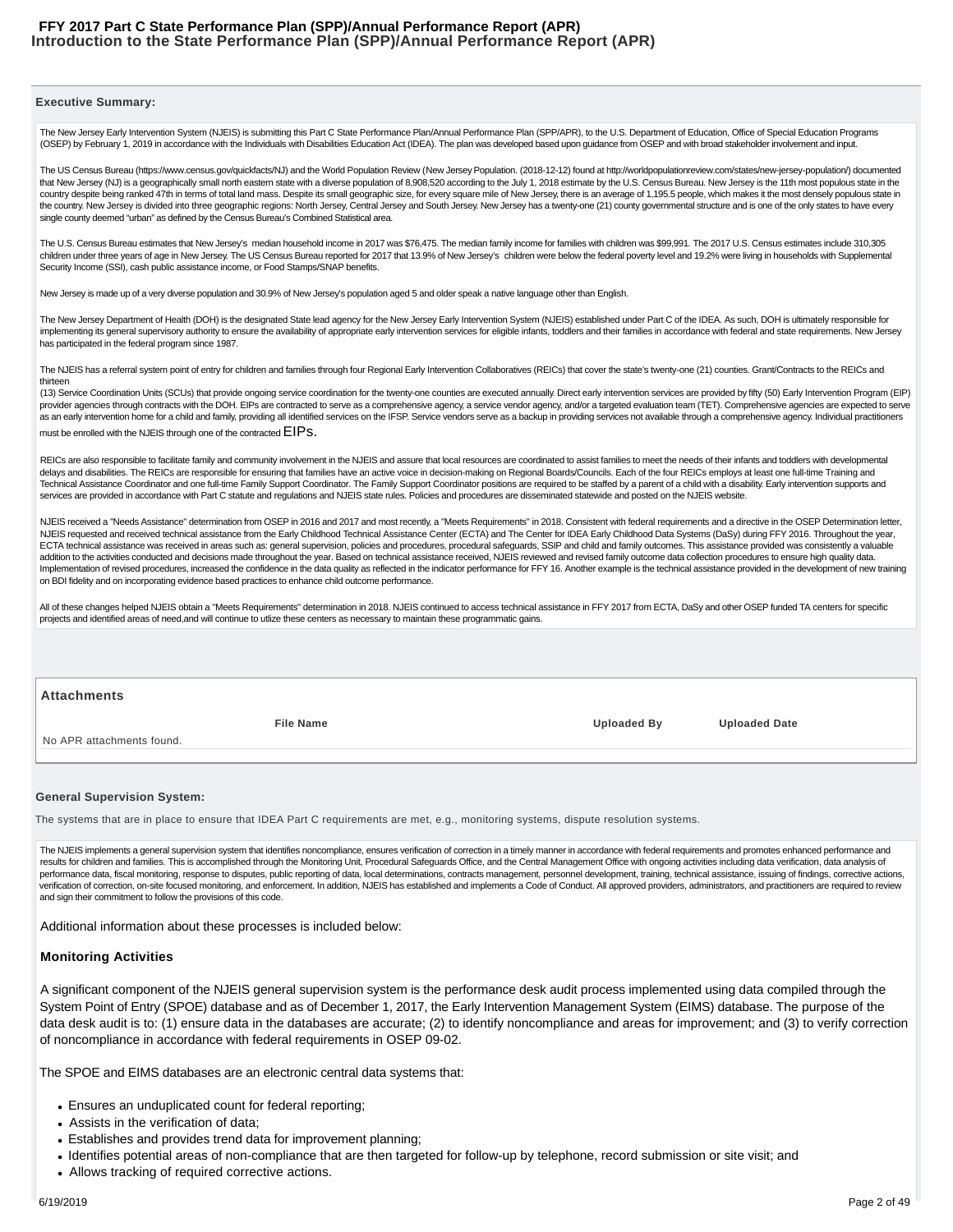Data desk audits review compliance and performance data for selected priority indicators for all counties/provider agencies. An inquiry response format has been developed and implemented to verify accuracy of data, request missing information and determine if barriers are appropriately addressed to correct performance issues. As needed, findings and corrective action plans are issued and verification of correction is completed in accordance with federal requirements.

On-site focused monitoring is an important component of the NJEIS general supervision system used to address reoccurring or long standing noncompliance. In addition, on-site visits are conducted as necessary to verify correction or to determine the need for additional sanctions such as designation of at-risk or high-risk status when correction is not timely.

### **Procedural Safeguards Office**

The NJEIS has a Procedural Safeguards Office, located within the DOH, Office of the Assistant Commissioner, to ensure the effective implementation of procedural safeguards including family rights. The Procedural Safeguards Office helps to ensure that parents receive and understand their rights and have access to formal, as well as informal systems of dispute resolution, as needed. Procedural safeguards are available to all families and are described in the document "New Jersey Early Intervention System (NJEIS) Family Rights". All NJEIS providers/practitioners are responsible to ensure that families understand their rights under Part C. To facilitate NJEIS provider agencies and practitioners working knowledge of these rights, they are all required to successfully complete six procedural safeguard online training modules prior to beginning work with children and families.

Service coordinators are given the responsibility to directly assist families in accessing informal and formal dispute resolution including completion and submission of requests for formal dispute resolution, if desired. A parent liaison is available through the Procedural Safeguards Office to advise parents of their rights under the NJEIS, help them understand the options available to them when disputes arise, and assist in resolving informal disputes as needed.

The Procedural Safeguards Office responds to parent issues/concerns and documents contacts for review and analysis. Parents can contact the Procedural Safeguards Office through a toll-free hotline. Parents who call are always advised of their right to file a request for formal dispute resolution at any time. The Procedural Safeguards Office issues compensatory services as appropriate,

The Procedural Safeguards Office documents informal and formal communications from parents by telephone, emails and/or written letters. This includes date of request, issues, resolutions, and timelines by county. This data collection tracks requests and outcome of informal and formal dispute resolutions received by the Procedural Safeguards Office.

The Procedural Safeguards Office compiles information on disputes and shares with state entities including REICs, SCUs, and EIPs, as necessary to facilitate systematic training and technical assistance. In addition, a Procedural Safeguards Office report is presented at each State Interagency Coordinating Council (SICC) meeting on informal and formal complaints and resulting system responses.

Formal dispute resolution procedures are used to identify and correct non-compliance through:

- A statewide mediation system available to ensure parents may voluntarily access a non-adversarial process for the resolution of individual disputes regarding the NJEIS including identification, evaluation and assessment, eligibility determination, placement or the provision of appropriate early intervention services. Mediators are required to undergo training as a condition of serving as mediators. The Procedural Safeguards Office maintains a list of qualified and impartial mediators who are trained in effective mediation techniques and are knowledgeable in laws, regulations and guidelines related to the provision of early intervention services.
- A statewide impartial hearing system available through the Office of Administrative Law (OAL) to ensure parents may voluntarily access a fair process for the resolution of individual disputes regarding the provision of early intervention services including identification, evaluation and assessment, eligibility determination, placement or the provision of appropriate early intervention services.
- A complaint resolution process available to address complaints filed by individual, families, groups, organizations, or from any source, including an organization or individual from another state, indicating a deficiency(s) in the fulfillment of the requirements, or a violation of the requirements, by public or private agencies, which are or have been receiving financial funding or payment under Part C of IDEA or other pertinent state or federal early intervention legislation; or by other public agencies involved in the state's early intervention system. The Procedural Safeguards Office is responsible for investigating and resolving complaints in accordance with Part C requirements.

### **Family Survey**

NJEIS utilizes the Family Survey developed by the National Center Special Education Accountability Monitoring (NCSEAM). This instrument has been selected because of the rigorous development process it underwent to ensure that the data obtained are valid and reliable. Data from the family survey are analyzed as part of the identification of issues and areas for improvement. See Indicator 4 for a discussion of how the survey is implemented and the data utilized.

| ∣ Attachments             |                  |                    |                      |
|---------------------------|------------------|--------------------|----------------------|
|                           | <b>File Name</b> | <b>Uploaded By</b> | <b>Uploaded Date</b> |
| No APR attachments found. |                  |                    |                      |
|                           |                  |                    |                      |

### **Technical Assistance System:**

The mechanisms that the State has in place to ensure the timely delivery of high quality, evidenced based technical assistance and support to early intervention service (EIS) programs.

The New Jersey Comprehensive System of Personnel Development (CSPD) is designed as a statewide network of regional training and technical 6/19/2019 Page 3 of 49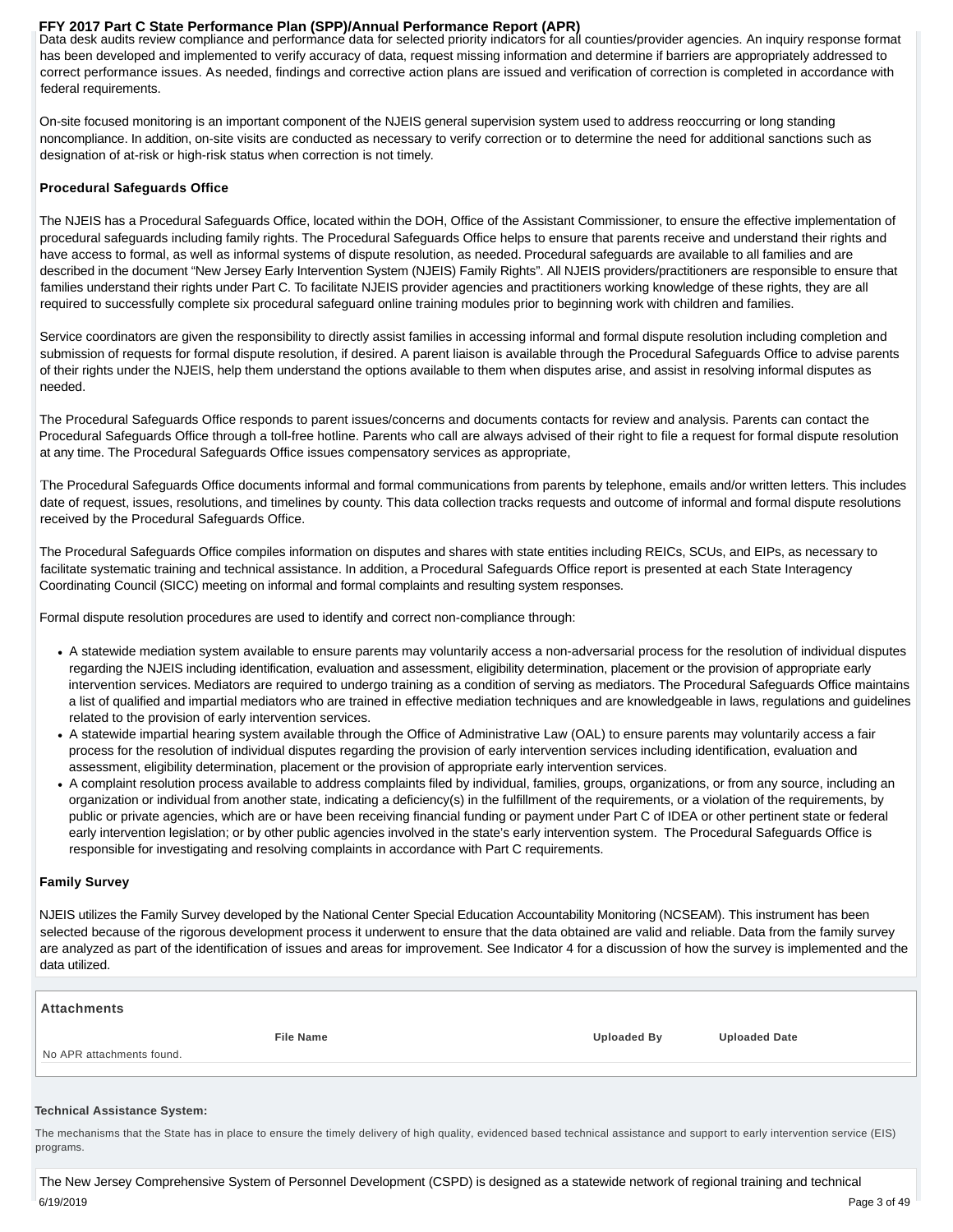assistance coordinators (T&TA) who work at the regional/local provider level under the guidance of the REICs and state CSPD Coordinator. Each of the four REICs employs at least one full-time Training and Technical Assistance Coordinator and one full-time Family Support Coordinator. The Family Support Coordinator positions are required to be staffed by a parent of a child with a disability. The REICs offer provider meetings as an opportunity to review NJEIS policies and procedures and provide training and technical assistance on topics as identified by the state, REIC or local provider agencies.

### The New Jersey CSPD:

- Provides training for a variety of early intervention practitioners, including service coordinators and paraprofessionals; families; and primary referral sources.
- Ensures that training relates specifically to understanding the basic components of early intervention services, federal and state requirements, and how to coordinate transition services for infants and toddlers with disabilities from early intervention to a preschool program under Part B of IDEA or to other early childhood services.
- Provides regional ongoing targeted training and technical assistance to program administrators, service coordinators, and service providers to address areas in need of improvement as well as areas of noncompliance as identified through general supervision activities.

The DOH, NJEIS identified a continuing need to expand to on-line training to meet the training and education needs of NJEIS personnel. Mercer County Community College (MCCC) is contracted to provide NJEIS with access to a Learning Management System that provides access to and tracking of online training to individual administrators and practitioners enrolled with the NJEIS. The contract includes tracking of training/technical assistance modules/webinars, tracking of constituent participation and awarding of CEUs and support Webinars for up to 500 individuals synchronously. NJEIS administrators/practitioners are able to access and view schedules of upcoming live webinars, view descriptions of available modules, and also view job-specific requirements. MercerOnline and Mercer Institute of Management & Technology training provides e-mail and telephone support to assist practitioners with log-in, troubleshooting, system navigation, etc.

NJEIS requires that every practitioner enrolled with the NJEIS have an active email to ensure that the NJEIS can communicate information to the direct service practitioner without neededing the intermediary of the agency administrator. Additinally, the new EIMS database provides methods of electronically communicating to each NJEIS practitioner directly.

Live webinars are conducted by NJEIS staff members on Go-to-Webinar allowing access for up to 500 participants. Mercer Institute provides IT support for each session. Sessions are recorded and stored in the MCCC streaming server, for access via the Learning Management System so that participants have access to recorded versions of the session.

### **Procedural Safeguards Modules**

NJEIS implemented six modules on procedural safeguards and effective July 1, 2014, NJEIS requires completion of the modules for any individual prior to their enrollment and approval to provide early intervention services through the NJEIS. MCCC provides a weekly report to NJEIS on the use of online modules. Additionally, survey results are available to NJEIS for each of the six procedural safeguards modules and any additional modules that may be developed.

| ∣ Attachments             |                  |             |                      |
|---------------------------|------------------|-------------|----------------------|
|                           | <b>File Name</b> | Uploaded By | <b>Uploaded Date</b> |
| No APR attachments found. |                  |             |                      |
|                           |                  |             |                      |

### **Professional Development System:**

The mechanisms the State has in place to ensure that service providers are effectively providing services that improve results for infants and toddlers with disabilities and their families.

The NJEIS has established personnel standards for all practitioners that provide early intervention services. These standards are maintained and monitored for all early intervention practitioners, requiring educational background and licensure as appropriate for each position in the state. Individual practitioners must be enrolled with the NJEIS through one of the contracted EIPs.

NJEIS has specific enrollment requirements for agencies under contract with the DOH as an early intervention provider (EIP) and the individuals they use as practitioners for the provision of early intervention services. Agency and practitioner enrollment is through an NJEIS Central Management Office (CMO) and verified by the CMO vendor. Agency requirements include proof of agency and practitioner liability insurance, certification statement for submitting claims for services, confirmation of practitioner police and background checks, and copies of signed Code of Conduct acknowledgement for agency administrative staff. Requirements for practitioner enrollment include a completed initial enrollment form that includes discipline specific information including degrees, certification and license numbers that are used to confirm current status of the individual to meet personnel standards, a copy of a signed Code of Conduct acknowledgement and verification that the practitioner has completed required pre-enrollment training.

NJEIS staff recruitment, preparation, qualification, support, and retention efforts are conducted to facilitate an adequate supply of qualified, capable and skilled early intervention personnel.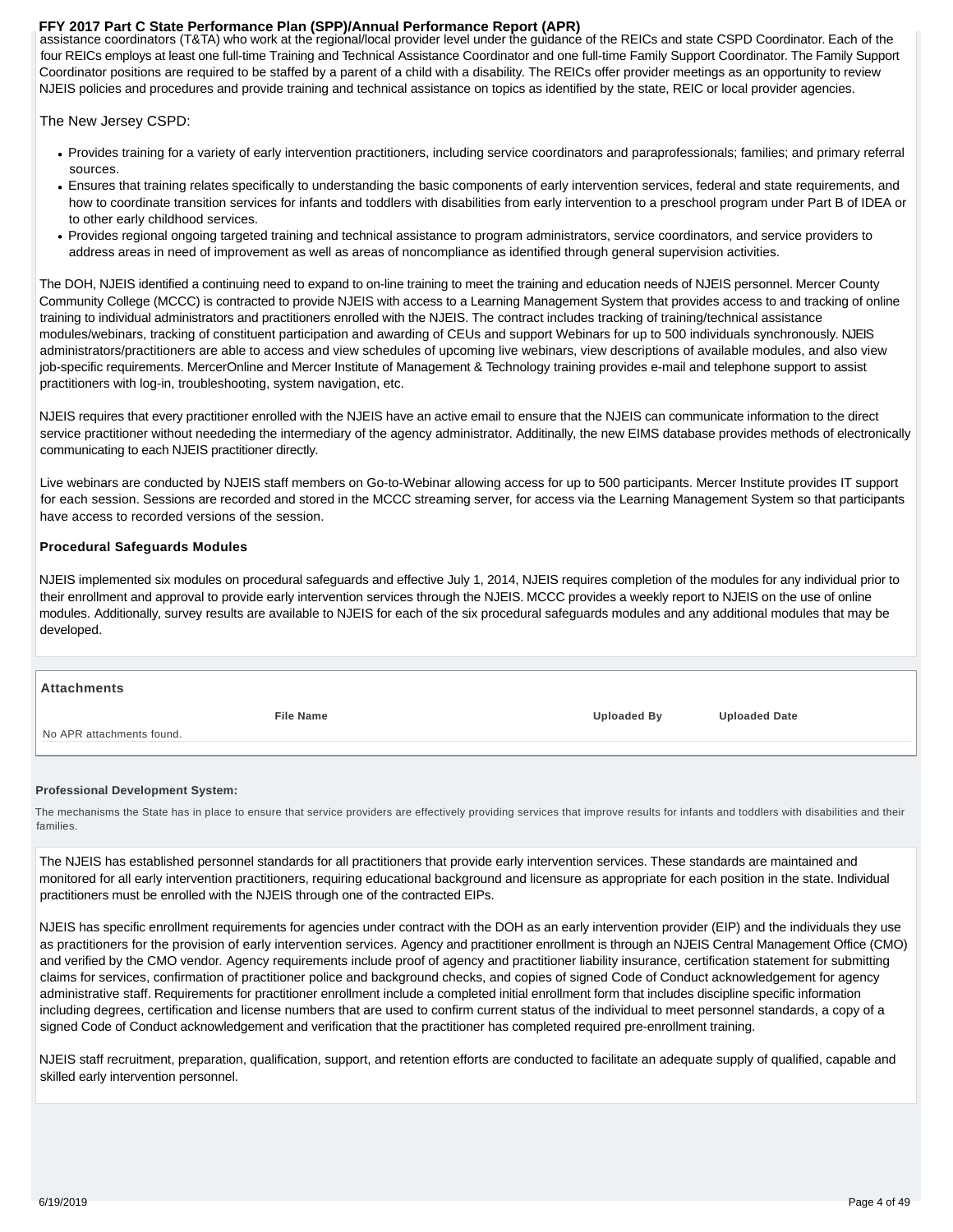| Attachments                                                            |                    |                      |
|------------------------------------------------------------------------|--------------------|----------------------|
| <b>File Name</b>                                                       | <b>Uploaded By</b> | <b>Uploaded Date</b> |
| No APR attachments found.                                              |                    |                      |
|                                                                        |                    |                      |
| Stakeholder Involvement: v apply this to all Part C results indicators |                    |                      |

The mechanism for soliciting broad stakeholder input on targets in the SPP, including revisions to targets.

NJEIS relies each year on a Part C Steering Committee which includes the State Interagency Coordinating Council to advise and assist in the development of NJEIS State Performance Plans/Annual Performance Reports (SPP/APR).

This FFY 2017 SPP/APR was developed with broad stakeholder input obtained at a January 15, 2019 Part C Steering Committee meeting. This included review of data for fiscal year 2017 (July 1, 2017 - June 30, 2018). The stakeholders reviewed available data and analyzed the status of the state Part C system including local performance data and the current targets for FFY 2014-2018. This included discussion on progress and slippage as well as challenges and resources related to each indicator. Discussion included potential implications for the OSEP results driven accountability initiative and the current NJEIS work on the State Systemic Improvement Plan (SSIP). A final draft of the SPP/APR was reviewed and discussed at the January 25, 2019 SICC meeting at which time the SICC certified the FFY 2017 SPP/APR as their annual report.

| <b>Attachments</b>                          |             |                      |        |
|---------------------------------------------|-------------|----------------------|--------|
| <b>File Name</b>                            | Uploaded By | <b>Uploaded Date</b> | Remove |
| sicc certification for nj part c 2.1.19.pdf | Susan Evans | 1/31/2019 12:11 PM   |        |

### **Reporting to the Public:**

How and where the State reported to the public on the FFY 2016 performance of each EIS Program or Provider located in the State on the targets in the SPP/APR as soon as practicable, but no later than 120 days following the State's submission of its FFY 2016 APR, as required by 34 CFR §303.702(b)(1)(i)(A); and a description of where, on its Web site, a complete copy of the State's SPP, including any revision if the State has revised the SPP that it submitted with its FFY 2016 APR in 2018, is available.

The NJEIS Part C State Performance Plan/Annual Performance Report (SPP/APR) is disseminated to the public through posting to the state website (http://nj.gov/health/fhs/eis/public-reporting/) and the Regional Early Intervention Collaboratives (REICs) at http://www.njreic.org/. The SPP/APR is also disseminated electronically to representatives of the Part C Steering Committee, State Interagency Coordinating Council (SICC), state agencies (Department of Education, Department of Human Services, Department of Children and Families), advocacy organizations, Service Coordination Units and Early Intervention Program provider agencies for distribution throughout the State.

Updates on this SPP/APR are prepared and submitted each February. These NJEIS reports and past reports are posted at: http://nj.gov/health/fhs/eis /public-reporting/. The SPP/APR is disseminated to all of the above individuals electronically for distribution through their dissemination mechanisms (e.g., newsletters, websites, list serves, etc) throughout the State.

FFY 2017 County Performance Reports and Part C Determinations outlining the performance of each county in relation to state targets and Part C requirements will be prepared and disseminated within 120 days of the submission of this SPP/APR. Exsisting County Performance Reports and Part C Determinations are located at: https://www.nj.gov/health/fhs/eis/public-reporting/

| <b>Attachments</b>                                                                                                                                                 |                  |                    |                      |
|--------------------------------------------------------------------------------------------------------------------------------------------------------------------|------------------|--------------------|----------------------|
| No APR attachments found.                                                                                                                                          | <b>File Name</b> | <b>Uploaded By</b> | <b>Uploaded Date</b> |
| Actions required in FFY 2016 response                                                                                                                              |                  |                    |                      |
| <b>OSEP Response</b>                                                                                                                                               |                  |                    |                      |
| States were instructed to submit Phase III Year Three of the State Systemic Improvement Plan (SSIP) by April 1, 2019. The State provided the required information. |                  |                    |                      |
| <b>Required Actions</b>                                                                                                                                            |                  |                    |                      |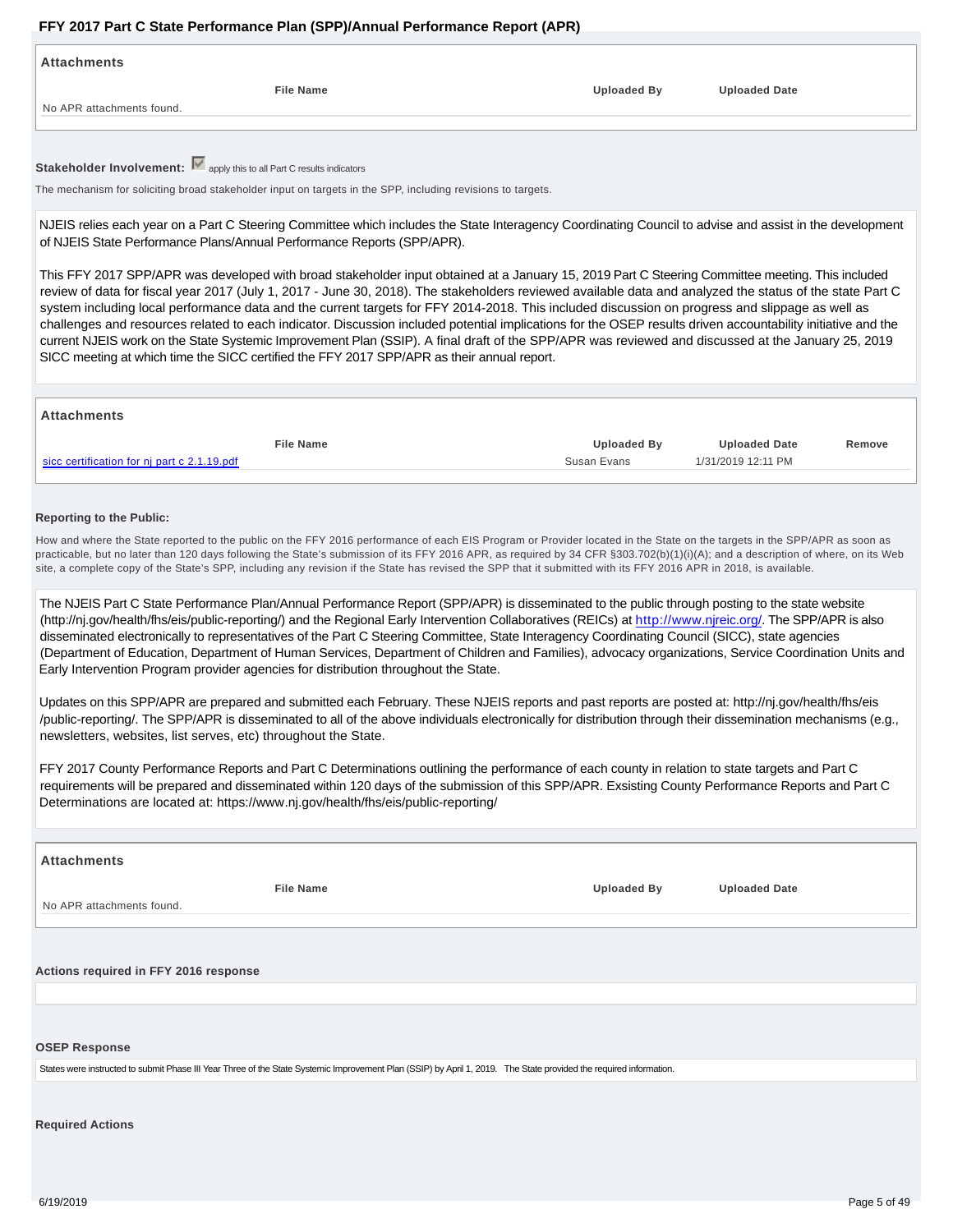<span id="page-5-0"></span>In the FFY 2018 SPP/APR, the State must report FFY 2018 data for the State-identified Measurable Result (SiMR). Additionally, the State must, consistent with its evaluation plan described in Phase II, assess and report on its progress in implementing the SSIP. Specifically, the State must provide: (1) a narrative or graphic representation of the principal activities implemented in Phase III, Year 4; (2) measures and outcomes that were<br>imple practices that were implemented and progress toward short- and long-term outcomes that are intended to impact the SiMR; and (4) any supporting data that demonstrates that implementation of these activities are impacting the State's capacity to improve its SiMR data.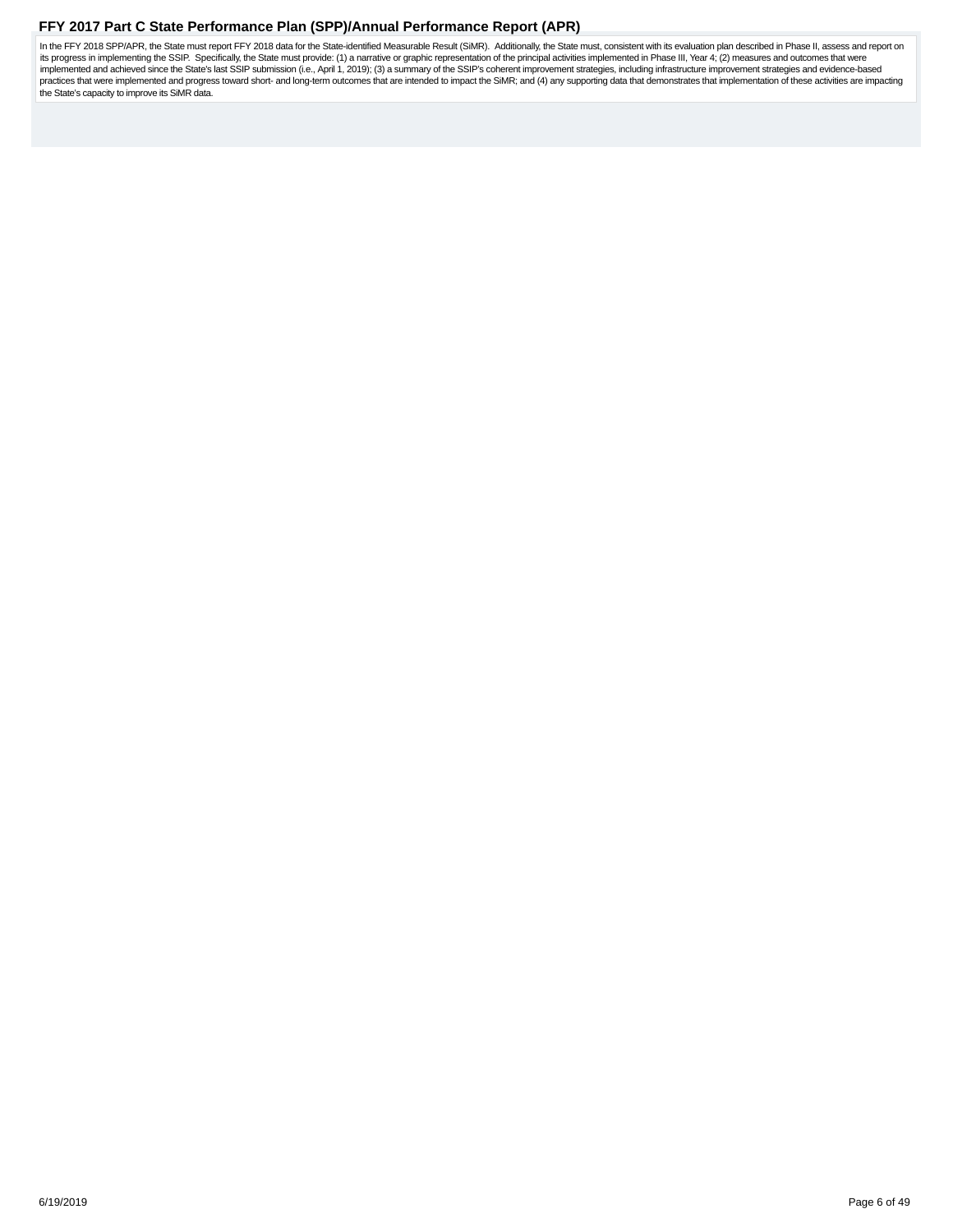### **Indicator 1: Timely provision of services FFY 2017 Part C State Performance Plan (SPP)/Annual Performance Report (APR)**

Monitoring Priority: Early Intervention Services In Natural Environments

**Compliance indicator: Percent of infants and toddlers with Individual Family Service Plans (IFSPs) who receive the early intervention services on their IFSPs in a timely manner.**

### **(20 U.S.C. 1416(a)(3)(A) and 1442)**

| <b>Historical Data</b> |        |        |        |                                    |        |        |                   |        |        |        |        |
|------------------------|--------|--------|--------|------------------------------------|--------|--------|-------------------|--------|--------|--------|--------|
| Baseline Data: 2013    |        |        |        |                                    |        |        |                   |        |        |        |        |
| <b>FFY</b>             | 2004   | 2005   | 2006   | 2007                               | 2008   | 2009   | 2010              | 2011   | 2012   | 2013   | 2014   |
| Target                 |        |        | 100%   | 100%                               | 100%   | 100%   | 100%              | 100%   | 100%   | 100%   | 100%   |
| Data                   |        | 82.30% | 93.20% | 88.17%                             | 97.06% | 92.09% | 92.70%            | 97.12% | 97.10% | 94.58% | 95.12% |
| <b>FFY</b>             | 2015   | 2016   |        |                                    |        |        |                   |        |        |        |        |
| Target                 | 100%   | 100%   |        |                                    |        |        |                   |        |        |        |        |
| Data                   | 93.13% | 94.61% |        |                                    |        |        |                   |        |        |        |        |
|                        |        |        |        | Key: Gray - Data Prior to Baseline |        |        | Yellow - Baseline |        |        |        |        |

### **FFY 2017 - FFY 2018 Targets**

| FFY                 | 2017 | 2018 |
|---------------------|------|------|
| <sup>'</sup> Target | 100% | 100% |

### **FFY 2017 SPP/APR Data**

| Number of infants and toddlers with IFSPs who<br>receive the early intervention services on their IFSPs in<br>a timely manner | Total number of infants and toddlers with IFSPs | <b>FFY 2016</b><br><b>Data</b> | <b>FFY 2017</b><br><b>Target</b> | <b>FFY 2017</b><br><b>Data</b> |
|-------------------------------------------------------------------------------------------------------------------------------|-------------------------------------------------|--------------------------------|----------------------------------|--------------------------------|
| 296                                                                                                                           | 328                                             | 94.61%                         | 100%                             | 97.56%                         |

**Number of documented delays attributable to exceptional family circumstances**

| This number will be added to the "Number of infants and toddlers with IFSPs who receive their early intervention services on their IFSPs in a timely manner" field above to |  |
|-----------------------------------------------------------------------------------------------------------------------------------------------------------------------------|--|
| calculate the numerator for this indicator                                                                                                                                  |  |

Include your State's criteria for "timely" receipt of early intervention services (i.e., the time period from parent consent to when IFSP services are actually initiated). NJEIS established with Part C Steering Committee input, a policy for "timely services" as "All services are provided within 30 calendar days from the date the IFSP is signed by the parent(s) documenting consent for the ser on the IFSP."

**What is the source of the data provided for this indicator?**

 **State monitoring**

 **State database**

**Describe the method used to select EIS programs for monitoring.**

### Sampling Plan:

- NJ continues to monitor all 21 counties every two years for 10 counties in odd numbered FFYs (Cohort A) and 11 counties in even number FFYs (Cohort B).
- NJEIS has a statewide database that authorizes the IFSP services consented to by the parent for assignment and billing by local provider agencies.
- Business rules include all active children and all services during a quarter (3 months) of the FFY.
- A simple random sampling plan without replacement with a 95% confidence level and +/- 5 confidence interval ensures that child records chosen, appropriately represent the state population.
- Therefore, the FFY 2017 timely services monitoring used the statewide database to begin a data desk audit based on a simple random sampling without replacement of three months of the FFY 2017 service claim data. The data represents all active child records for the months of August through October 2017 for ten of the twenty one counties in New Jersey. The other eleven counties were reviewed in FFY 2016 and reported in the APR submitted February 1, 2018.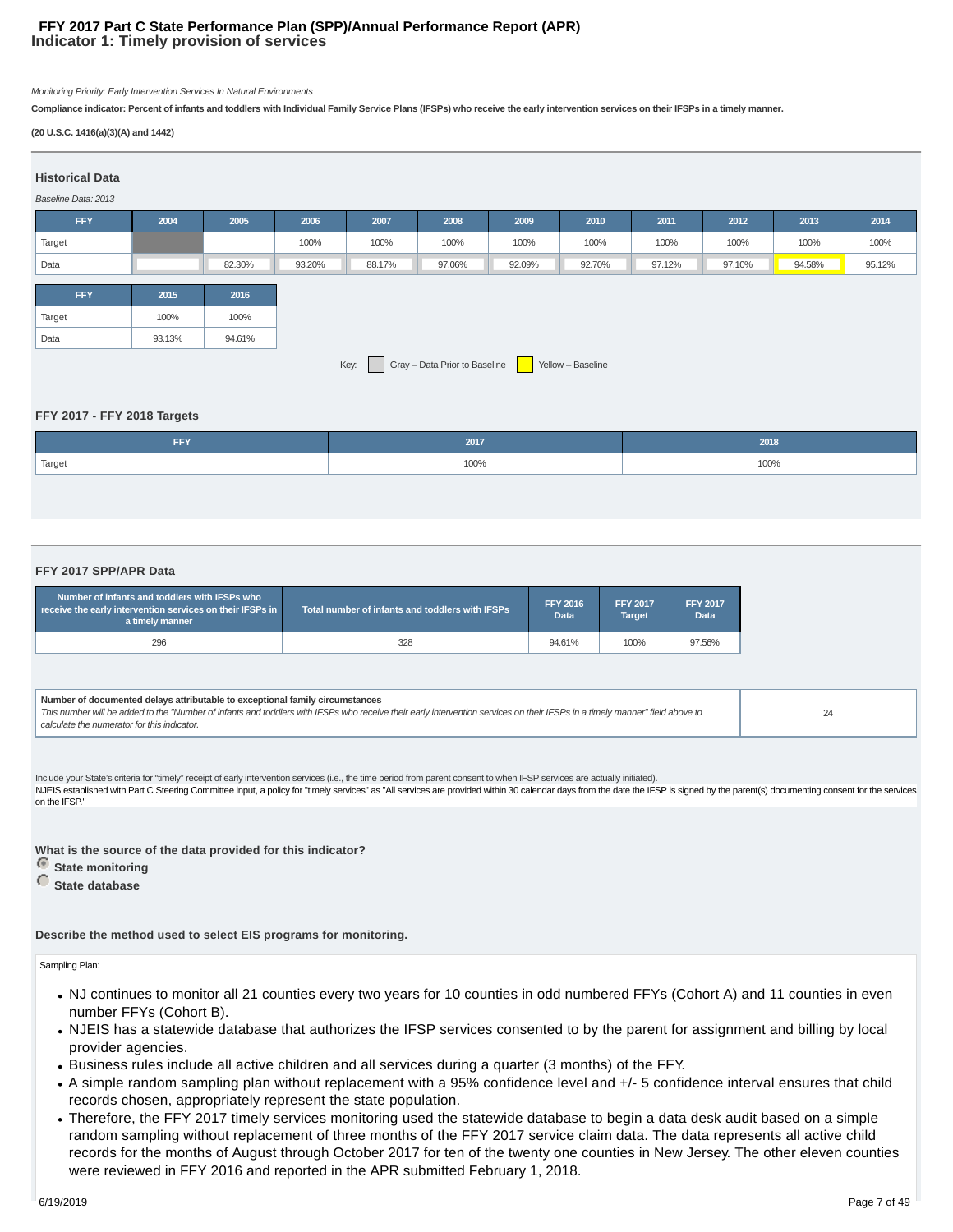Data Desk Audit, Inquiry and Record Review:

- The NJEIS electronic state database does not currently capture all variables needed to determine whether a service is timely including reasons for delay and is unable to provide data that identifies whether a service is timely if it was first authorized under a periodic/annual IFSP. Therefore, as part of the monitoring process, the monitoring team conducts a data desk audit and inquiry.
- The purpose of the data desk audit and inquiry is to: (1) identify reasons for delays, including documentation of family reasons; (2) determine if the service was added at a subsequent IFSP team meeting not captured in the database; (3) identify root cause and ensure correction of any systemic barriers; and (4) verify that the delayed service was provided although late.
- The monitoring team uses all the information received to determine where in the process the delay occurred and who was responsible.
- The identification of the data needed to conduct a timely data desk audit, inquiry, and record review is driven by the availability of actual service claims data to ensure that complete and accurate data is available for the data desk audit. Provider agencies have up to 90 days from the date of service to submit claims data for billing. For example, service claim data provided between August 1 and October 31 are not complete until February 1.
- The data desk audit, inquiry and record review has historically taken 3 to 6 months to confirm non-compliance and determine the responsible agency(s) and root causes for the non-compliance.
- Timely service data passes through a number of edit checks including:
	- Verification that there is a valid IFSP date with a billing authorization within the IFSP period.
	- Verification there is a valid claim filed by the provider agency.
	- Verification the claim is supported by a service encounter verification log signed by the parent and;
	- An explanation of benefits provided to the family that details the services rendered as a secondary verification that the service type, date and intensity are accurate.
- The sample of data is analyzed to verify the number of days to the first service by comparing the parent consent date of service to the first service claim date. Further inquiry includes:
	- Reason and explanation of delay;
	- o Identification of type of IFSP (initial, review, annual review);
	- Date IFSP was sent by SCU and received by the Early Intervention Program (EIP);
	- EIP assignment date;
	- Reasons and barriers that affected meeting the 30 day timely service provision;
	- Agency's response to correct the system barrier;
	- Description of how the agency is assured that the barrier has been corrected;
	- Submission of policies and procedures which were created or revised; and
	- Confirmation the agency followed NJEIS policies and procedures.

### **Provide additional information about this indicator (optional)**

### Data Analysis and Results:

There were 2,395 children in the state database for the quarter monitored meeting the business rules stated above. These children had a total of 4,043 services.

| Indicator 1 Data                                                | Children       | <b>Services</b> |
|-----------------------------------------------------------------|----------------|-----------------|
| Quarter of the Data: August-October 2017                        | 2,395          | 4,043           |
| Sample of the Quarter (Denominator)                             | 328            | 558             |
| Initial Timely Services (Dirty Data without Desk Inquiry)       | 296            | 520             |
| Initial Untimely Services (Dirty Data without Desk Inquiry)     | 32             | 38              |
| Desk Inquiry Verification of Family Reason for delay or On-Time | 24             | 29              |
| Desk Inquiry Verification of Untimely service                   | 8              | 9               |
| Corrected Numerator (Timely + Family Reasons)                   | $296+24=320$   | $520+29=549$    |
| State Compliance Percentage                                     | 320/328=97.56% | 549/558=98.39%  |

| Indicator 1 Data           | Number of       |
|----------------------------|-----------------|
| Delayed Service Type       | <b>Services</b> |
| <b>Physical Therapy</b>    | 0               |
| Speech Therapy             | 3               |
| Occupational Therapy       | 0               |
| Developmental Intervention | 6               |
| 6/19/2019                  |                 |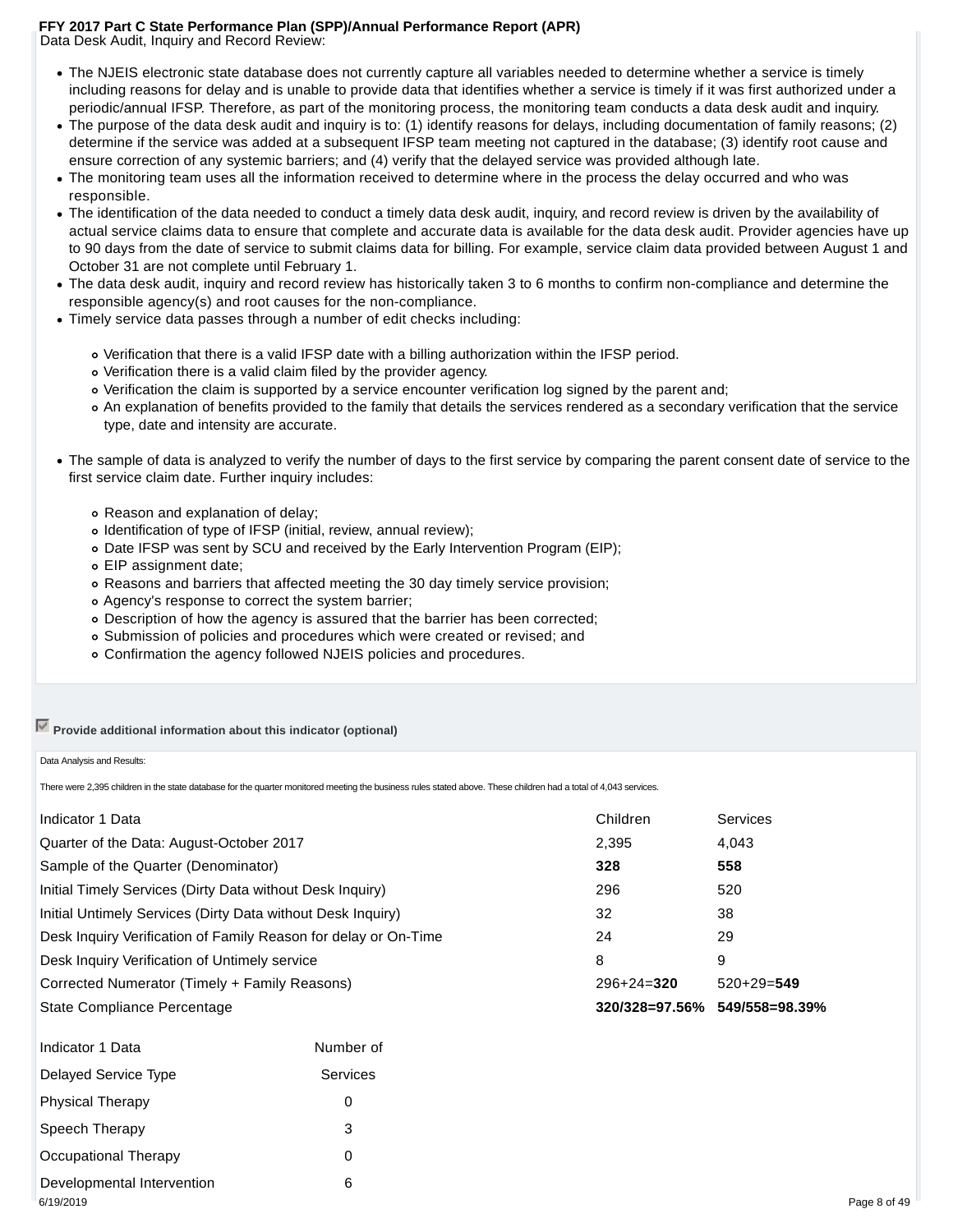| Total                     | 9     |
|---------------------------|-------|
| Indicator 1 Data          |       |
| Days Delayed              | Count |
| Delayed between 1-7 days  | 2     |
| Delayed between 8-14 days | 3     |
| Delayed over 14 days      | 4     |
| Total                     | 9     |

- The desk audit random sample included 328 active child records and 558 services obtained from the NJEIS data system.
- The initial data desk audit identified that 296 of the 328 children (520 of 558 services) did receive timely services based on consent date of the IFSP.
- Without the necessary drill down for reason for delay, 32 children (38 services) appeared to have received at least one service untimely.
- The inquiry was conducted by the lead agency monitoring staff to obtain the necessary additional information on 32 of the 328 children and 38 of their 558 services.
- The results of the inquiry identified that for 24 of the 32 children in the database identified to have received their services late (29 of the 38 services), the delays were child or family related (including child illness/hospitalization, family cancellations and requests to reschedule). The data for these children are included in both the numerator and the denominator. Therefore, 24 of the 32 children (29 of the 38 services) were determined to have exceptional family circumstances that resulted in services being considered acceptable however untimely. Eight (8) children (9 services) were determined to have non-compliance in timely services.
- Overall, 97.56 (320/328) of the children had timely services including 24 children who services were delayed due to a family reason.
- Overall, 98.39% (549/558) of the services were timely including 29 services which were delayed due to a family reason.

The chart below shows the trend data of compliance from the two cohorts:

| <b>NJEIS 21 Counties</b> | FFY 09-10 | FFY 10-11 | FFY 11-12 | FFY 12-13 | FFY 13-14 | FFY 14-15 | FFY 15-16 | FFY 16-17 | <b>FFY 17-18</b> |
|--------------------------|-----------|-----------|-----------|-----------|-----------|-----------|-----------|-----------|------------------|
| Cohort A (10 counties)   | 92.09%    |           | 97.12%    |           | 94.58%    |           | 93.13%    |           | 97.56%           |
| Cohort B (11 counties)   |           | 92.7%     |           | 97.10%    |           | 95.12%    |           | 94.61%    |                  |

As a result of the additional inquiry of the eight (8) children (9 services), NJEIS has:

Identified the responsible agencies, their percentage and determined reasons for delay (root causes).

• Of the eight (8) children for whom one or more services were late, all services were verified to have been started although late. In all instances, the agencies involved were determined to have followed all federal and state policies and procedures and NJEIS reviewed their existing procedures for compliance. Despite each agencies adherence to these required policies and procedures, providers for the services indicated in the eight (8) children's IFSPs were not available. Therefore, according to NJEIS procedures the agencies were not issued findings as correction was verified for both prongs as required.

### **Actions required in FFY 2016 response**

### none

Note: Any actions required in last year's response table that are related to correction of findings should be responded to on the "Correction of Previous Findings of Noncompliance" page of this indicator. If your State's only actions required in last year's response are related to findings of noncompliance, a text field will not be displayed on this page.

### **Correction of Findings of Noncompliance Identified in FFY 2016**

| <b>Findings of Noncompliance Verified as</b><br>Findings of Noncompliance Identified<br>Corrected Within One Year |  | <b>Findings of Noncompliance Subsequently</b><br>Corrected | <b>Findings Not Yet Verified as Corrected</b> |
|-------------------------------------------------------------------------------------------------------------------|--|------------------------------------------------------------|-----------------------------------------------|
|                                                                                                                   |  |                                                            |                                               |

### **FFY 2016 Findings of Noncompliance Verified as Corrected**

Describe how the State verified that the source of noncompliance is correctly implementing the regulatory requirements

Eight (8) findings of noncompliance were issued in FFY 2016 based on monitoring data from FFY 2016 performance. These findings went to three (3) SCU and five (5) EIPs.

All findings were issued on October 19, 2017.

Five (5) of the eight findings were verified as corrected according to both prongs within four (4) months.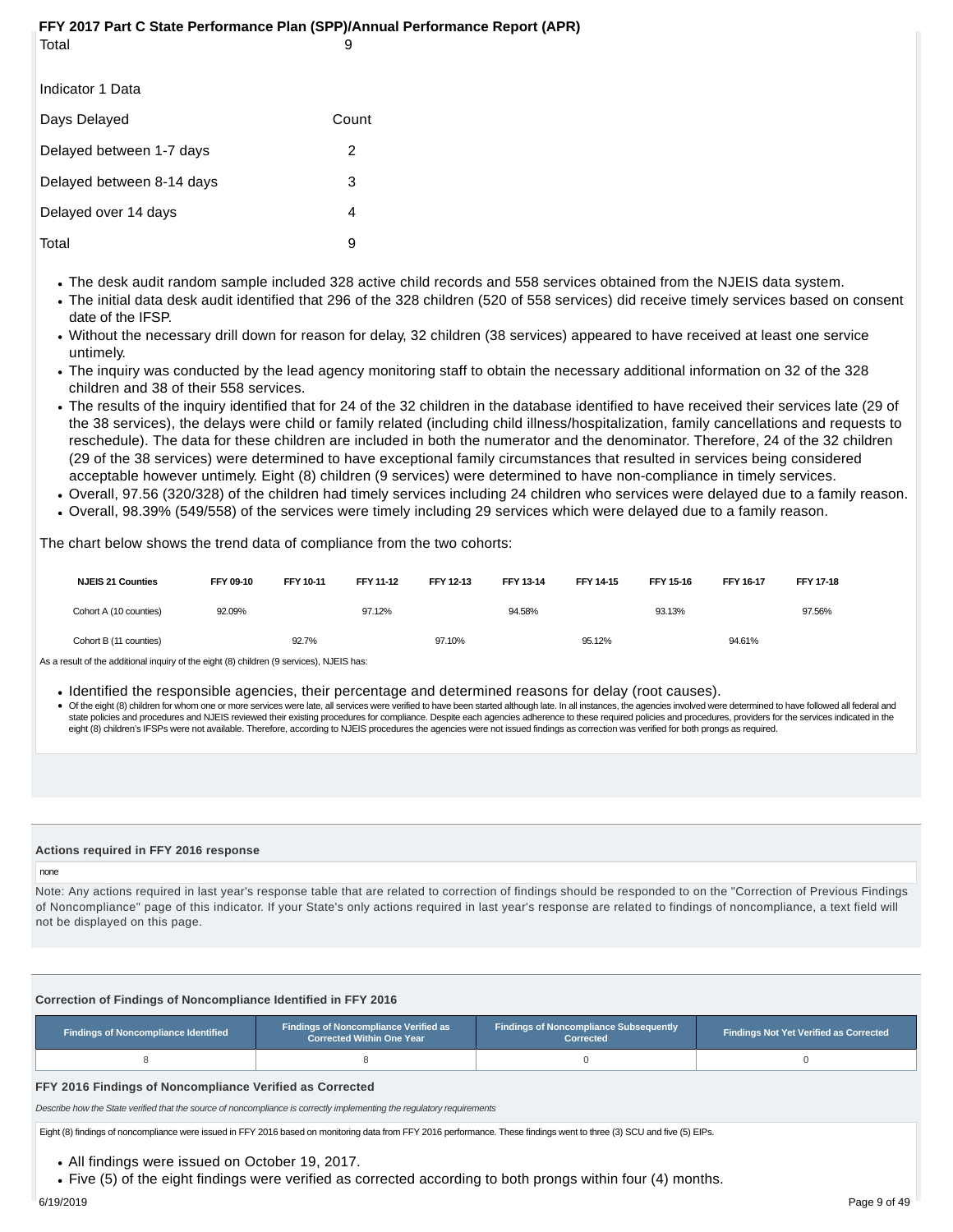- <span id="page-9-0"></span>One (1) finding was verified as corrected according to both prongs within five (5) months.
- One (1) finding was verified as corrected according to both prongs within six (6) months.
- One (1) finding was verified as corrected according to both prongs within nine (9) months.

### NJEIS has:

- Identified the responsible agencies, their percentage of non-compliance in each county and determined reasons for delay (root causes).
- Determined if any policies, procedures and/or practices contributed to the reasons for delays. If yes, the corrective action plan required the agency to establish and/or revise appropriate policies, procedures and/or practices. Agencies are held accountable to specific timelines at each step of the process to facilitate services starting sooner to better ensure meeting the 30 day timeline (Prong 2).
- Ensured that each agency with identified non-compliance is correctly implementing the specific regulatory requirements based on review of subsequent data to verify the timely initiation of services. Once an agency is operating at 100% compliance for this indicator, the finding is closed.

### Describe how the State verified that each individual case of noncompliance was corrected

NJEIS has accounted for all instances of noncompliance identified through the NJEIS database, desk inquiry, and record review. The DOH confirmed that services were initiated for each child, although late for any child whos services were not initiated in a timely manner, unless the child was no longer in the jurisdiction of NJEIS as verified by the monitoring team through claims data, service encounter verification sign-off, and progress note (Prong 1).

Activities for documentation and verification of the correction include reviewing updated data from the database; faxed copies of progress notes and IFSPs from child records; verification of claims and service authorizatio data; and in some cases on-site visits to verify child records. Once an agency is operating at 100% compliance for this indicator, the finding is closed.

### **OSEP Response**

Because the State reported less than 100% compliance for FFY 2017, the State must report on the status of correction of noncompliance identified in FFY 2017 for this indicator. When reporting on the correction of noncompliance, the State must report, in the FFY 2018 SPP/APR, that it has verified that each EIS program or provider with noncompliance identified in FFY 2017 for this indicator: (1) is correctly implementing the specific regulatory requirements (i.e., achieved 100% compliance) based on a review of updated data such as data subsequently collected through on-site monitoring or a State data system; and (2) has corrected each individual case of noncompliance, unless the child is no longer within the jurisdiction of the EIS program or provider, consistent with OSEP Memo 09-02. In the FFY 2018 SPP/APR, the State must describe the specific actions that were taken to verify the correction. If the State did not identify any findings of noncompliance in FFY 2017, although its FFY 2017 data reflect less than 100% compliance, provide an explanation of why the State did not identify any of noncompliance in FFY 2017.

### **Required Actions**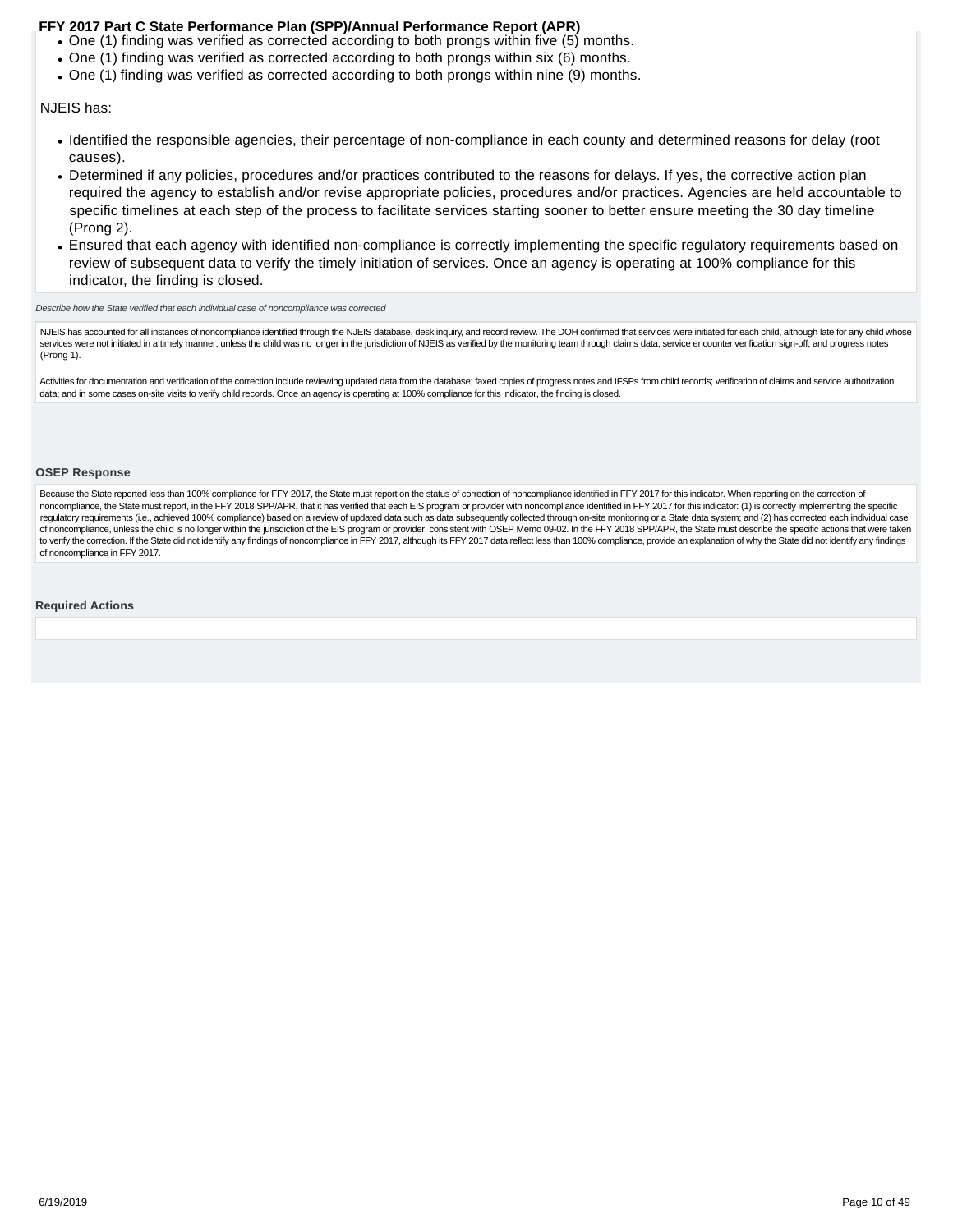### **Indicator 2: Services in Natural Environments FFY 2017 Part C State Performance Plan (SPP)/Annual Performance Report (APR)**

Monitoring Priority: Early Intervention Services In Natural Environments

**Results indicator: Percent of infants and toddlers with IFSPs who primarily receive early intervention services in the home or community-based settings.**

### **(20 U.S.C. 1416(a)(3)(A) and 1442)**

| <b>Historical Data</b>                                                           |        |        |        |        |        |        |        |        |        |        |        |
|----------------------------------------------------------------------------------|--------|--------|--------|--------|--------|--------|--------|--------|--------|--------|--------|
| Baseline Data: 2012                                                              |        |        |        |        |        |        |        |        |        |        |        |
| FFY                                                                              | 2004   | 2005   | 2006   | 2007   | 2008   | 2009   | 2010   | 2011   | 2012   | 2013   | 2014   |
| Target $\geq$                                                                    |        |        | 99.20% | 99.30% | 99.40% | 99.45% | 99.50% | 99.50% | 99.50% | 99.81% | 99.81% |
| Data                                                                             |        | 99.39% | 99.29% | 97.80% | 98.78% | 99.46% | 99.67% | 99.82% | 99.81% | 99.92% | 99.82% |
| <b>FFY</b>                                                                       | 2015   | 2016   |        |        |        |        |        |        |        |        |        |
| Target $\geq$                                                                    | 99.84% | 99.87% |        |        |        |        |        |        |        |        |        |
| Data                                                                             | 99.79% | 99.87% |        |        |        |        |        |        |        |        |        |
| Gray - Data Prior to Baseline<br>Yellow - Baseline<br>Key:<br>Blue - Data Update |        |        |        |        |        |        |        |        |        |        |        |

### **FFY 2017 - FFY 2018 Targets**

| FFY      | 2017   | 2018   |
|----------|--------|--------|
| Target ≥ | 99.89% | 99.92% |
|          | Key:   |        |

### **Targets: Description of Stakeholder Input** - Please see the Stakeholder Involvement section of the *introduction*.

**Enter additional information about stakeholder involvement** 

### **Prepopulated Data**

| <b>Source</b>                                                        | <b>Date</b> | <b>Description</b>                                                                                                                     | <b>Data</b> | <b>Overwrite Data</b> |
|----------------------------------------------------------------------|-------------|----------------------------------------------------------------------------------------------------------------------------------------|-------------|-----------------------|
| SY 2017-18 Child Count/Educational<br><b>Environment Data Groups</b> | 7/11/2018   | Number of infants and toddlers with IFSPs who primarily receive early intervention services in the<br>home or community-based settings | 13.626      |                       |
| SY 2017-18 Child Count/Educational<br><b>Environment Data Groups</b> | 7/11/2018   | Total number of infants and toddlers with IFSPs                                                                                        | 13.644      |                       |

### **FFY 2017 SPP/APR Data**

| Number of infants and toddlers with IFSPs who<br>primarily receive early intervention services in<br>the home or community-based settings | Total number of infants and toddlers with<br><b>IFSPs</b> | <b>FFY 2016</b><br>Data | <b>FFY 2017</b><br><b>Target</b> | <b>FFY 2017</b><br><b>Data</b> |
|-------------------------------------------------------------------------------------------------------------------------------------------|-----------------------------------------------------------|-------------------------|----------------------------------|--------------------------------|
| 13.626                                                                                                                                    | 13.644                                                    | 99.87%                  | 99.89%                           | 99.87%                         |

### **Provide additional information about this indicator (optional)**

In FFY 2017, the 618 data reported (13,626/13,644) 99.87% of infants and toddlers with IFSPs primarily received early intervention services in the home or community-based settings.

The 13,626 included 12,350 children who received services primarily in the home (90.52%) plus 1,276 who received services primarily in community-based settings (9.35%).

NJEIS finds that the requirement, which designates the primary setting as the location where the child receives most of their services, under represents the number of services provided in community setttings.

A review of the December 1 data from FFY 2017 indicated that 992 of the 12,350 that received services primarily in the home and 4 that received services primarily in other settings, also received at least one service in th community.

The percentage of children who received any services in the community is 16.33% ((1232+996)/13,644). This is a decrease of 1.37% compared to FFY 2016, which was 17.70%.

In FFY 2017, 99.87% of infants and toddlers with IFSPs primarily received early intervention services in the home or community-based settings. This percentage remains the same as compared to FFY 2016.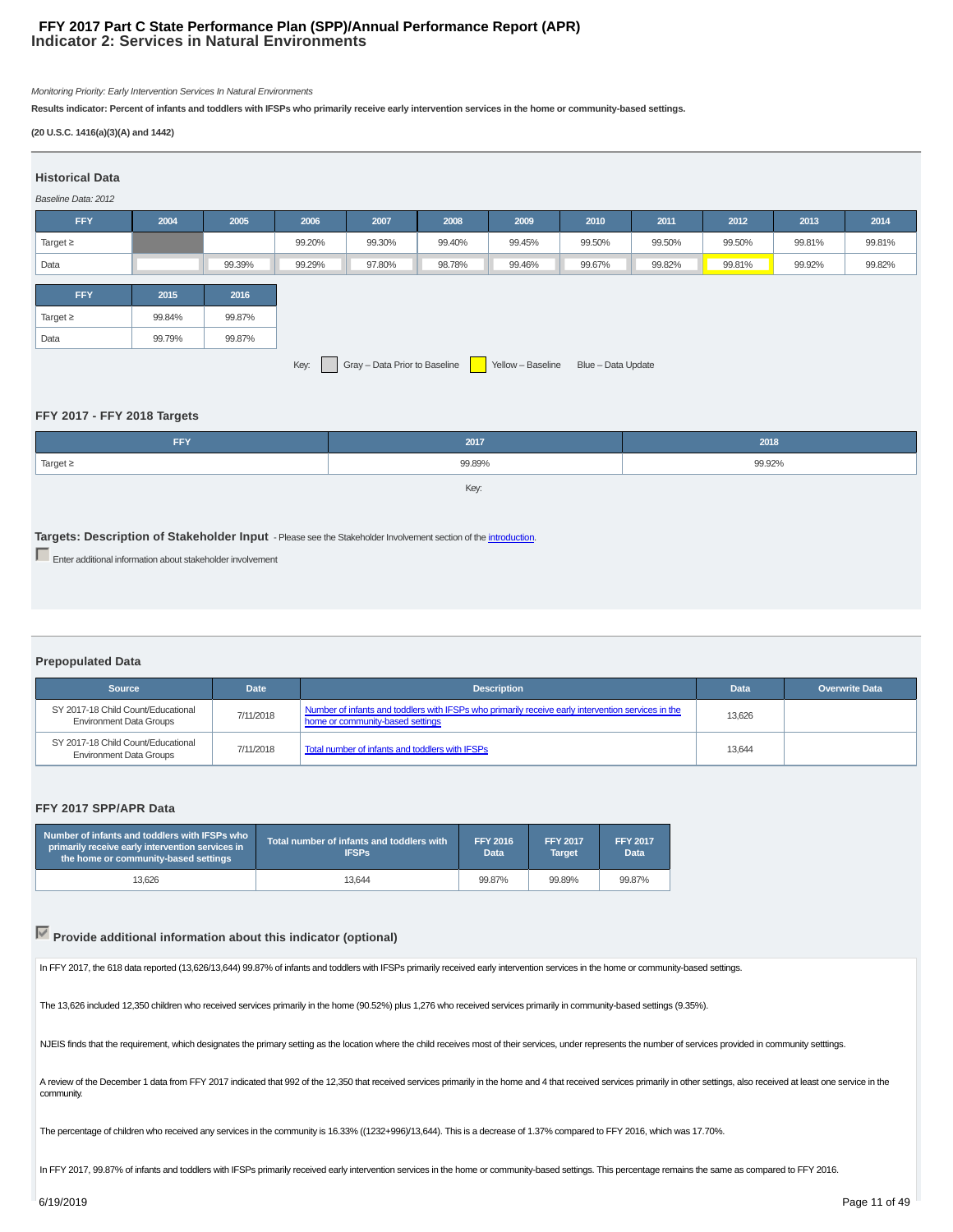<span id="page-11-0"></span>The percentage of children receiving services in primarily community-based settings increased 0.08%, from 9.27% in FFY 2016 (1259/13,579 children) to 9.35% in FFY 2017 (1276/13,644).

In FFY 2017, 0.13% (18/13,644 children) of children were counted in other settings (percentage of non-natural environment settings).

In FFY 2017, 76.19% (16 of the 21) counties exceeded the target of 99.89% of children primarily served in natural environments.

**Actions required in FFY 2016 response**

none

**OSEP Response**

**Required Actions**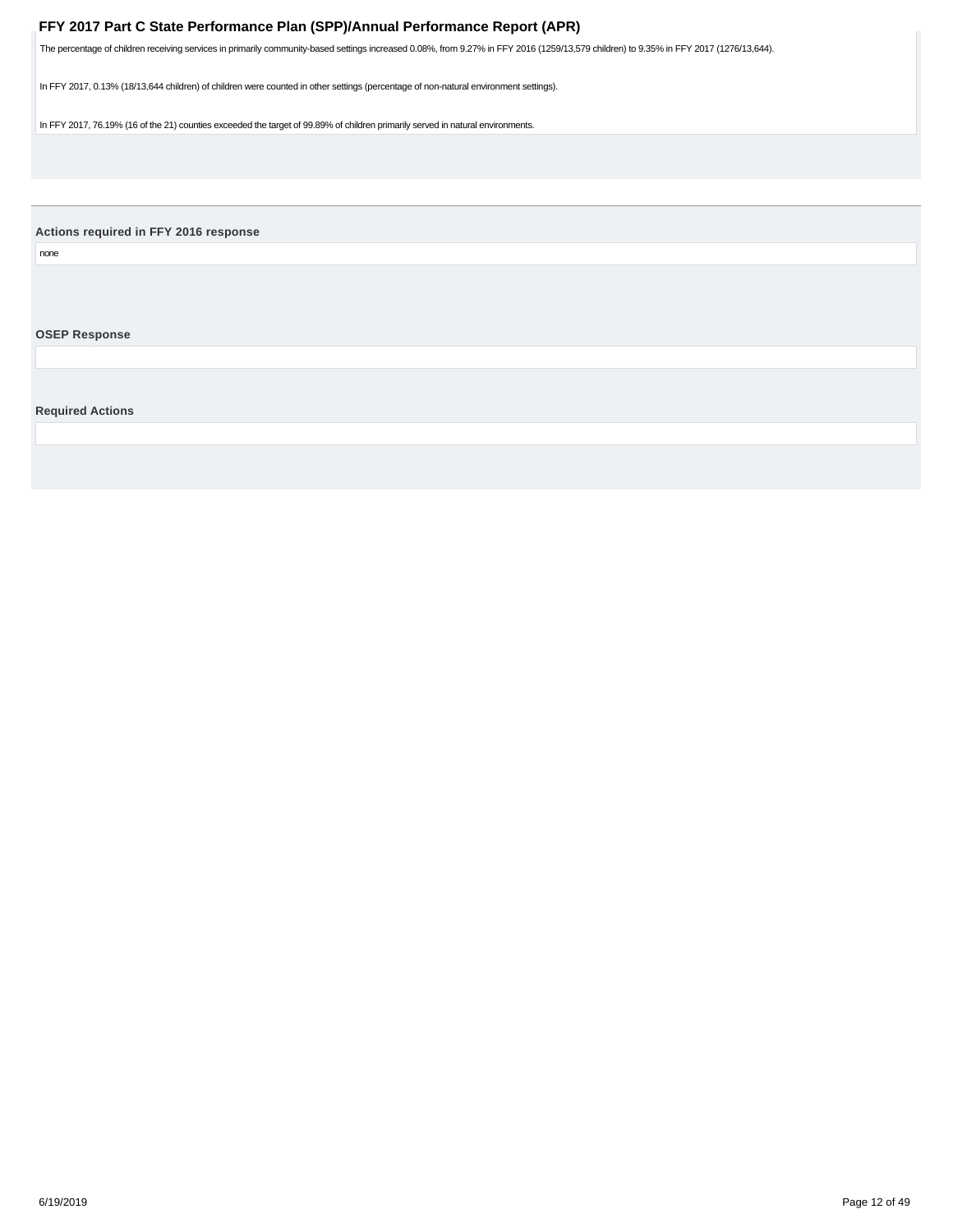### **Indicator 3: Early Childhood Outcomes FFY 2017 Part C State Performance Plan (SPP)/Annual Performance Report (APR)**

Monitoring Priority: Early Intervention Services In Natural Environments

**Results indicator: Percent of infants and toddlers with IFSPs who demonstrate improved:**

- 
- A. Positive social-emotional skills (including social relationships);<br>B. Acquisition and use of knowledge and skills (including early language/ communication); and<br>C. Use of appropriate behaviors to meet their needs.
- 

**(20 U.S.C. 1416(a)(3)(A) and 1442)**

**Does your State's Part C eligibility criteria include infants and toddlers who are at risk of having substantial developmental delays (or "at-risk infants and toddlers") under IDEA section 632(5)(B)(i)? No**

### **Historical Data**

|                | <b>Baseline</b><br>Year | <b>FFY</b>    | 2004 | 2005 | 2006 | 2007 | 2008   | 2009   | 2010   | 2011   | 2012   | 2013   | 2014   |
|----------------|-------------------------|---------------|------|------|------|------|--------|--------|--------|--------|--------|--------|--------|
| A1             | 2012                    | Target $\geq$ |      |      |      |      |        | 56.30% | 58.50% | 58.50% | 58.50% | 38.15% | 38.15% |
|                |                         | Data          |      |      |      |      | 55.31% | 40.54% | 40.29% | 42.61% | 30.62% | 38.15% | 39.87% |
| A2             | 2012                    | Target $\geq$ |      |      |      |      |        | 86.64% | 87.50% | 89.25% | 89.75% | 77.29% | 77.29% |
|                |                         | Data          |      |      |      |      | 86.64% | 89.25% | 85.18% | 83.59% | 79.03% | 77.29% | 80.11% |
| <b>B1</b>      | 2012                    | Target $\geq$ |      |      |      |      |        | 80.39% | 83.00% | 83.00% | 83.00% | 82.59% | 82.59% |
|                |                         | Data          |      |      |      |      | 80.39% | 81.34% | 83.79% | 82.42% | 77.32% | 82.59% | 84.11% |
| <b>B2</b>      | 2013                    | Target $\geq$ |      |      |      |      |        | 60.50% | 64.00% | 68.00% | 72.00% | 45.87% | 45.87% |
|                |                         | Data          |      |      |      |      | 60.12% | 71.49% | 65.99% | 56.43% | 50.73% | 45.87% | 47.54% |
| C <sub>1</sub> | 2012                    | Target $\geq$ |      |      |      |      |        | 92.72% | 95.00% | 95.00% | 95.00% | 92.85% | 92.85% |
|                |                         | Data          |      |      |      |      | 92.72% | 95.16% | 93.97% | 89.45% | 92.25% | 92.85% | 93.43% |
| C <sub>2</sub> |                         | Target $\geq$ |      |      |      |      |        | 85.44% | 86.50% | 88.50% | 91.12% | 78.75% | 78.75% |
|                | 2012                    | Data          |      |      |      |      | 85.44% | 91.12% | 85.85% | 83.07% | 80.37% | 78.75% | 80.23% |

|                | <b>FFY</b>    | 2015   | 2016   |
|----------------|---------------|--------|--------|
| A1             | Target $\geq$ | 39.85% | 41.55% |
|                | Data          | 39.63% | 43.34% |
| A <sub>2</sub> | Target $\geq$ | 77.97% | 78.65% |
|                | Data          | 77.36% | 79.12% |
| <b>B1</b>      | Target $\geq$ | 83.20% | 83.80% |
|                | Data          | 82.54% | 85.33% |
| <b>B2</b>      | Target $\geq$ | 46.90% | 47.90% |
|                | Data          | 46.65% | 49.93% |
| C <sub>1</sub> | Target $\geq$ | 92.85% | 92.88% |
|                | Data          | 93.01% | 94.92% |
| C <sub>2</sub> | Target $\geq$ | 79.81% | 80.87% |
|                | Data          | 79.79% | 79.80% |

Key: Gray – Data Prior to Baseline Yellow – Baseline Blue – Data Update

### **FFY 2017 - FFY 2018 Targets**

| FFY              | 2017   | 2018   |  |  |  |  |  |
|------------------|--------|--------|--|--|--|--|--|
| Target $A1 \geq$ | 43.25% | 45.00% |  |  |  |  |  |
| Target $A2 \geq$ | 79.33% | 80.00% |  |  |  |  |  |
| Target B1 $\geq$ | 84.40% | 85.00% |  |  |  |  |  |
| Target $B2 \geq$ | 49.02% | 50.00% |  |  |  |  |  |
| Target C1 $\geq$ | 92.88% | 93.00% |  |  |  |  |  |
| Target $C2 \geq$ | 81.93% | 83.00% |  |  |  |  |  |
| Key:             |        |        |  |  |  |  |  |

**Targets: Description of Stakeholder Input** - Please see the Stakeholder Involvement section of the introduction.

Enter additional information about stakeholder involvement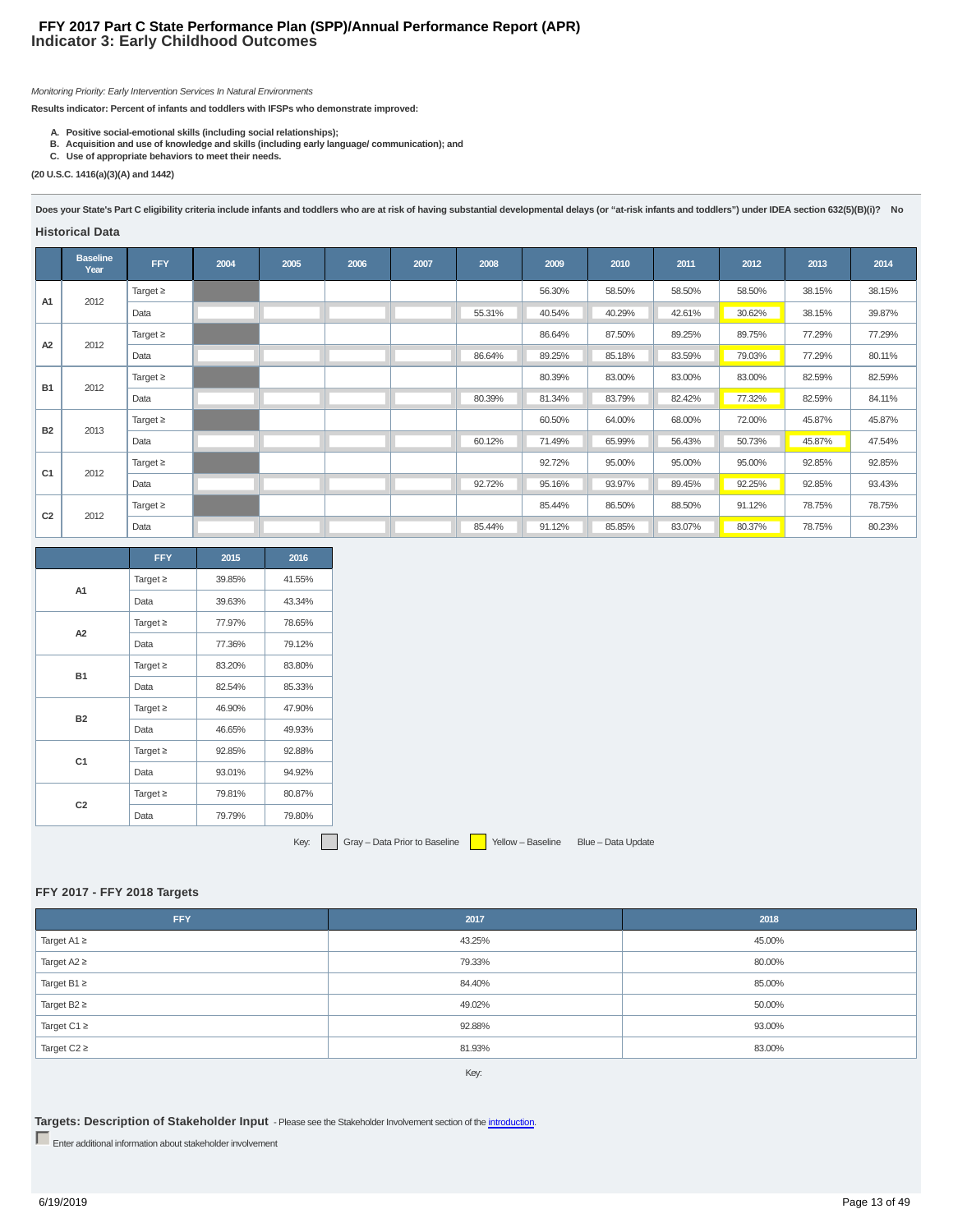| FFY 2017 SPP/APR Data                              |         |
|----------------------------------------------------|---------|
| Number of infants and toddlers with IFSPs assessed | 4585.00 |

### **Outcome A: Positive social-emotional skills (including social relationships)**

|                                                                                                                                 | Number of<br><b>Children</b> | Percentage of<br><b>Children</b> |
|---------------------------------------------------------------------------------------------------------------------------------|------------------------------|----------------------------------|
| a. Infants and toddlers who did not improve functioning                                                                         | 167                          | 3.64%                            |
| b. Infants and toddlers who improved functioning but not sufficient to move nearer to functioning comparable to same-aged peers | 850                          | 18.54%                           |
| c. Infants and toddlers who improved functioning to a level nearer to same-aged peers but did not reach it                      | 227                          | 4.95%                            |
| d. Infants and toddlers who improved functioning to reach a level comparable to same-aged peers                                 | 428                          | 9.33%                            |
| e. Infants and toddlers who maintained functioning at a level comparable to same-aged peers                                     | 2,913                        | 63.53%                           |

|                                                                                                                                                                                                                                                  | <b>Numerator</b> | <b>Denominator</b> | <b>FFY 2016</b><br><b>Data</b> | <b>FFY 2017</b><br><b>Target</b> | <b>FFY 2017</b><br>Data |
|--------------------------------------------------------------------------------------------------------------------------------------------------------------------------------------------------------------------------------------------------|------------------|--------------------|--------------------------------|----------------------------------|-------------------------|
| A1. Of those children who entered or exited the program below age<br>expectations in Outcome A, the percent who substantially increased<br>their rate of growth by the time they turned 3 years of age or exited the<br>program (c+d)/(a+b+c+d). | 655.00           | 1672.00            | 43.34%                         | 43.25%                           | 39.17%                  |
| A2. The percent of infants and toddlers who were functioning within<br>age expectations in Outcome A by the time they turned 3 years of age<br>or exited the program (d+e)/(a+b+c+d+e).                                                          | 3341.00          | 4585.00            | 79.12%                         | 79.33%                           | 72.87%                  |

### **Reasons for A1 Slippage**

In December 2017, the NJEIS changed data systems and collection methods for child information and for documenting IFSP services. The new system is the Early Intervention Management System (EIMS). The collection of data for Indicator 3, did not change with the adoption of the EIMS. The results in this APR are reported using the BDI Data Manager, which is the long standing electronic system used by NJEIS for Indicator 3.

Although the data for reporting Indicator 3 was taken from the BDI Data Manager, there are several operational components of the tranistion to the EIMS, which affected the quality of this year's data.

1. Overall decrease in the number of children reported in this indicator (N). The internal procedures that were in place to obtain "exit evaluations" were disrupted due to the transition to EIMS. The legacy data system pro reports for Service Coordination and Evaluation Teams to prompt and ensure the evaluation teams identified all children to who should be evaluated upon exit from the NJEIS (Exit BDI/Exit Evaluation). This report was not routinely available during 2018 due to the roll-out of EIMS resulting in a smaller N of children reported in this indicator than last submission.

2. In addtion to the loss of the prompting mechansim described above, the back-end data matching and clean-up procedures for Indicator 3 were not possible with the new EIMS. This resulted in the inabiltiy of DOH to find and match all children who met the exit criteria across the 2 data systems. The EIMS continues to undergo additional functionality improvements, one of which is the collection and analysis of the Indicator 3 data using the NJE buisness rules. It is expected to be fully operational by next year's submission.

### **Reasons for A2 Slippage**

The positive take away from the data in Indicator 3A SS2, is the improvment in the distribution of the progress categories, inlcuding the lowering of the percentage of children reported in 3A (e). This has been a long term as NJEIS data has been an outlier for several years as compared to other states. NJEIS percentage of children in 3A(e) has been as high as 75%.

As a result, NJEIS has devoted signifianct resources to refreshing all evaluators statewide on the properties of the BDI with an emphaisis on identifying chilren who may have delays in social emotional development at entry the program. The decrease in the progress catergory validates the improvement work that was done in this area. This APR reports a decrease in the progress category 3A(e) at 64%. This percentage should be closer to the national data.

A drill down into the results by county, shows 7 counties for whom additional technical assistance is needed to achieve a better distribution in their progess data for 3A.

### **Outcome B. Acquisition and use of knowledge and skills (including early language/ communication)**

|                                                                                                                                 | Number of<br><b>Children</b> | Percentage of<br><b>Children</b> |
|---------------------------------------------------------------------------------------------------------------------------------|------------------------------|----------------------------------|
| a. Infants and toddlers who did not improve functioning                                                                         | 44                           | 0.96%                            |
| b. Infants and toddlers who improved functioning but not sufficient to move nearer to functioning comparable to same-aged peers | 644                          | 14.05%                           |
| c. Infants and toddlers who improved functioning to a level nearer to same-aged peers but did not reach it                      | 1.913                        | 41.72%                           |
| d. Infants and toddlers who improved functioning to reach a level comparable to same-aged peers                                 | 1.475                        | 32.17%                           |
| e. Infants and toddlers who maintained functioning at a level comparable to same-aged peers                                     | 509                          | 11.10%                           |

|                                                                                                                                                                                                                                                  | <b>Numerator</b> | <b>Denominator</b> | <b>FFY 2016</b><br><b>Data</b> | <b>FFY 2017</b><br><b>Target</b> | <b>FFY 2017</b><br>Data |
|--------------------------------------------------------------------------------------------------------------------------------------------------------------------------------------------------------------------------------------------------|------------------|--------------------|--------------------------------|----------------------------------|-------------------------|
| B1. Of those children who entered or exited the program below age<br>expectations in Outcome B, the percent who substantially increased<br>their rate of growth by the time they turned 3 years of age or exited the<br>program (c+d)/(a+b+c+d). | 3388.00          | 4076.00            | 85.33%                         | 84.40%                           | 83.12%                  |
| B2. The percent of infants and toddlers who were functioning within<br>age expectations in Outcome B by the time they turned 3 years of age<br>or exited the program (d+e)/(a+b+c+d+e).                                                          | 1984.00          | 4585.00            | 49.93%                         | 49.02%                           | 43.27%                  |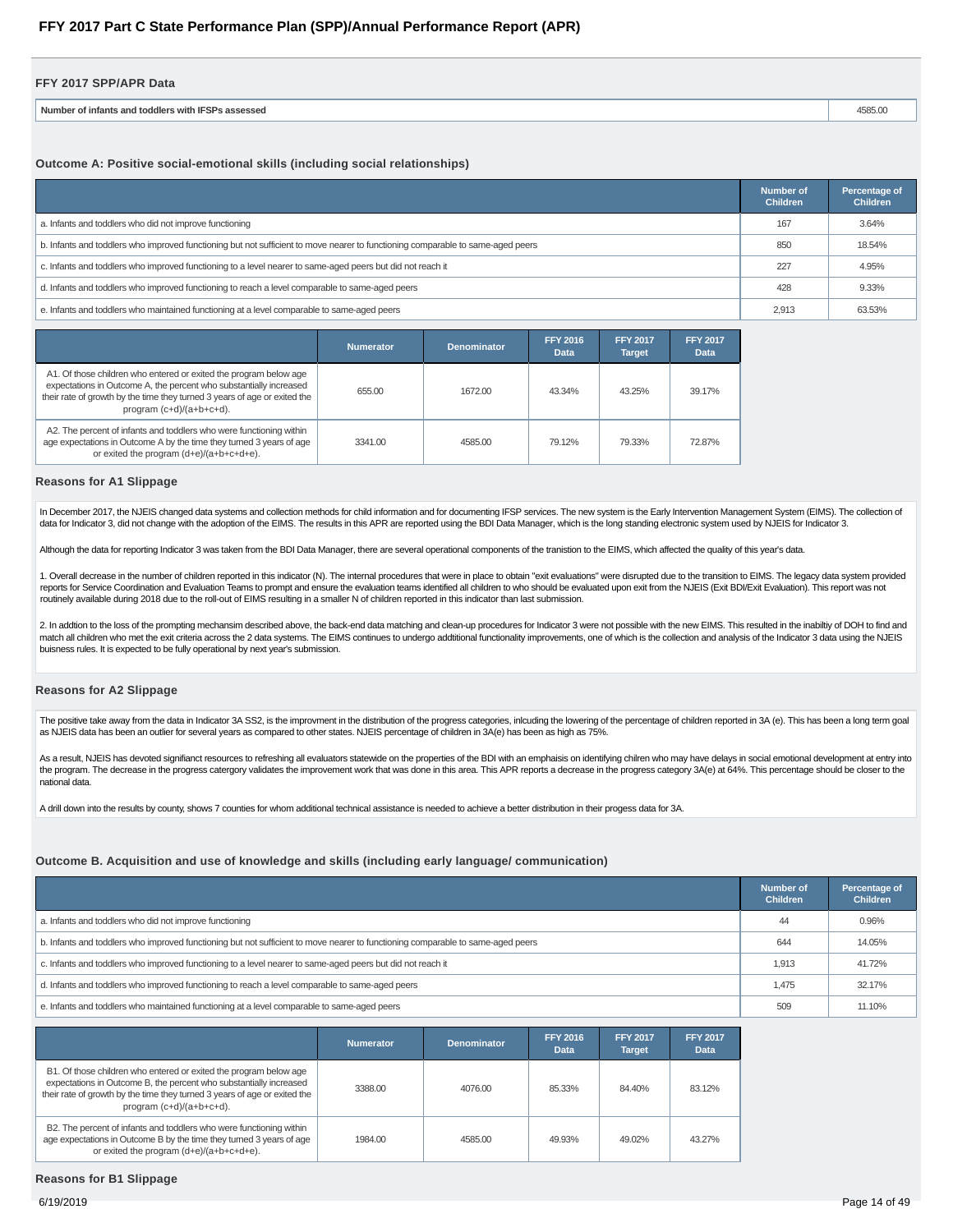In December 2017, the NJEIS changed data systems and collection methods for child information and for documenting IFSP services. The new system is the Early Intervention Management System (EIMS). The collection of data for Indicator 3, did not change with the adoption of the EIMS. The results in this APR are reported using the BDI Data Manager, which is the long standing electronic system used by NJEIS for Indicator 3.

Although the data for reporting Indicator 3 was taken from the BDI Data Manager, there are several operational components of the tranistion to the EIMS, which affected the quality of this year's data.

1. Overall decrease in the number of children reported in this indicator (N). The internal procedures that were in place to obtain "exit evaluations" were disrupted due to the transition to EIMS. The legacy data system pro reports for Service Coordination and Evaluation Teams to prompt and ensure the evaluation teams identified all children to who should be evaluated upon exit from the NJEIS (Exit BDI/Exit Evaluation). This report was not routinely available during 2018 due to the roll-out of EIMS resulting in a smaller N of children reported in this indicator than last submission.

2. In addtion to the loss of the prompting mechansim described above, the back-end data matching and clean-up procedures for Indicator 3 were not possible with the new EIMS. This resulted in the inabiltiy of DOH to find and match all children who met the exit criteria across the 2 data systems. The EIMS continues to undergo additional functionality improvements, one of which is the collection and analysis of the Indicator 3 data using the NJE buisness rules. It is expected to be fully operational by next year's submission.

### **Reasons for B2 Slippage**

NJEIS reviewed the 5 progress categories and compared them to last year's distribution. The distribution for this year's data does not raise any red flags. This leave the NJEIS to conclude that the decrease in N (almost 1, fewer children) is accounting for the slippage and for the program not meeting its targets.

As the new data system is fully implemented, the NJEIS will be re-activating the former processes to assist with the completion of exit BDIs and data matching procedures.

### **Outcome C: Use of appropriate behaviors to meet their needs**

|                                                                                                                                 | Number of<br><b>Children</b> | Percentage of<br><b>Children</b> |
|---------------------------------------------------------------------------------------------------------------------------------|------------------------------|----------------------------------|
| a. Infants and toddlers who did not improve functioning                                                                         | 13                           | 0.28%                            |
| b. Infants and toddlers who improved functioning but not sufficient to move nearer to functioning comparable to same-aged peers | 104                          | 2.27%                            |
| c. Infants and toddlers who improved functioning to a level nearer to same-aged peers but did not reach it                      | 992                          | 21.64%                           |
| d. Infants and toddlers who improved functioning to reach a level comparable to same-aged peers                                 | 1.046                        | 22.81%                           |
| e. Infants and toddlers who maintained functioning at a level comparable to same-aged peers                                     | 2.430                        | 53.00%                           |

|                                                                                                                                                                                                                                                  | <b>Numerator</b> | <b>Denominator</b> | <b>FFY 2016</b><br>Data | <b>FFY 2017</b><br><b>Target</b> | <b>FFY 2017</b><br>Data |
|--------------------------------------------------------------------------------------------------------------------------------------------------------------------------------------------------------------------------------------------------|------------------|--------------------|-------------------------|----------------------------------|-------------------------|
| C1. Of those children who entered or exited the program below age<br>expectations in Outcome C, the percent who substantially increased<br>their rate of growth by the time they turned 3 years of age or exited the<br>program (c+d)/(a+b+c+d). | 2038.00          | 2155.00            | 94.92%                  | 92.88%                           | 94.57%                  |
| C2. The percent of infants and toddlers who were functioning within<br>age expectations in Outcome C by the time they turned 3 years of age<br>or exited the program (d+e)/(a+b+c+d+e).                                                          | 3476.00          | 4585.00            | 79.80%                  | 81.93%                           | 75.81%                  |

### **Reasons for C2 Slippage**

NJEIS reviewed the 5 progress categories and compared them to last year's distribution. The distribution for this year's data does not raise any red flags. This leave the NJEIS to conclude that the decrease in N (almost 1, fewer children) is accounting for the slippage and for the program not meeting its targets.

As the new data system is fully implemented, the NJEIS will be re-activating the former processes to assist with the completion of exit BDIs and data matching procedures.

### **The number of infants and toddlers who did not receive early intervention services for at least six months before exiting the Part C program**

| The number of infants and toddlers who exited the Part C program during the reporting period, as reported in the State's part C exiting 618 data    |  |
|-----------------------------------------------------------------------------------------------------------------------------------------------------|--|
| The number of those infants and toddlers who did not receive early intervention services for at least six months before exiting the Part C program. |  |

Please note that this data about the number of infants and toddlers who did not receive early intervention services for at least six months before exiting the Part C program is optional in this FFY16 submission. It will be in the FFY17 submission.

### **Was sampling used?** No

**Did you use the Early Childhood Outcomes Center (ECO) Child Outcomes Summary (COS) process?** No **Provide the criteria for defining "comparable to same-aged peers.**

NJEIS uses the BDI-2 to report child outcomes and to measure progress against peers. NJEIS uses the domain scores of a child upon entry to the program compared to the child's domain scores upon exit from the program

The Personal -Social Domain of the BDI is used to answer question 3A and "Peers" is defined as a standard score equal to or above the standard score of 80 in the domain area.

The Communication and Cognitive Domains are used to answer question 3B, NJEIS uses this business rule for consideration of "with peers": The child must have a standard score equal to or greater than 80 in both domains to be counted as "with peers".

The Adaptive and Motor domains are used to answer question 3C. NJEIS uses this business rules for consideration of "with peers": The child must have a standard score equal to or greater than 80 in both domains to be counted as "with peers".

### **List the instruments and procedures used to gather data for this indicator.**

The Battelle Developmnental Inventory 2nd Edition, (BDI) is used by NJEIS to collect baseline information on each outcome area at entry into the program and again upon exit from the program. The business rules answer each of the three questions using the 5 domains on the BDI. Personal-Social Domain to answer progress on 3A, Communication and Cognitive Domains answer 3B and the Motor and Adaptive Domains are used to answer and Adaptive 6/19/2019 Page 15 of 49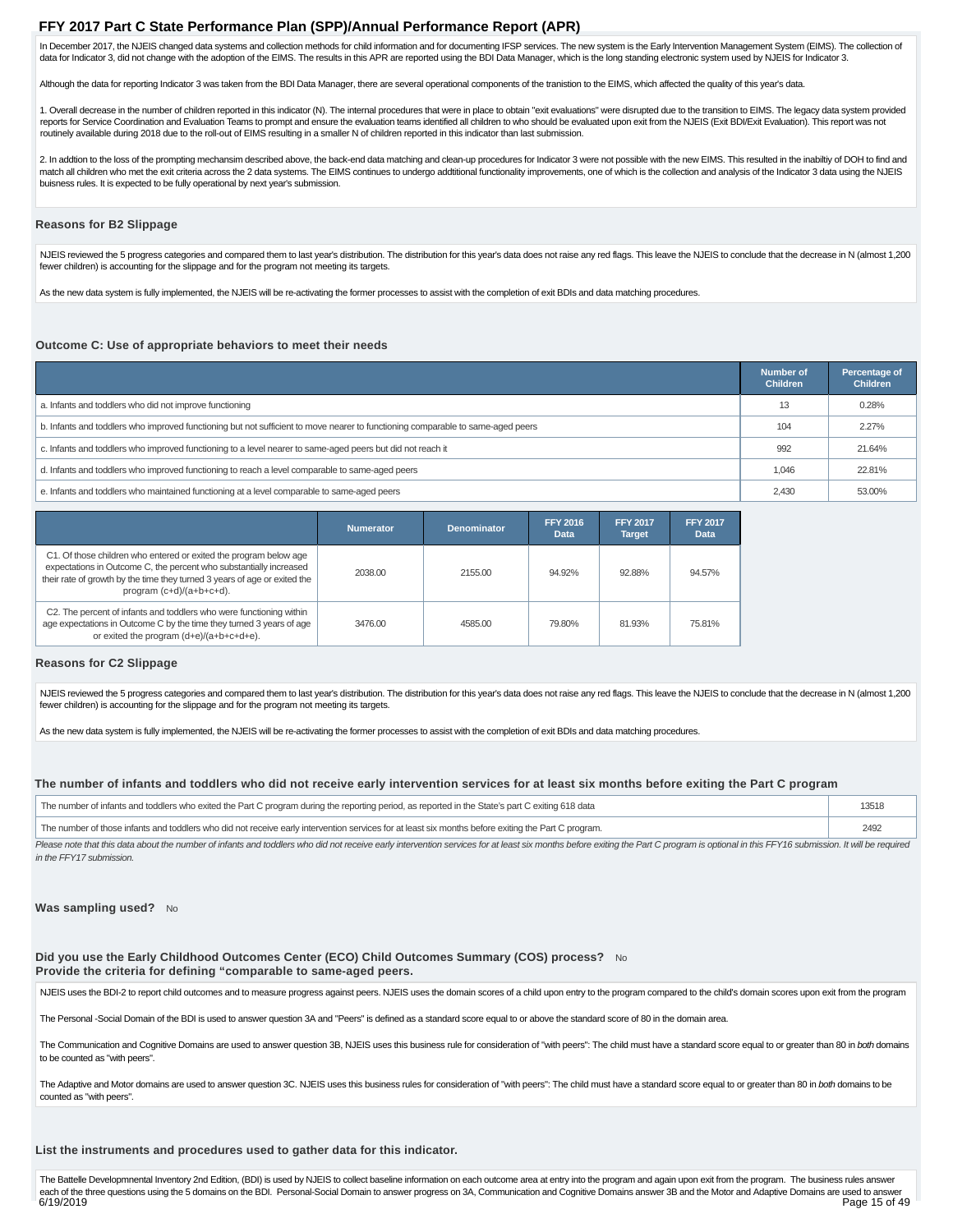<span id="page-15-0"></span>3C. NJEIS has used the same business rules since 2008 and the procedures allow for comparison over time and across populuations. All children who participate in the program for at least 6 months and who are exiting the<br>pro

**Actions required in FFY 2016 response**

none

**OSEP Response**

**Required Actions**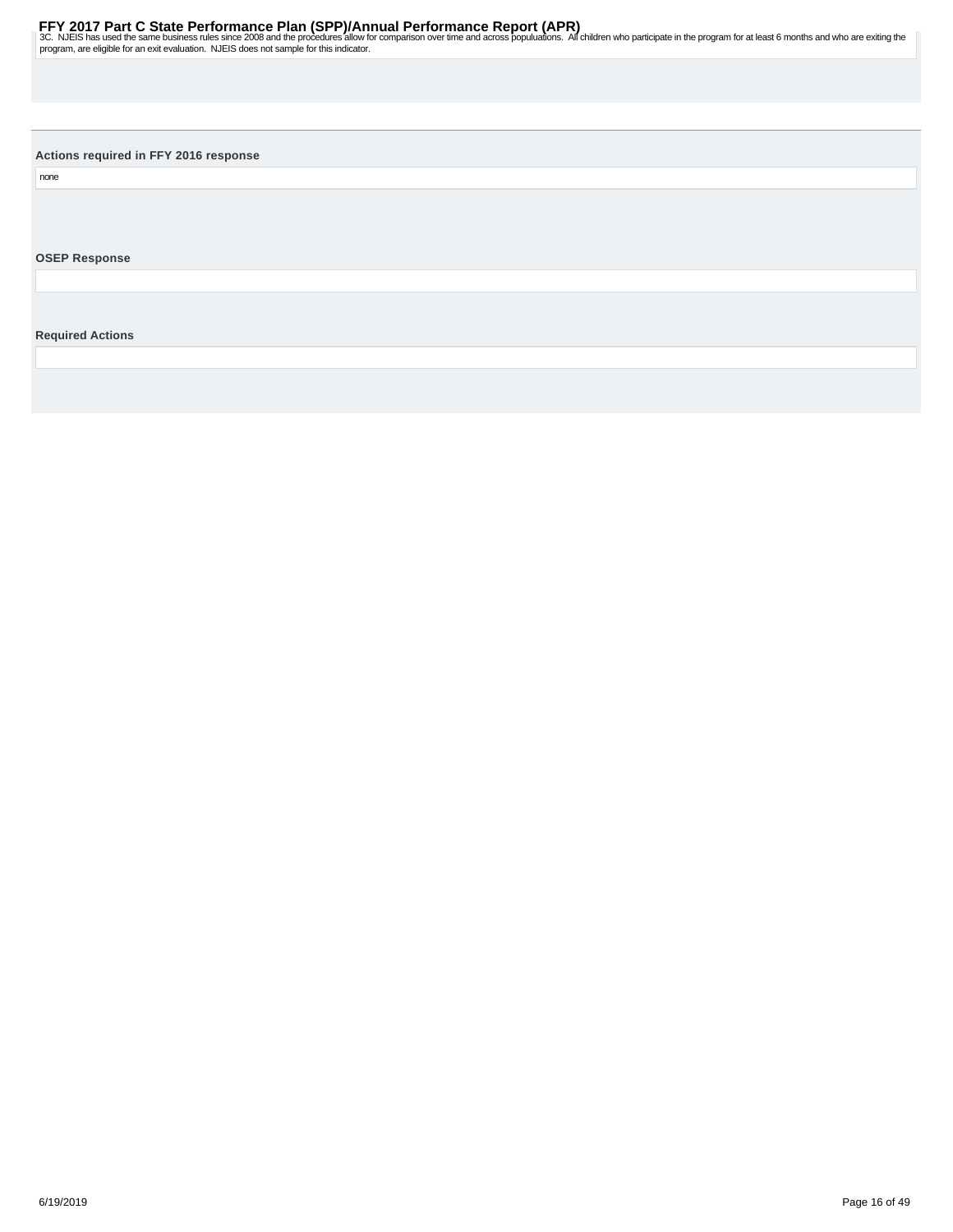### **Indicator 4: Family Involvement FFY 2017 Part C State Performance Plan (SPP)/Annual Performance Report (APR)**

Monitoring Priority: Early Intervention Services In Natural Environments

**Results indicator: Percent of families participating in Part C who report that early intervention services have helped the family:**

- **A. Know their rights;**
- **B. Effectively communicate their children's needs; and C. Help their children develop and learn.**

**(20 U.S.C. 1416(a)(3)(A) and 1442)**

### **Historical Data**

|        | <b>Baseline</b><br>Year | <b>FFY</b>    | 2004 | 2005 | 2006   | 2007   | 2008   | 2009   | 2010   | 2011   | 2012   | 2013   | 2014   |
|--------|-------------------------|---------------|------|------|--------|--------|--------|--------|--------|--------|--------|--------|--------|
| A      | 2012                    | Target $\geq$ |      |      | 59.90% | 64.00% | 68.00% | 71.00% | 73.01% | 73.01% | 75.00% | 71.18% | 71.18% |
|        |                         | Data          |      |      | 59.90% | 67.10% | 71.60% | 66.80% | 69.60% | 70.86% | 69.37% | 71.18% | 72.78% |
| в      | 2012                    | Target $\geq$ |      |      | 55.60% | 60.00% | 64.00% | 67.50% | 69.88% | 69.88% | 72.00% | 66.67% | 66.67% |
|        |                         | Data          |      |      | 55.60% | 63.20% | 68.40% | 63.90% | 65.20% | 68.86% | 64.77% | 66.67% | 69.11% |
| $\sim$ |                         | Target $\geq$ |      |      | 70.40% | 73.00% | 74.50% | 75.50% | 76.96% | 83.80% | 85.00% | 83.09% | 83.09% |
| U      | 2012                    | Data          |      |      | 70.40% | 80.80% | 83.80% | 83.40% | 82.70% | 81.84% | 80.96% | 83.09% | 83.42% |

|   | <b>FFY</b>    | 2015   | 2016   |
|---|---------------|--------|--------|
| А | Target $\geq$ | 72.14% | 73.09% |
|   | Data          | 66.22% | 78.78% |
| в | Target $\geq$ | 67.50% | 68.34% |
|   | Data          | 62.85% | 75.55% |
| c | Target $\geq$ | 83.57% | 84.05% |
|   | Data          | 82.29% | 88.96% |

Key: Gray – Data Prior to Baseline Vellow – Baseline Blue – Data Update

### **FFY 2017 - FFY 2018 Targets**

| 2017   | 2018   |
|--------|--------|
| 74.05% | 75.00% |
| 69.17% | 70.00% |
| 84.52% | 85.00% |
|        |        |

Key:

### **Targets: Description of Stakeholder Input** - Please see the Stakeholder Involvement section of the *introduction*.

**Enter additional information about stakeholder involvement** 

### **FFY 2017 SPP/APR Data**

| Number of families to whom surveys were distributed                                                                                                                         | 4,214 |
|-----------------------------------------------------------------------------------------------------------------------------------------------------------------------------|-------|
| Number of respondent families participating in Part C<br>14.93%                                                                                                             | 629   |
| A1. Number of respondent families participating in Part C who report that early intervention services have helped the family know their rights                              | 475   |
| A2. Number of responses to the question of whether early intervention services have helped the family know their rights                                                     | 629   |
| B1. Number of respondent families participating in Part C who report that early intervention services have helped the family effectively communicate their children's needs | 459   |
| B2. Number of responses to the question of whether early intervention services have helped the family effectively communicate their children's needs                        | 629   |
| C1. Number of respondent families participating in Part C who report that early intervention services have helped the family help their children develop and learn          | 535   |
| C2. Number of responses to the question of whether early intervention services have helped the family help their children develop and learn                                 | 629   |

|                                                                                                                              | <b>FFY 2016</b><br><b>Data</b> | <b>FFY 2017</b><br><b>Target</b> | <b>FFY 2017</b><br><b>Data</b> |
|------------------------------------------------------------------------------------------------------------------------------|--------------------------------|----------------------------------|--------------------------------|
| A. Percent of families participating in Part C who report that early intervention services have helped the family know their | 78.78%                         | 74.05%                           | 75.52%                         |
| 6/19/2019                                                                                                                    |                                |                                  |                                |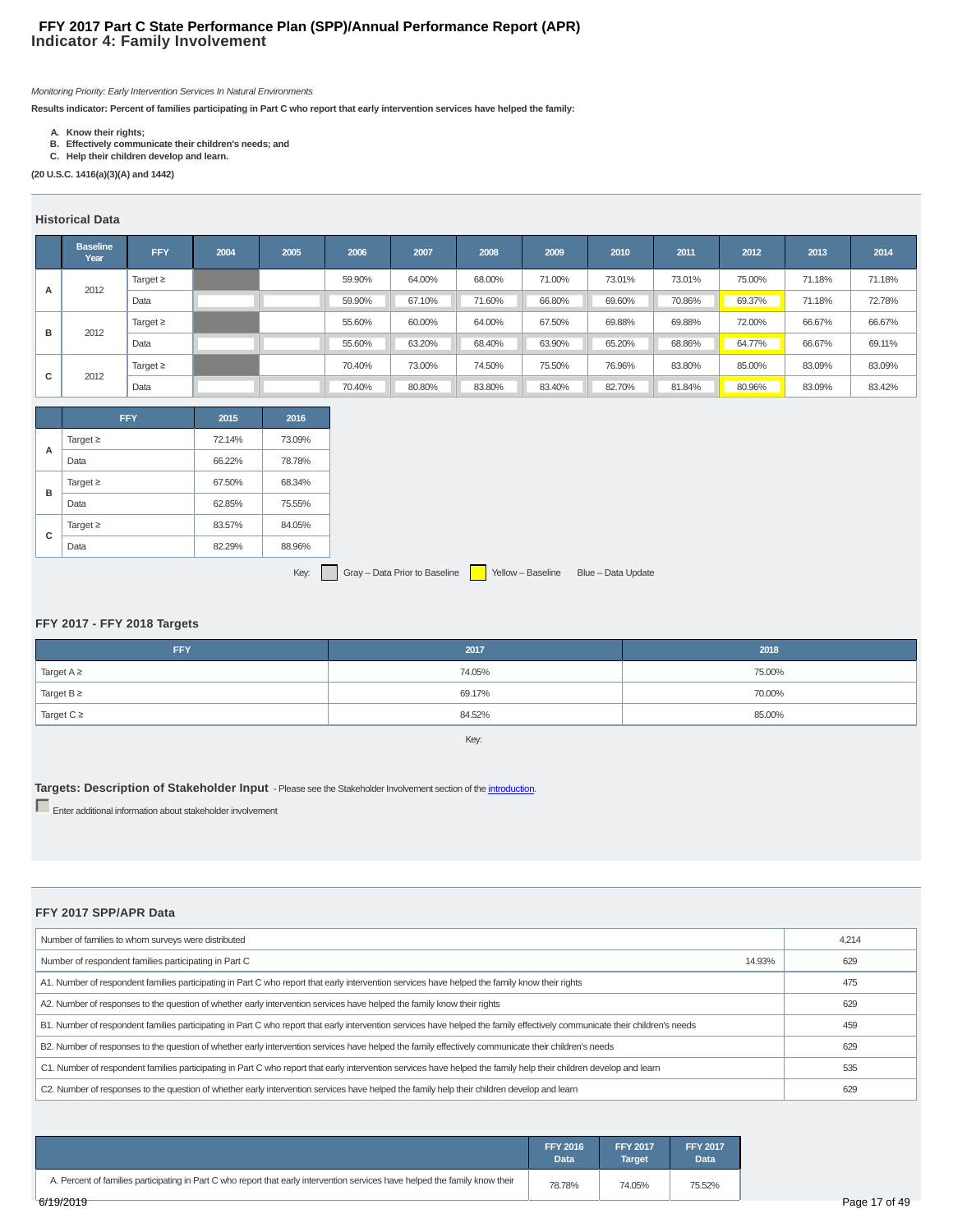|                                                                                                                                                                     | <b>FFY 2016 Data</b> | <b>FFY 2017</b><br><b>Target</b> | FFY 2017 Data |
|---------------------------------------------------------------------------------------------------------------------------------------------------------------------|----------------------|----------------------------------|---------------|
| rights                                                                                                                                                              |                      |                                  |               |
| B. Percent of families participating in Part C who report that early intervention services have helped the family effectively<br>communicate their children's needs | 75.55%               | 69.17%                           | 72.97%        |
| C. Percent of families participating in Part C who report that early intervention services have helped the family help their<br>children develop and learn          | 88.96%               | 84.52%                           | 85.06%        |

### **Was sampling used?** Yes

**Has your previously-approved sampling plan changed?** No

**Describe the sampling methodology outlining how the design will yield valid and reliable estimates.**

The following business rules were applied in the selection of families to receive the family survey.

Children must have been in the system for at least 9 months from referral; and Children that had an active IFSP or exited early intervention 3 months or less from the population selection date.

The analysis of NJEIS data using the above business rules identified a total population size of 6,859 families.

The NJEIS filters out all duplicates (siblings, multiple births). NJEIS total unduplicated population size is 6,627 (6,607 with identified race/ethnicity) and is documented by the table below.

|                    |                     |                                                     |       |                |                | Native                                   |                       |                |                    |
|--------------------|---------------------|-----------------------------------------------------|-------|----------------|----------------|------------------------------------------|-----------------------|----------------|--------------------|
| CountyName         | African<br>Hispanic | American<br>American/ Not Indian/ Alaskan<br>Native | Asian | Hispanic       | Multiracial    | Hawaiian or<br>other Pacific<br>Islander | White/Not<br>Hispanic | <b>NULL</b>    | <b>Grand Total</b> |
| <b>ATLANTIC</b>    | 17                  |                                                     | 8     | 58             | 9              |                                          | 67                    | 1              | 160                |
| <b>BERGEN</b>      | 21                  | 3                                                   | 71    | 230            | 36             | $\overline{2}$                           | 288                   | $\overline{2}$ | 653                |
| <b>BURLINGTON</b>  | 32                  |                                                     | 13    | 31             | 16             |                                          | 159                   | $\overline{2}$ | 253                |
| <b>CAMDEN</b>      | 27                  |                                                     | 14    | 87             | 27             |                                          | 135                   |                | 291                |
| <b>CAPE MAY</b>    | $\overline{2}$      |                                                     |       | 8              | 5              |                                          | 28                    |                | 44                 |
| <b>CUMBERLAND</b>  | 12                  |                                                     |       | 57             | $\overline{4}$ |                                          | 25                    |                | 98                 |
| <b>ESSEX</b>       | 217                 | $\overline{2}$                                      | 28    | 317            | 19             |                                          | 160                   | 5              | 748                |
| <b>GLOUCESTER</b>  | 13                  |                                                     | 4     | 25             | 12             |                                          | 121                   |                | 176                |
| <b>HUDSON</b>      | 26                  | 2                                                   | 65    | 296            | 25             |                                          | 104                   |                | 520                |
| <b>HUNTERDON</b>   | $\mathbf{1}$        |                                                     | 4     | $\overline{7}$ | $\mathbf{1}$   |                                          | 49                    |                | 63                 |
| <b>MERCER</b>      | 31                  |                                                     | 13    | 81             | 12             |                                          | 78                    |                | 215                |
| <b>MIDDLESEX</b>   | 41                  |                                                     | 109   | 241            | 20             | 1                                        | 189                   |                | 601                |
| <b>MONMOUTH</b>    | 22                  |                                                     | 15    | 130            | 24             |                                          | 237                   |                | 429                |
| <b>MORRIS</b>      | 8                   |                                                     | 31    | 87             | 11             |                                          | 159                   | $\overline{4}$ | 301                |
| <b>OCEAN</b>       | 14                  |                                                     | 5     | 114            | 19             |                                          | 641                   |                | 795                |
| <b>PASSAIC</b>     | 28                  |                                                     | 24    | 296            | 24             |                                          | 151                   |                | 524                |
| <b>SALEM</b>       | $\overline{1}$      |                                                     |       | $\overline{4}$ | $\overline{2}$ |                                          | 29                    |                | 36                 |
| SOMERSET           | 12                  |                                                     | 25    | 54             | $\overline{7}$ |                                          | 79                    |                | 177                |
| <b>SUSSEX</b>      | $\mathbf{1}$        |                                                     |       | 24             | 3              |                                          | 57                    |                | 86                 |
| <b>UNION</b>       | 67                  |                                                     | 14    | 186            | 19             |                                          | 133                   | 3              | 422                |
| <b>WARREN</b>      |                     |                                                     |       | 12             | 3              |                                          | 19                    |                | 35                 |
| <b>Grand Total</b> | 594                 | 11                                                  | 444   | 2345           | 298            | $\overline{7}$                           | 2908                  | 20             | 6627               |

### Sampling Plan

NJEIS conducted a two year analysis of historic NJEIS family survey data to identify a potential return rate in an effort to prevent a high margin of error. The NJEIS return rate in FFY 2006-2007 was 15%. Historically, Afr American/Not Hispanic (AA/NH) and Hispanic (H) families have lower return rates than other race groups (White/Asian/American Indian/Hawaiian-Pacific Islander/Multi Race) (W/A/AI/HI/PI/MULTI). This difference was documented in the analysis of the 2005-2006 family survey return rates. Therefore, the NJEIS over sampled these two race groups. NJEIS population varies widely for each county. A minimum and maximum sample size was set to ensure that the sample size from small and densely populated counties was appropriately represented.

NJEIS not only wanted to examine the results for the overall population, but also wanted to understand the differences between key demographic subgroups within the population. In order to be certain to obtain a sample that representative of the NJEIS population and based on analysis results from previous family surveys, NJEIS implemented the use of a county stratified random sampling without replacement, unequal allocation African<br>American/N

Step 1: Target number of survey returns per county.

The sampling plan is a county stratified random sample without replacement, unequal allocation.

The sampling rate is 20% with a minimal county stratum size of 20 and a maximum county stratum size of 75.

The margin of error (MOE) per county varied from 11% to 21%. The margin of error for 14 out of the 21 counties is less than or equal to 18%.

The overall state wide margin of error (MOE) was 4%.

Step 2: Calculate outgoing sample.

To compensate for a projected lower response rate from African American/Not Hispanic and Hispanic race groups, an additional sample was drawn in each of the county stratum. With a 20% expected return rate, the actual number of family surveys mailed was 4,214 for the NJEIS population of 6,607 as documented by the table below. Step 3: Analysis Weights

Both stratification and differential response cause samples to deviate from representativeness and therefore weights were adjusted for both. As part of the analysis, a weight inverse was implemented to the: Sampling Fraction (s.f.) (Including all differentials in target n and field sampling rate (fsr)); and Response rate. Child Count Expected returns design effects Sample out

|                   |                        | _ _ _ _ _ |             |    |      |            |     |          |                        |        |     |        |       |
|-------------------|------------------------|-----------|-------------|----|------|------------|-----|----------|------------------------|--------|-----|--------|-------|
| CountyName        | W/AI/A/HI/PI<br>/MULTI | B/H       | Child count | N  | s.f. | <b>MOE</b> | wt  | wt-norm  | W/AI/A/HI/PI<br>/MULTI | f.s.r. | B/H | f.s.r. | total |
| <b>ATLANTIC</b>   | 84                     | 75        | 159         | 20 | 13%  | 20%        | 0.8 | $1.E-03$ | 53                     | 63%    | 71  | 95%    | 124   |
| <b>BERGEN</b>     | 400                    | 251       | 651         | 65 | 10%  | 12%        | 1.0 | $2.E-03$ | 200                    | 50%    | 188 | 75%    | 388   |
| <b>BURLINGTON</b> | 188                    | 63        | 251         | 25 | 10%  | 19%        | 1.0 | $2.E-03$ | 94                     | 50%    | 47  | 75%    | 141   |
| <b>CAMDEN</b>     | 177                    | 114       | 291         | 29 | 10%  | 17%        | 1.0 | $2.E-03$ | 88                     | 50%    | 85  | 75%    | 173   |

CAPE MAY 34 10 44 20 45% 16% 0.2 3.E-04 34 100% 10 100% 44 CUMBERLAND 29 69 98 20 20% 20% 0.5 7.E-04 29 100% 69 100% 98 ESSEX 209 534 743 74 10% 11% 1.0 2.E-03 104 50% 399 75% 503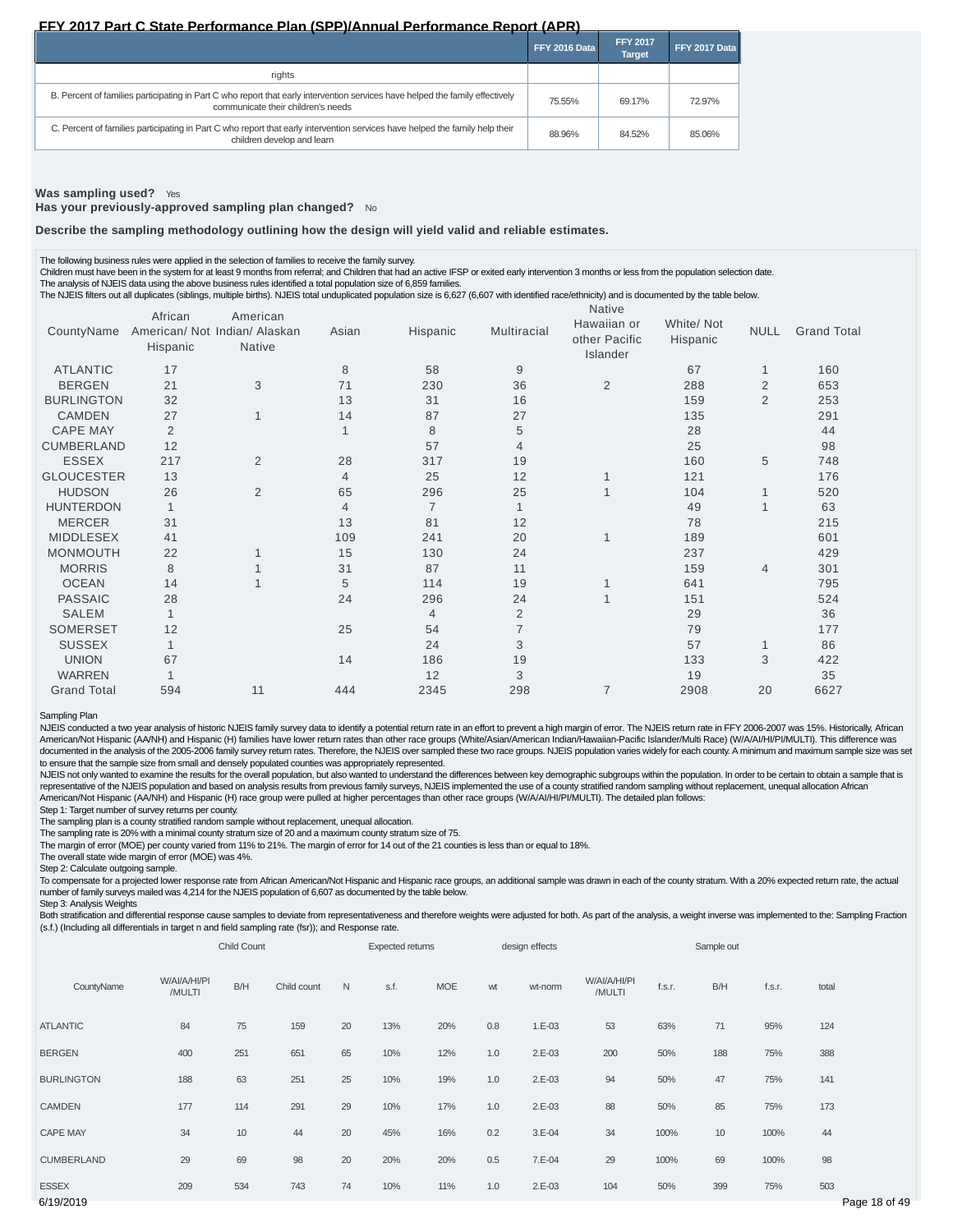| <b>GLOUCESTER</b>  | 138  | 38   | 176  | 20              | 11% | 21% | 0.9     | $1.E-03$ | 78   | 57%  | 32   | 84%  | 110  |  |
|--------------------|------|------|------|-----------------|-----|-----|---------|----------|------|------|------|------|------|--|
| <b>HUDSON</b>      | 197  | 322  | 519  | 52              | 10% | 13% | $1.0\,$ | $2.E-03$ | 99   | 50%  | 242  | 75%  | 341  |  |
| <b>HUNTERDON</b>   | 54   | 8    | 62   | 20              | 32% | 18% | $0.3\,$ | $5.E-04$ | 54   | 100% | 8    | 100% | 62   |  |
| <b>MERCER</b>      | 103  | 112  | 215  | 22              | 10% | 20% | $1.0\,$ | $1.E-03$ | 53   | 51%  | 86   | 77%  | 139  |  |
| <b>MIDDLESEX</b>   | 319  | 282  | 601  | 60              | 10% | 12% | 1.0     | $2.E-03$ | 159  | 50%  | 211  | 75%  | 370  |  |
| <b>MONMOUTH</b>    | 277  | 152  | 429  | 43              | 10% | 14% | $1.0\,$ | $2.E-03$ | 139  | 50%  | 114  | 75%  | 253  |  |
| <b>MORRIS</b>      | 202  | 95   | 297  | 30 <sup>°</sup> | 10% | 17% | $1.0\,$ | $1.E-03$ | 102  | 50%  | 72   | 76%  | 174  |  |
| <b>OCEAN</b>       | 667  | 128  | 795  | 75              | 9%  | 11% | 1.1     | $2.E-03$ | 315  | 47%  | 91   | 71%  | 406  |  |
| <b>PASSAIC</b>     | 200  | 324  | 524  | 52              | 10% | 13% | 1.0     | $2.E-03$ | 99   | 50%  | 241  | 74%  | 340  |  |
| <b>SALEM</b>       | 31   | 5    | 36   | 20              | 56% | 15% | 0.2     | $3.E-04$ | 31   | 100% | 5    | 100% | 36   |  |
| SOMERSET           | 111  | 66   | 177  | 20              | 11% | 21% | 0.9     | $1.E-03$ | 63   | 57%  | 56   | 85%  | 119  |  |
| <b>SUSSEX</b>      | 60   | 25   | 85   | 20              | 24% | 19% | 0.4     | $6.E-04$ | 60   | 100% | 25   | 100% | 85   |  |
| <b>UNION</b>       | 166  | 253  | 419  | 42              | 10% | 14% | $1.0\,$ | $2.E-03$ | 83   | 50%  | 190  | 75%  | 273  |  |
| <b>WARREN</b>      | 22   | 13   | 35   | 20              | 57% | 14% | 0.2     | $3.E-04$ | 22   | 100% | 13   | 100% | 35   |  |
| <b>Grand Total</b> | 3668 | 2939 | 6607 | 749             |     | 4%  | 688     | 688      | 1959 |      | 2255 |      | 4214 |  |

Promotion of the survey and Follow-up

Each year, families mail the completed survey directly to an outside contractor to analyze the survey results. A unique child identification number is documented on each survey to allow for demographic analysis. The contra conducting the analysis only provides a listing of the child identification numbers of families responding to the survey back to the NJEIS. This enables the NJEIS to conduct follow-up activities to obtain a representative At no time does the contractor share information with NJEIS on how any individual family responded.

To ensure NJEIS receives the representative sample, the following are implemented annually: Distributing the survey with the impact questions on one form with English on one side and Spanish on the other side so that all families in the sample receive the survey in both languages (attachments).

Families who do not identify English as their primary language are identified through the demographic data and the NJEIS: Provides families with a translated version of the survey (if available); or offers to conduct a pho survey with the family utilizing Language Line.

| Language             | Total          |
|----------------------|----------------|
| African              | $\overline{2}$ |
| Arabic               | 17             |
| Chinese              | 9              |
| English              | 3323           |
| French               | 5              |
| <b>French Creole</b> | 11             |
| German               | 1              |
| Greek                | 1              |
| Hebrew               | 3              |
| Hindi                | 14             |
| Japanese             | 1              |
| Korean               | 11             |
| Pacific Islander     | 1              |
| Persian              | 1              |
| Polish               | $\overline{7}$ |
| Portuguese           | 15             |
| Russian              | 3              |
| Sign Language        | 3              |
| Spanish              | 775            |
| Tagalog              | $\overline{1}$ |
| Turkish              | 5              |
| Vietnamese           | $\overline{4}$ |
| Yiddish              | 1              |
| <b>Grand Total</b>   | 4214           |

Since FFY 2008, NJEIS has added an option for families to respond to the survey through the Internet using a unique child identification number (PLINK number). To improve response rates, the lead agency reviews and verifies family addresses with the Service Coordination Units prior to the initial mailing of the survey. Returned mail and phone contacts with families resulted in a verification, correction of address and re-mailing of t to a confirmed address and/or the option to complete the survey via phone and Internet. The response rate is reviewed and any counties under represented on the expected return rate, are identified by race. Additional follow up surveys have been conducted to the under-represented race groups per counties by having an independant consultant group contact families and offer assistance to complete the survey by mail or through the Internet. Once there is sufficient response, the survey is closed.

The NJEIS looked at both performance and response rate for this indicator in FFY 2017. The response rate increased in FFY 2017 from 12.86% to 14.93% and the number of returned surveys exceeds the minimum number required for an adequate confidence level based on established survey sample guidelines and remains representative of the population and adequately reflects the distribution by county.<br>6/19/2019 - Page 19 of 49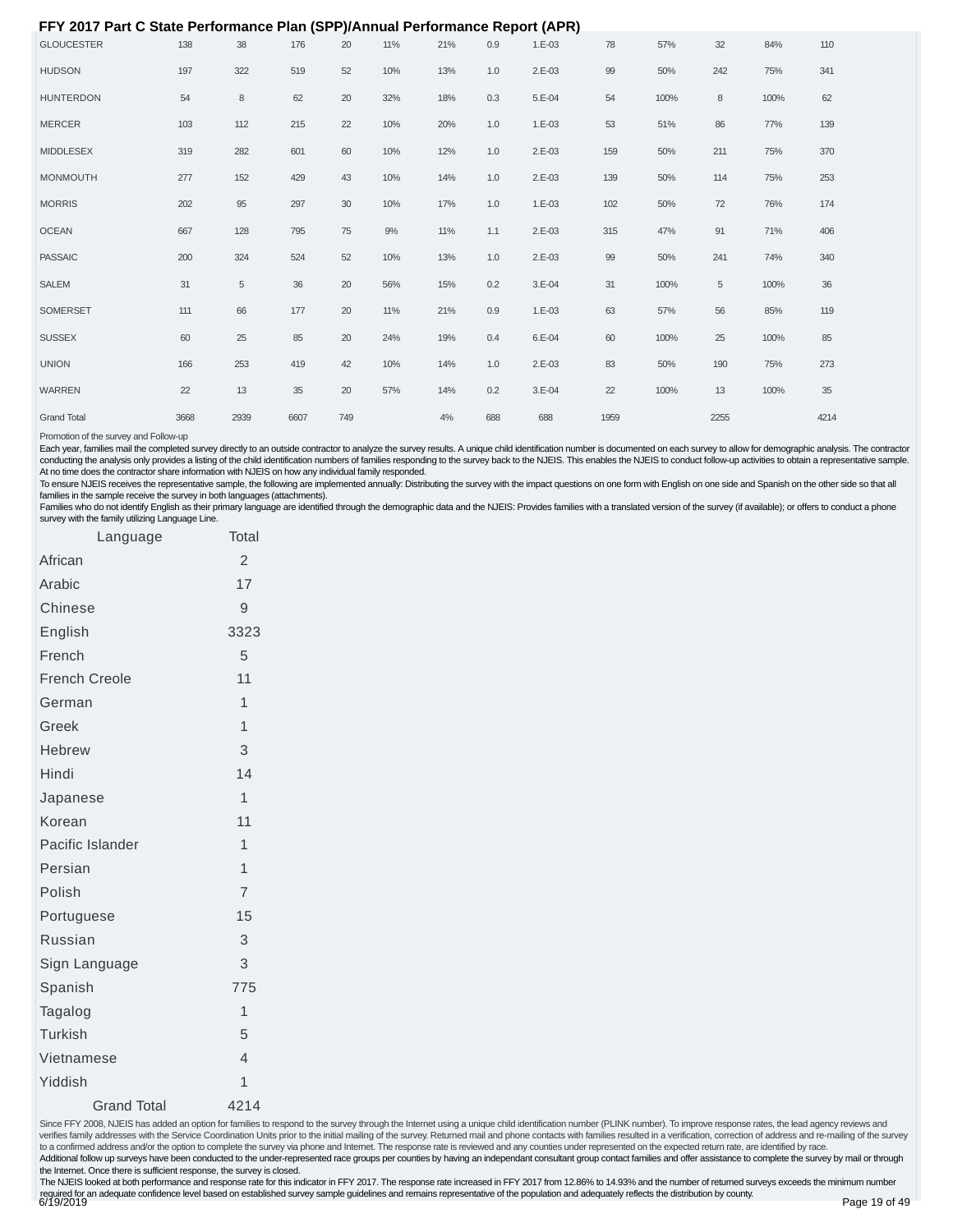In FFY 2015, NJEIS had slippage in all three sub-indicators under indicator 4. Due to that slippage, NJEIS identified several factors that may have contributed to the performance in FFY 2015. NJEIS uses the NCEAM survey with Rasch analysis. For some of the survey questions, there was a shift in the level of agreement (agree (4), strongly agree (5) and very strongly agree (6) or disagree (3), strongly disagree (2) and very strongly disagree (1)) reported by families. The Rasch score is weighted to be sensitive to the distribution of scores across 1-3 and 4-6. This resulted in lower performance based upon the individual weighting of response choices. For example, even though families may have agreed in a category, that the NJEIS helped them know about their child's and family's rights concerning Early Intervention services, the level of very strongly agree decreased and disagree increased.

In FFY 2015, there was a significant increase in the overall number of surveys completed as well as a significant increase in the number of survey responses completed by telephone interview. NJEIS disaggregated the data, discussing with staff who assist in the family survey process to determine if the method of survey completion could have been a factor in the performance.

As a result of preliminary data analysis and discussions with stakeholders, the following decisions were made regarding the implementation of the FFY 2016 survey and future surveys:

Continued to analyze the shift in distribution in scores by questions and by county to look for patterns that may assist in the development of improvement activities;

Revised current survey protocols including development of standard scripts to be used when interviewing families to complete the survey; and

Contracted with a research firm to make the calls to parents to ensure consistency in how the survey calls are conducted. NJEIS was pleased that the performance in all three subindicators increased significantly in FFY 2016. The use of the of an outside research firm to interview families with a consistent established script, has increased NJEIS confidence in the quality of the data. Therefore, NJEIS continued to institute the same procedures for the FFY 2017 survey. In addition, in FFY 2017, NJEIS contracted with the same research firm to send two (2) scripted email reminders and follow up message to non-responders which included their personal PLINK password and a link to the on-line survey. This is a new procedure that became an option due to the change in the Early Intervention Data Management System (EIMS) database whereby a family's email address is captured. There were two rounds of reminder mails. The first reminder was emailed the week of November 8, 2018 and the second reminder emailed the week of November 19, 2018. This process increased NJEIS' ability to obtain more responses. NJEIS continues to explore ways to increase parent completion of the survey.

**Was a collection tool used?** Yes **Is it a new or revised collection tool?** No

**The demographics of the families responding are representative of the demographics of infants, toddlers, and families enrolled in the Part C program.** No

**Describe the strategies that the State will use to ensure that in the future the response data are representative of those demographics.**

For the twelfth year, NJEIS implemented the 22 item Impact on Family Scale (IFS) family survey developed and validated by the National Center for Special Education Accountability Monitoring (NCSEAM) and analyzed through the Rasch measurement framework.

While OSEP requires that the state's performance be reported as the "percent" of families who report that early intervention services helped them achieve specific outcomes deriving a percent from a continuous distribution requires application of a standard, or cut-score. The NJEIS elected to apply the Part C standards recommended by a nationally representative stakeholder group convened by NCSEAM.

The Impact on Family Scale (IFS) measures the extent to which early intervention helped families achieve positive outcomes specified in Indicator 4. The IFS was developed by NCSEAM to provide states with a valid and reliable instrument to measure (a) positive outcomes that families experience as a result of their participation in early intervention and (b) families' perceptions of the quality of early intervention services.

Data from the scale was analyzed through the Rasch measurement framework. For the IFS scale, the analysis produced a measure for each survey respondent. Individual measures can range from 0 to 1,000. For the IFS, each family's measure reflects the extent to which the family perceives that early intervention has helped them achieve positive family outcomes. The IFS measures of all respondents were averaged to yield a mean measure reflecting overall performance of the state in regard to the impact of early intervention on family outcomes. The mean measure on the IFS was 662. The standard deviation was 181, and the standard error of the mean was 7.2. The 95% confidence interval for the mean was 647.3 - 675.7. This means that there is a 95% likelihood that the true value of the mean is between these two values.

Due to the continuing challenges and limitations relatd to the implementation of the new Early Intervention Management System (EIMS), the data related to the sample were not available until mid October. This resulted in the survey being mailed on October 22, 2018 which is three months later than usual. 4,214 surveys were mailed to a sample of families served by NJEIS. Cover letters as well as **postage paid business reply envelopes were included with the surveys.**

As a result, the final cut off date for processing surveys was extended to December 2, 2018 to allow families additional time to respond. Even with this extension, the total time period to collect these data **and complete follow up phone calls (6 weeks) was significantly reduced from the typical follow up time (12 weeks).**

Of the 4,214 surveys distributed across twenty-one counties, 629 were returned for a response rate of 14.93%. The number of return surveys exceeds the minimum number required for an adequate confidence level based on established survey guidelines (e.g., https://www.surveysystems.com/sscalc.htm). In total, 258 paper surveys and 371 web responses were collected. There were 592 responses in English and 37 in Spanish.

The county return distribution for the state adequately represented the NJEIS county population. The range of variance between the return rate and the December 1, 2017 rate by county was -2.0% to +1.6%. The median percent difference was 0.1% as deplicted in the table below. Passaic county is slightly under represented by 2.0%. Bergen county was slightly over represented by 1.6%.

| <b>COUNTY NAME</b> | <b>Distributed</b> | % Distributed | <b>N</b> Returned | % Returned | Dec 1 2017 | % Dec 1 2017 | <b>Difference Return</b><br>- Dec 1 |               |
|--------------------|--------------------|---------------|-------------------|------------|------------|--------------|-------------------------------------|---------------|
| <b>ATLANTIC</b>    | 124                | 2.9%          | 20                | 3.2%       | 340        | 2.5%         | 0.7%                                |               |
| 6/19/2019          |                    |               |                   |            |            |              |                                     | Page 20 of 49 |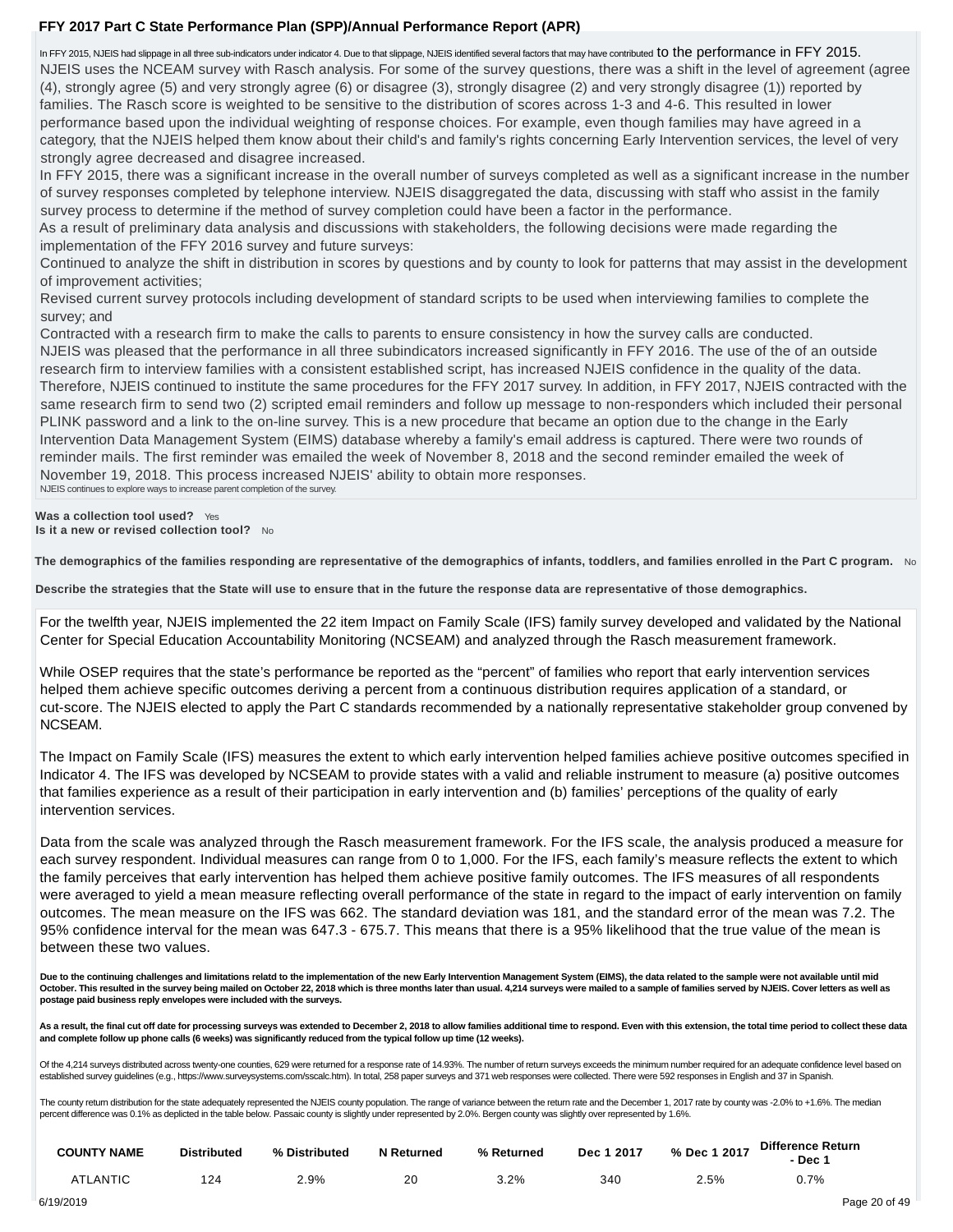| <b>I ZOTT Fait C State Feriormance Fiam (SEF)/Annual Feriormance Report (AFR)</b> |      |         |     |        |       |        |         |  |
|-----------------------------------------------------------------------------------|------|---------|-----|--------|-------|--------|---------|--|
| <b>BERGEN</b>                                                                     | 388  | $9.2\%$ | 72  | 11.4%  | 1338  | 9.8%   | 1.6%    |  |
| <b>BURLINGTON</b>                                                                 | 141  | 3.3%    | 27  | 4.3%   | 504   | 3.7%   | 0.6%    |  |
| CAMDEN                                                                            | 173  | 4.1%    | 28  | 4.5%   | 650   | 4.8%   | $-0.3%$ |  |
| <b>CAPE MAY</b>                                                                   | 44   | 1.0%    | 10  | 1.6%   | 110   | 0.8%   | 0.8%    |  |
| CUMBERLAND                                                                        | 98   | 2.3%    | 13  | 2.1%   | 207   | 1.5%   | 0.5%    |  |
| ESSEX                                                                             | 503  | 11.9%   | 61  | 9.7%   | 1494  | 10.9%  | $-1.3%$ |  |
| <b>GLOUCESTER</b>                                                                 | 110  | 2.6%    | 20  | 3.2%   | 365   | 2.7%   | 0.5%    |  |
| <b>HUDSON</b>                                                                     | 341  | 8.1%    | 40  | 6.4%   | 1053  | 7.7%   | $-1.4%$ |  |
| <b>HUNTERDON</b>                                                                  | 62   | 1.5%    | 13  | 2.1%   | 116   | 0.9%   | 1.2%    |  |
| <b>MERCER</b>                                                                     | 139  | 3.3%    | 21  | 3.3%   | 461   | 3.4%   | $0.0\%$ |  |
| <b>MIDDLESEX</b>                                                                  | 370  | 8.8%    | 64  | 10.2%  | 1269  | 9.3%   | 0.9%    |  |
| <b>MONMOUTH</b>                                                                   | 253  | 6.0%    | 41  | 6.5%   | 907   | 6.6%   | $-0.1%$ |  |
| <b>MORRIS</b>                                                                     | 174  | 4.1%    | 29  | 4.6%   | 644   | 4.7%   | $-0.1%$ |  |
| <b>OCEAN</b>                                                                      | 406  | 9.6%    | 58  | 9.2%   | 1493  | 10.9%  | $-1.7%$ |  |
| <b>PASSAIC</b>                                                                    | 340  | 8.1%    | 38  | 6.0%   | 1103  | 8.1%   | $-2.0%$ |  |
| SALEM                                                                             | 36   | 0.9%    | 6   | 1.0%   | 69    | 0.5%   | 0.4%    |  |
| SOMERSET                                                                          | 119  | 2.8%    | 15  | 2.4%   | 382   | 2.8%   | $-0.4%$ |  |
| <b>SUSSEX</b>                                                                     | 85   | 2.0%    | 16  | 2.5%   | 182   | 1.3%   | 1.2%    |  |
| <b>UNION</b>                                                                      | 273  | 6.5%    | 32  | 5.1%   | 856   | 6.3%   | $-1.2%$ |  |
| <b>WARREN</b>                                                                     | 35   | 0.8%    | 5   | 0.8%   | 101   | 0.7%   | 0.1%    |  |
| <b>TOTAL</b>                                                                      | 4214 | 100.0%  | 629 | 100.0% | 13644 | 100.0% | $0.0\%$ |  |

The NJEIS has historically observed an under-representation in survey response from the African American/Not Hispanic (AA/NH) and Hispanic (H) race/ethnicity groups and therefore has conducted surveys with an over-sampling of these two populations. In addition, secondary follow-up was attempted to families from these race/ethnicity groups that did not respond to the initial survey request.

The final county return race/ethnicity distribution for the state did not adequately represent the NJEIS county race/ethnicity population surveyed.

- The range of variance between the return race/ethnicity population and the December 1 2017 race/ethnicity by county was -8.89% to +6.95%.
- The Median difference between the race/ethnicity population and the returns was 0.03%
- The Caucasian/Not Hispanic population was over-represented by 6.95%, and the Hispanic population was under-represented by -8.89% as deplicted in the table below.

**NJEIS notes the underrepresentation of Hispanic and overrepresentation of White/Non-Hispanic populations. This could be related to a number of factors unique to this year's data collection. The survey mailing was three months later and extended into the winter holiday season and the response time was shortened by six weeks thereby resulting in fewer follow up phone calls to the underrepresented population of families. NJEIS feels certain that once the implementation of the data system is fully operational and NJEIS is able to return to the usual survey schedule which allows for a full 12 weeks for the family survey process that includes ample time necessary to complete follow up phone calls to ensure a representative sample.**

| 2017-2018<br><b>Race/Ethnicity</b>                     | <b>Distributed</b> | <b>Returned</b> | <b>Return Rate</b> | <b>Percent of</b><br><b>Return</b> | Dec 1 2017<br>Race | Dec 1 2017<br>Race % | <b>Difference</b><br>Return - Race |  |
|--------------------------------------------------------|--------------------|-----------------|--------------------|------------------------------------|--------------------|----------------------|------------------------------------|--|
| White/ Not<br>Hispanic                                 | 1,434              | 306             | 21.34%             | 48.65%                             | 5,690              | 41.70%               | 6.95%                              |  |
| African American/<br>Not Hispanic                      | 540                | 61              | 11.30%             | 9.70%                              | 1,327              | 9.73%                | $-0.03%$                           |  |
| Hispanic                                               | 1,715              | 174             | 10.15%             | 27.66%                             | 4,987              | 36.55%               | $-8.89%$                           |  |
| Native Hawaiian<br>or other Pacific<br><b>Islander</b> | 3                  | 0               | $0.00\%$           | $0.00\%$                           | 13                 | 0.10%                | $-0.10%$                           |  |
| Asian                                                  | 308                | 58              | 18.83%             | 9.22%                              | 1,026              | 7.52%                | 1.70%                              |  |
| American Indian/<br>Alaskan Native                     | 8                  | 1               | 12.50%             | 0.16%                              | 18                 | 0.13%                | 0.03%                              |  |
| Multiracial                                            | 206                | 29              | 14.08%             | 4.61%                              | 583                | 4.27%                | 0.34%                              |  |
| Total                                                  | 4,214              | 629             | 14.93%             | 100.00%                            | 13,644             | 100.00%              |                                    |  |

**Include the State's analysis of the extent to which the demographics of the families responding are representative of the demographics of infants, toddlers, and families enrolled in the Part C program.**

For the twelfth year, NJEIS implemented the 22 item Impact on Family Scale (IFS) family survey developed and validated by the National Center for Special Education Accountability Monitoring (NCSEAM) and analyzed through the Rasch measurement framework. 6/19/2019 Page 21 of 49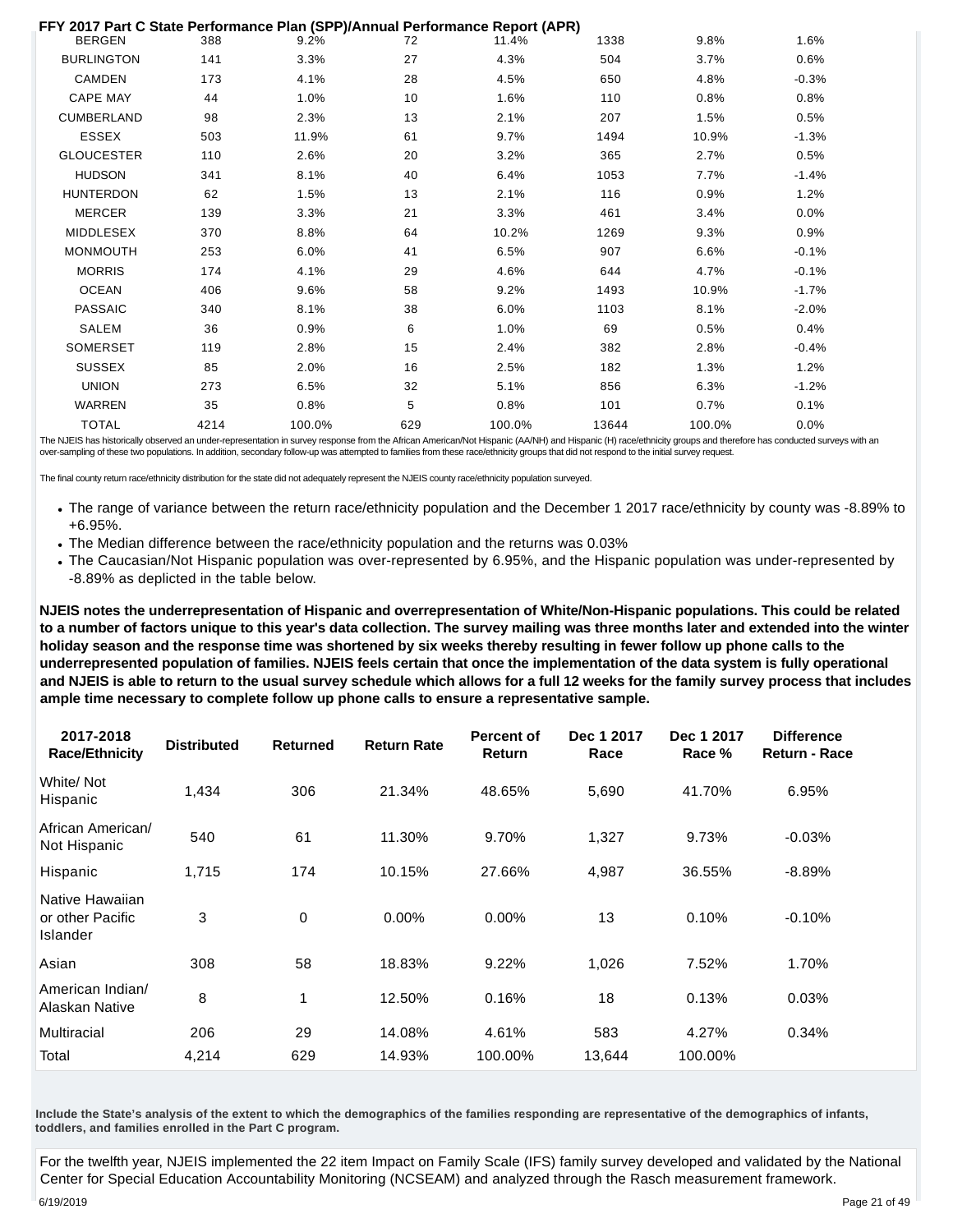While OSEP requires that the state's performance be reported as the "percent" of families who report that early intervention services helped them achieve specific outcomes deriving a percent from a continuous distribution requires application of a standard, or cut-score. The NJEIS elected to apply the Part C standards recommended by a nationally representative stakeholder group convened by NCSEAM.

The Impact on Family Scale (IFS) measures the extent to which early intervention helped families achieve positive outcomes specified in Indicator 4. The IFS was developed by NCSEAM to provide states with a valid and reliable instrument to measure (a) positive outcomes that families experience as a result of their participation in early intervention and (b) families' perceptions of the quality of early intervention services.

Data from the scale was analyzed through the Rasch measurement framework. For the IFS scale, the analysis produced a measure for each survey respondent. Individual measures can range from 0 to 1,000. For the IFS, each family's measure reflects the extent to which the family perceives that early intervention has helped them achieve positive family outcomes. The IFS measures of all respondents were averaged to yield a mean measure reflecting overall performance of the state in regard to the impact of early intervention on family outcomes. The mean measure on the IFS was 662. The standard deviation was 181, and the standard error of the mean was 7.2. The 95% confidence interval for the mean was 647.3 - 675.7. This means that there is a 95% likelihood that the true value of the mean is between these two values.

- On October 22, 2018, 4,214 surveys were mailed to a sample of families served by NJEIS. Cover letters as well as postage paid business reply envelopes were included with the surveys.
- The final cut off date for processing surveys was extended to December 2, 2018 to allow families additional time to respond.
- Of the 4,214 surveys distributed across twenty-one counties, 629 were returned for a response rate of 14.93%. The number of return surveys exceeds the minimum number required for an adequate confidence level based on established survey guidelines (e.g., https://www.surveysystems.com/sscalc.htm).
- In total, 258 paper surveys and 371 web responses were collected.
- There were 592 responses in English and 37 in Spanish.
- The county return distribution for the state adequately represented the NJEIS county population. The range of variance between the return rate and the December 1, 2017 rate by county was -2.0% to +1.6%. The median percent difference was 0.1% as deplicted in the table below.
- Passaic county is slightly under represented by 2.0%. Bergen county was slightly over represented by 1.6%.

| <b>COUNTY NAME</b> | <b>Distributed</b> | % Distributed | <b>N</b> Returned | % Returned | Dec 1 2017 | % Dec 1 2017 | <b>Difference Return</b><br>- Dec 1 |
|--------------------|--------------------|---------------|-------------------|------------|------------|--------------|-------------------------------------|
| <b>ATLANTIC</b>    | 124                | 2.9%          | 20                | 3.2%       | 340        | 2.5%         | 0.7%                                |
| <b>BERGEN</b>      | 388                | 9.2%          | 72                | 11.4%      | 1338       | 9.8%         | 1.6%                                |
| <b>BURLINGTON</b>  | 141                | 3.3%          | 27                | 4.3%       | 504        | 3.7%         | 0.6%                                |
| <b>CAMDEN</b>      | 173                | 4.1%          | 28                | 4.5%       | 650        | 4.8%         | $-0.3%$                             |
| <b>CAPE MAY</b>    | 44                 | 1.0%          | 10                | 1.6%       | 110        | 0.8%         | 0.8%                                |
| CUMBERLAND         | 98                 | 2.3%          | 13                | 2.1%       | 207        | 1.5%         | 0.5%                                |
| <b>ESSEX</b>       | 503                | 11.9%         | 61                | 9.7%       | 1494       | 10.9%        | $-1.3%$                             |
| <b>GLOUCESTER</b>  | 110                | 2.6%          | 20                | 3.2%       | 365        | 2.7%         | 0.5%                                |
| <b>HUDSON</b>      | 341                | 8.1%          | 40                | 6.4%       | 1053       | 7.7%         | $-1.4%$                             |
| <b>HUNTERDON</b>   | 62                 | 1.5%          | 13                | 2.1%       | 116        | 0.9%         | 1.2%                                |
| <b>MERCER</b>      | 139                | 3.3%          | 21                | 3.3%       | 461        | 3.4%         | 0.0%                                |
| <b>MIDDLESEX</b>   | 370                | 8.8%          | 64                | 10.2%      | 1269       | 9.3%         | 0.9%                                |
| <b>MONMOUTH</b>    | 253                | 6.0%          | 41                | 6.5%       | 907        | 6.6%         | $-0.1%$                             |
| <b>MORRIS</b>      | 174                | 4.1%          | 29                | 4.6%       | 644        | 4.7%         | $-0.1%$                             |
| <b>OCEAN</b>       | 406                | 9.6%          | 58                | 9.2%       | 1493       | 10.9%        | $-1.7%$                             |
| <b>PASSAIC</b>     | 340                | 8.1%          | 38                | 6.0%       | 1103       | 8.1%         | $-2.0%$                             |
| SALEM              | 36                 | 0.9%          | 6                 | 1.0%       | 69         | 0.5%         | 0.4%                                |
| <b>SOMERSET</b>    | 119                | 2.8%          | 15                | 2.4%       | 382        | 2.8%         | $-0.4%$                             |
| <b>SUSSEX</b>      | 85                 | 2.0%          | 16                | 2.5%       | 182        | 1.3%         | 1.2%                                |
| <b>UNION</b>       | 273                | 6.5%          | 32                | 5.1%       | 856        | 6.3%         | $-1.2%$                             |
| <b>WARREN</b>      | 35                 | 0.8%          | 5                 | 0.8%       | 101        | 0.7%         | 0.1%                                |
| <b>TOTAL</b>       | 4214               | 100.0%        | 629               | 100.0%     | 13644      | 100.0%       | 0.0%                                |

The December 1, 2017 population by race/ethnicity matched the FFY 2017 survey race/ethnicity of respondents within +/-8.89% for all race/ethnicity groups.

The NJEIS has historically observed an under-representation in survey response from the African American/Not Hispanic (AA/NH) and Hispanic (H) race/ethnicity groups and therefore has conducted surveys with an over-sampling of these two populations. In addition, secondary follow-up was attempted to families from these race/ethnicity groups that did not respond to the initial survey request.

The final county return race/ethnicity distribution for the state adequately represented the NJEIS county race/ethnicity population surveyed.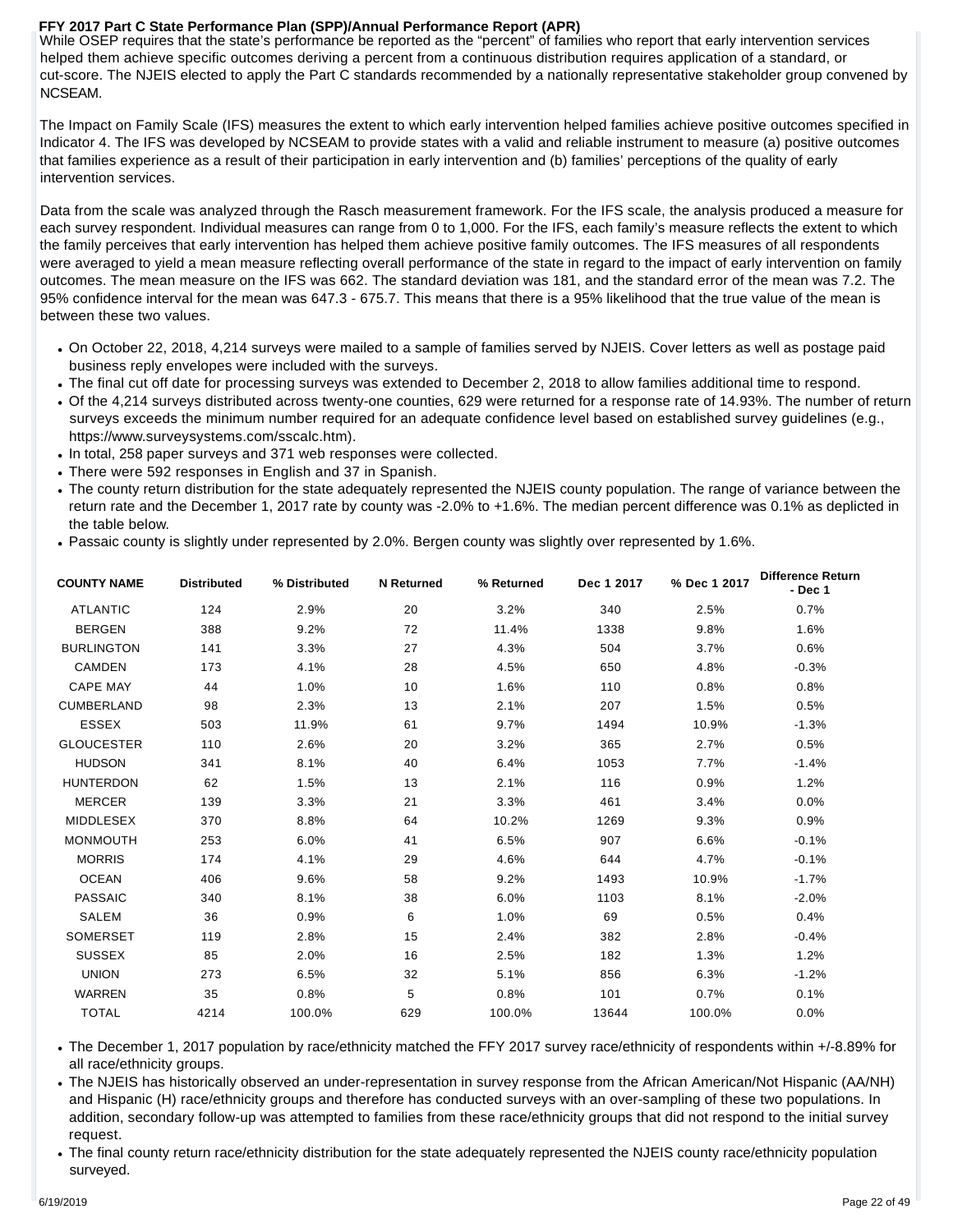- The range of variance between the return race/ethnicity population and the December 1 2017 race/ethnicity by county was -8.89% to +6.95%.
- The Median difference between the race/ethnicity population and the returns was 0.03%
- The Caucasian/Not Hispanic population was over-represented by 6.95%, and the Hispanic population was under-represented by -8.89% as deplicted in the table below.

| 2017-2018<br><b>Race/Ethnicity</b>              | <b>Distributed</b> | <b>Returned</b> | <b>Return Rate</b> | <b>Percent of</b><br>Return | Dec 1 2017<br>Race | Dec 1 2017<br>Race % | <b>Difference</b><br>Return - Race |
|-------------------------------------------------|--------------------|-----------------|--------------------|-----------------------------|--------------------|----------------------|------------------------------------|
| White/ Not<br>Hispanic                          | 1,434              | 306             | 21.34%             | 48.65%                      | 5,690              | 41.70%               | 6.95%                              |
| African American/<br>Not Hispanic               | 540                | 61              | 11.30%             | 9.70%                       | 1,327              | 9.73%                | $-0.03%$                           |
| Hispanic                                        | 1,715              | 174             | 10.15%             | 27.66%                      | 4,987              | 36.55%               | $-8.89%$                           |
| Native Hawaiian<br>or other Pacific<br>Islander | 3                  | 0               | 0.00%              | $0.00\%$                    | 13                 | 0.10%                | $-0.10%$                           |
| Asian                                           | 308                | 58              | 18.83%             | 9.22%                       | 1,026              | 7.52%                | 1.70%                              |
| American Indian/<br>Alaskan Native              | 8                  | 1               | 12.50%             | 0.16%                       | 18                 | 0.13%                | 0.03%                              |
| Multiracial                                     | 206                | 29              | 14.08%             | 4.61%                       | 583                | 4.27%                | 0.34%                              |
| Total                                           | 4,214              | 629             | 14.93%             | 100.00%                     | 13,644             | 100.00%              |                                    |

### **Provide additional information about this indicator (optional)**

Responses were received from all twenty one (21) counties in New Jersey.

Survey responses were received from 629 families, representing a 14.93% return rate (629/4214).

The targets were met for 4A, 4B or 4C. Specifically:

Performance decreased 3.26% in 4A from 78.78% in FFY 2016 to 75.52% in FFY 2017.

Performance decreased 2.58% in 4B from 75.55% in FFY 2016 to 72.97% in FFY 2017.

Performance decreased 3.9% in 4C from 88.96% in FFY 2016 to 85.06% in FFY 2017.

The following chart represents the performance by race/ethnicity groups:<br>FFY 2017 Percent of Respondents Meeting or Exceeding each of the Standards for Indicator #4 by Race/Ethnicity

| Race/Ethnicity                                       | Indicator 4A<br>Percent of families who report<br>that Early Intervention<br>services helped them know<br>their rights | Indicator 4B<br>Percent of families who report percent of families who report<br>that Early Intervention<br>services helped them<br>effectively communicate their<br>children's needs | Indicator 4C<br>that Early Intervention<br>services helped them help<br>their child develop and learn |  |
|------------------------------------------------------|------------------------------------------------------------------------------------------------------------------------|---------------------------------------------------------------------------------------------------------------------------------------------------------------------------------------|-------------------------------------------------------------------------------------------------------|--|
| <b>STATE PERFORMANCE</b>                             | 75.52%                                                                                                                 | 72.97%                                                                                                                                                                                | 85.06%                                                                                                |  |
| <b>STATE TARGETS</b>                                 | 74.05%                                                                                                                 | 69.17%                                                                                                                                                                                | 84.52%                                                                                                |  |
| African American/Not Hispanic<br>$(N=61)$            | 68.85%                                                                                                                 | 68.85%                                                                                                                                                                                | 90.16%                                                                                                |  |
| American Indian/ Alaskan Native<br>$(N=1)$           | $0.00\%$                                                                                                               | $0.00\%$                                                                                                                                                                              | 100.00%                                                                                               |  |
| Asian<br>$(N=58)$                                    | 81.03%                                                                                                                 | 81.03%                                                                                                                                                                                | 87.93%                                                                                                |  |
| Hispanic<br>$(N=174)$                                | 76.44%                                                                                                                 | 73.56%                                                                                                                                                                                | 84.48%                                                                                                |  |
| Multiracial<br>$(N=29)$                              | 68.97%                                                                                                                 | 65.52%                                                                                                                                                                                | 86.21%                                                                                                |  |
| Native Hawaiian or Other Pacific Islander<br>$(N=0)$ | N/A                                                                                                                    | N/A                                                                                                                                                                                   | N/A                                                                                                   |  |
| White/Not Hispanic<br>$(N=306)$                      | 76.14%                                                                                                                 | 72.88%                                                                                                                                                                                | 83.66%                                                                                                |  |

### **Actions required in FFY 2016 response**

none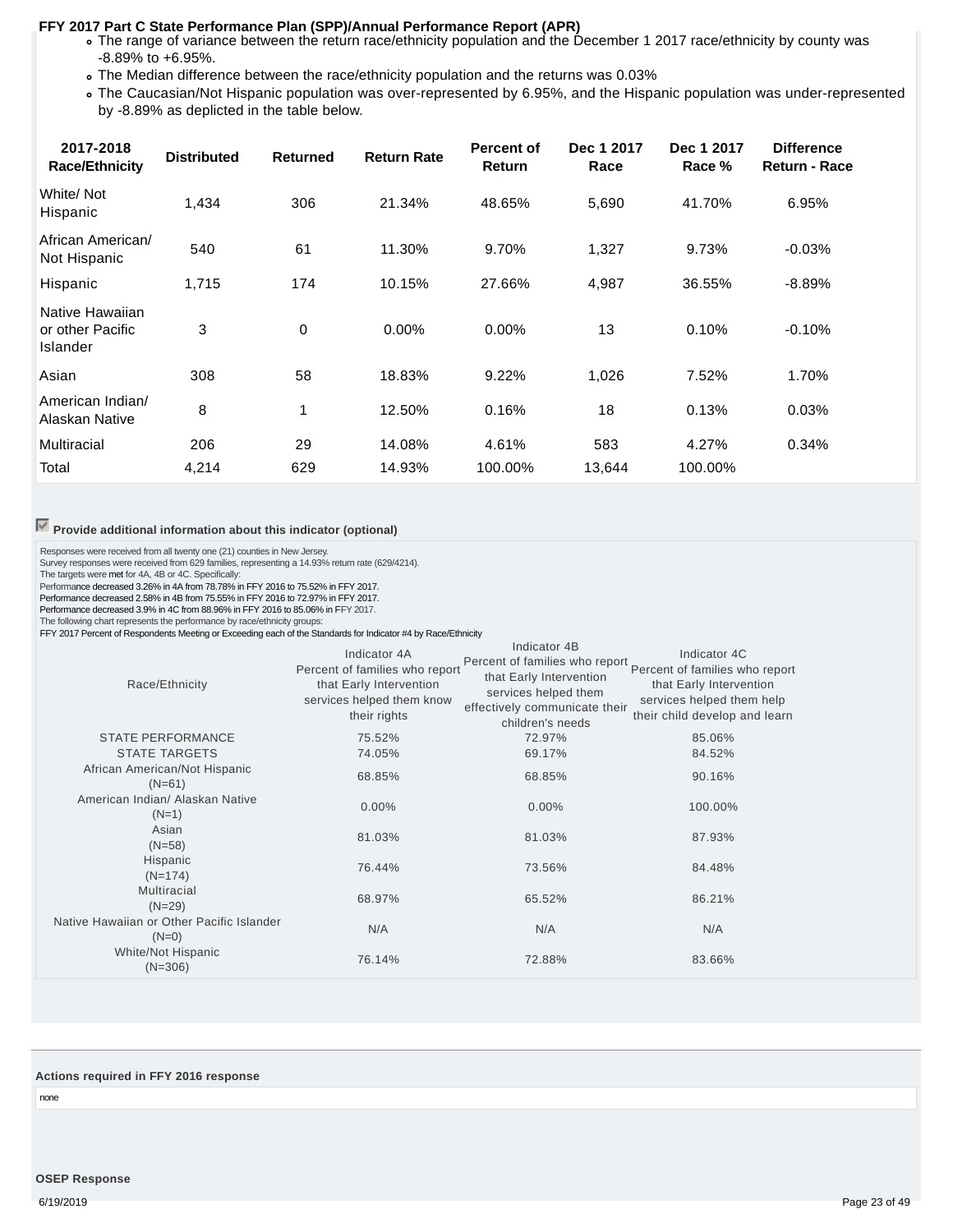### <span id="page-23-0"></span>**Required Actions**

In the FFY 2018 SPP/APR, the State must report whether its FFY 2018 response data are representative of the demographics of infants, toddlers, and families enrolled in the Part C program , and, if not, the actions the Stat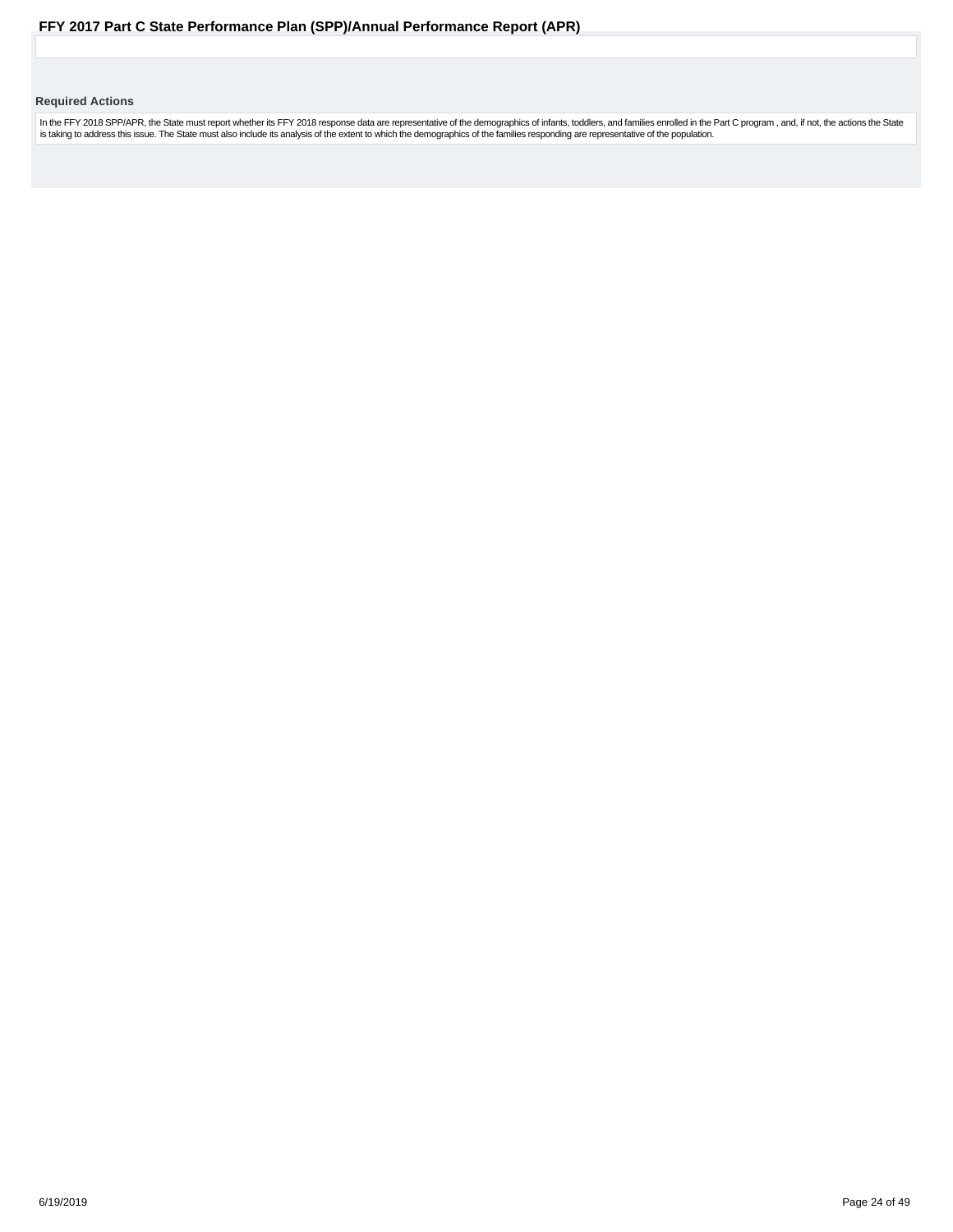### **Indicator 5: Child Find (Birth to One) FFY 2017 Part C State Performance Plan (SPP)/Annual Performance Report (APR)**

Monitoring Priority: Effective General Supervision Part C / Child Find

**Results indicator: Percent of infants and toddlers birth to 1 with IFSPs compared to national data.**

### **(20 U.S.C. 1416(a)(3)(B) and 1442)**

| <b>Historical Data</b><br>Baseline Data: 2012 |       |       |       |       |       |                                                 |                    |       |       |       |       |
|-----------------------------------------------|-------|-------|-------|-------|-------|-------------------------------------------------|--------------------|-------|-------|-------|-------|
| <b>FFY</b>                                    | 2004  | 2005  | 2006  | 2007  | 2008  | 2009                                            | 2010               | 2011  | 2012  | 2013  | 2014  |
| <sub>Target</sub> ≥                           |       |       | 0.62% | 0.62% | 0.72% | 0.82%                                           | 0.72%              | 0.72% | 0.75% | 0.65% | 0.65% |
| Data                                          |       | 0.56% | 0.63% | 0.65% | 0.57% | 0.67%                                           | 0.64%              | 0.63% | 0.62% | 0.65% | 0.70% |
| <b>FFY</b>                                    | 2015  | 2016  |       |       |       |                                                 |                    |       |       |       |       |
| Target $\geq$                                 | 0.65% | 0.66% |       |       |       |                                                 |                    |       |       |       |       |
| Data                                          | 0.75% | 0.88% |       |       |       |                                                 |                    |       |       |       |       |
|                                               |       |       | Key:  |       |       | Gray - Data Prior to Baseline Yellow - Baseline | Blue - Data Update |       |       |       |       |

### **FFY 2017 - FFY 2018 Targets**

| <b>FFY</b>    | 2017  | 2018  |
|---------------|-------|-------|
| Target $\geq$ | 0.66% | 0.67% |
|               | Key:  |       |

### **Targets: Description of Stakeholder Input** - Please see the Stakeholder Involvement section of the *introduction*.

Enter additional information about stakeholder involvement

### **Prepopulated Data**

| <b>Source</b>                                                                             | <b>Date</b> | <b>Description</b>                                   | <b>Data</b> | <b>Overwrite Data</b> |
|-------------------------------------------------------------------------------------------|-------------|------------------------------------------------------|-------------|-----------------------|
| SY 2017-18 Child Count/Educational<br><b>Environment Data Groups</b>                      | 7/11/2018   | Number of infants and toddlers birth to 1 with IFSPs | 793         | null                  |
| U.S. Census Annual State Resident<br>Population Estimates April 1, 2010 to July<br>1.2017 | 6/12/2018   | Population of infants and toddlers birth to 1        | 101.902     | null                  |

### **FFY 2017 SPP/APR Data**

| Number of infants and toddlers birth to 1 with IFSPs | Population of infants and toddlers birth<br>to ' | FFY 2016 Data | FFY 2017 Target | FFY 2017 Data |  |
|------------------------------------------------------|--------------------------------------------------|---------------|-----------------|---------------|--|
| 793                                                  | 101.902                                          | 0.88%         | 0.66%           | ኅ.78%         |  |

### **Compare your results to the national data**

When compared with FFY 2016, the New Jersey state percentage of children birth to one year of 0.78% (793/101,902) decreased by 0.10% (0.88% - 0.78%).

The national percentage of 1.25% (49,307/3,939,295) increased by 0.01% (1.24%-1.25%).

Although the national percentage continues to increase, New Jersey's birth to one census decreased by 365 along with the percentage of children birth to one with IFSPs.

### **Provide additional information about this indicator (optional)**

FFY 2017 status of 0.78% is 0.10% lower than the FFY 2016 performance however, met the target of 0.66% as recommended by stakeholders for this reporting period.

In FFY 2017, 61.90% (13/21), thirteen of the twenty-one NJEIS counties met or exceeded the target of 0.66%.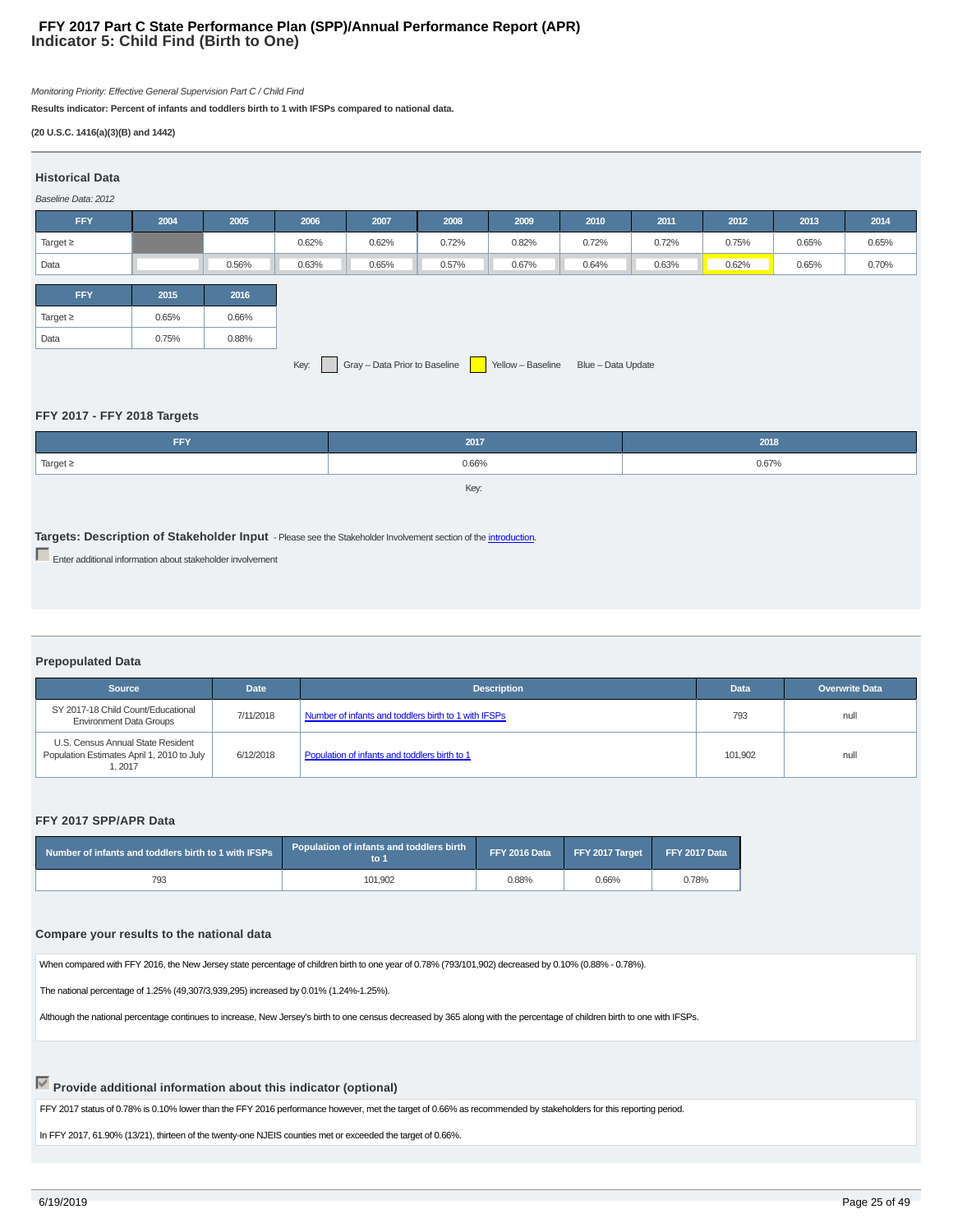<span id="page-25-0"></span>

| $\cdots$ and $\cdots$ and $\cdots$ and $\cdots$ and $\cdots$ and $\cdots$ are $\cdots$ and $\cdots$ and $\cdots$ are $\cdots$ and $\cdots$ and $\cdots$ and $\cdots$ and $\cdots$ and $\cdots$ and $\cdots$ and $\cdots$ and $\cdots$ and $\cdots$ and $\cdots$ and $\cdots$ and $\cdots$ and |
|-----------------------------------------------------------------------------------------------------------------------------------------------------------------------------------------------------------------------------------------------------------------------------------------------|
| Actions required in FFY 2016 response                                                                                                                                                                                                                                                         |
| none                                                                                                                                                                                                                                                                                          |
|                                                                                                                                                                                                                                                                                               |
|                                                                                                                                                                                                                                                                                               |
|                                                                                                                                                                                                                                                                                               |
| <b>OSEP Response</b>                                                                                                                                                                                                                                                                          |
|                                                                                                                                                                                                                                                                                               |
|                                                                                                                                                                                                                                                                                               |
|                                                                                                                                                                                                                                                                                               |
| <b>Required Actions</b>                                                                                                                                                                                                                                                                       |
|                                                                                                                                                                                                                                                                                               |
|                                                                                                                                                                                                                                                                                               |
|                                                                                                                                                                                                                                                                                               |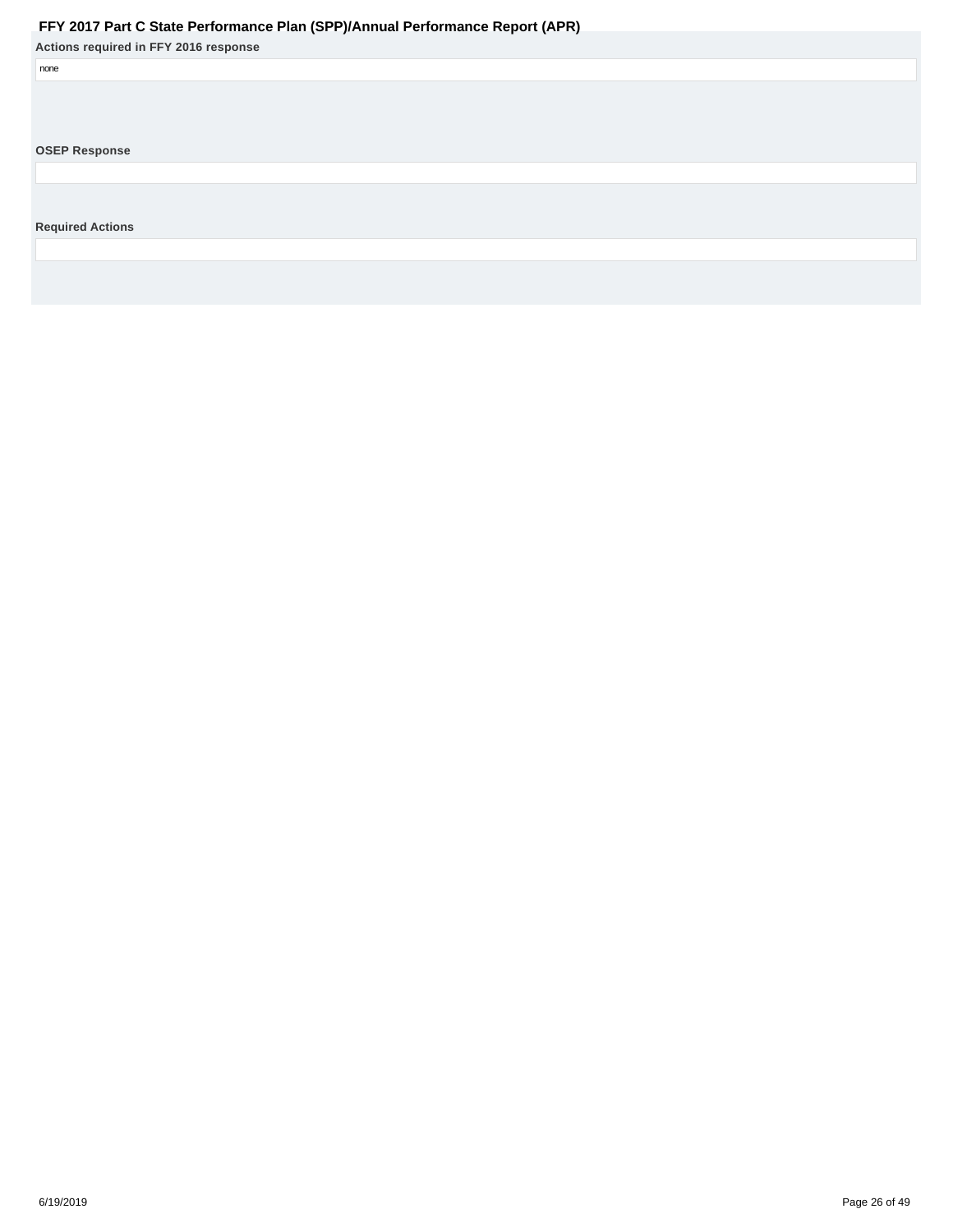### **Indicator 6: Child Find (Birth to Three) FFY 2017 Part C State Performance Plan (SPP)/Annual Performance Report (APR)**

Monitoring Priority: Effective General Supervision Part C / Child Find

**Results indicator: Percent of infants and toddlers birth to 3 with IFSPs compared to national data.**

### **(20 U.S.C. 1416(a)(3)(B) and 1442)**

| <b>Historical Data</b><br>Baseline Data: 2012                                    |       |       |       |       |       |       |       |       |       |       |       |
|----------------------------------------------------------------------------------|-------|-------|-------|-------|-------|-------|-------|-------|-------|-------|-------|
| <b>FFY</b>                                                                       | 2004  | 2005  | 2006  | 2007  | 2008  | 2009  | 2010  | 2011  | 2012  | 2013  | 2014  |
| Target $\geq$                                                                    |       |       | 2.31% | 2.31% | 2.55% | 2.70% | 2.87% | 3.14% | 3.14% | 3.38% | 3.38% |
| Data                                                                             |       | 2.53% | 2.80% | 2.84% | 2.93% | 3.14% | 3.31% | 3.35% | 3.22% | 3.38% | 3.61% |
| <b>FFY</b>                                                                       | 2015  | 2016  |       |       |       |       |       |       |       |       |       |
| Target $\geq$                                                                    | 3.40% | 3.42% |       |       |       |       |       |       |       |       |       |
| Data                                                                             | 3.98% | 4.38% |       |       |       |       |       |       |       |       |       |
| Gray - Data Prior to Baseline<br>Yellow - Baseline<br>Blue - Data Update<br>Key: |       |       |       |       |       |       |       |       |       |       |       |

### **FFY 2017 - FFY 2018 Targets**

| <b>FFY</b>               | 2017  | 2018  |
|--------------------------|-------|-------|
| $\sqrt{ }$ Target $\geq$ | 3.43% | 3.45% |
|                          | Key:  |       |

### **Targets: Description of Stakeholder Input** - Please see the Stakeholder Involvement section of the *introduction*.

**Enter additional information about stakeholder involvement** 

### **Prepopulated Data**

| <b>Source</b>                                                                             | <b>Date</b> | <b>Description</b>                                   | <b>Data</b> | <b>Overwrite Data</b> |
|-------------------------------------------------------------------------------------------|-------------|------------------------------------------------------|-------------|-----------------------|
| SY 2017-18 Child Count/Educational<br><b>Environment Data Groups</b>                      | 7/11/2018   | Number of infants and toddlers birth to 3 with IFSPs | 13,644      |                       |
| U.S. Census Annual State Resident<br>Population Estimates April 1, 2010 to July<br>1.2017 | 6/12/2018   | Population of infants and toddlers birth to 3        | 310,305     |                       |

### **FFY 2017 SPP/APR Data**

| Number of infants and toddlers birth to 3 with | Population of infants and toddlers birth to 3 | <b>FFY 2016</b> | <b>FFY 2017</b> | <b>FFY 2017</b> |
|------------------------------------------------|-----------------------------------------------|-----------------|-----------------|-----------------|
| <b>IFSPs</b>                                   |                                               | Data            | <b>Target</b>   | Data            |
| 13.644                                         | 310.305                                       | 4.38%           | 3.43%           | 4.40%           |

### **Compare your results to the national data**

For FFY 2017, New Jersey served 4.40% (13,644/310,305) of infants and toddlers, birth to three, with IFSPs, compared to the national average of 3.26% (388,694/11,936,322).

When compared to FFY 2016, the percentage of infants, birth to three, with IFSPs in New Jersey increased by .02% (4.40%-4.38%) while the national percentage increased 0.14% (3.26%-3.12%).

### **Provide additional information about this indicator (optional)**

New Jersey met the target of 3.43% as set by stakeholders for this reporting period.

The total number of referrals for children age birth to three, received July 1, 2017 through June 30, 2018 decreased by 147 children, which is a 0.65% decrease (22,427 -22,280).

Twenty-one of the twenty-one NJEIS counties met or exceeded the target of 3.43%.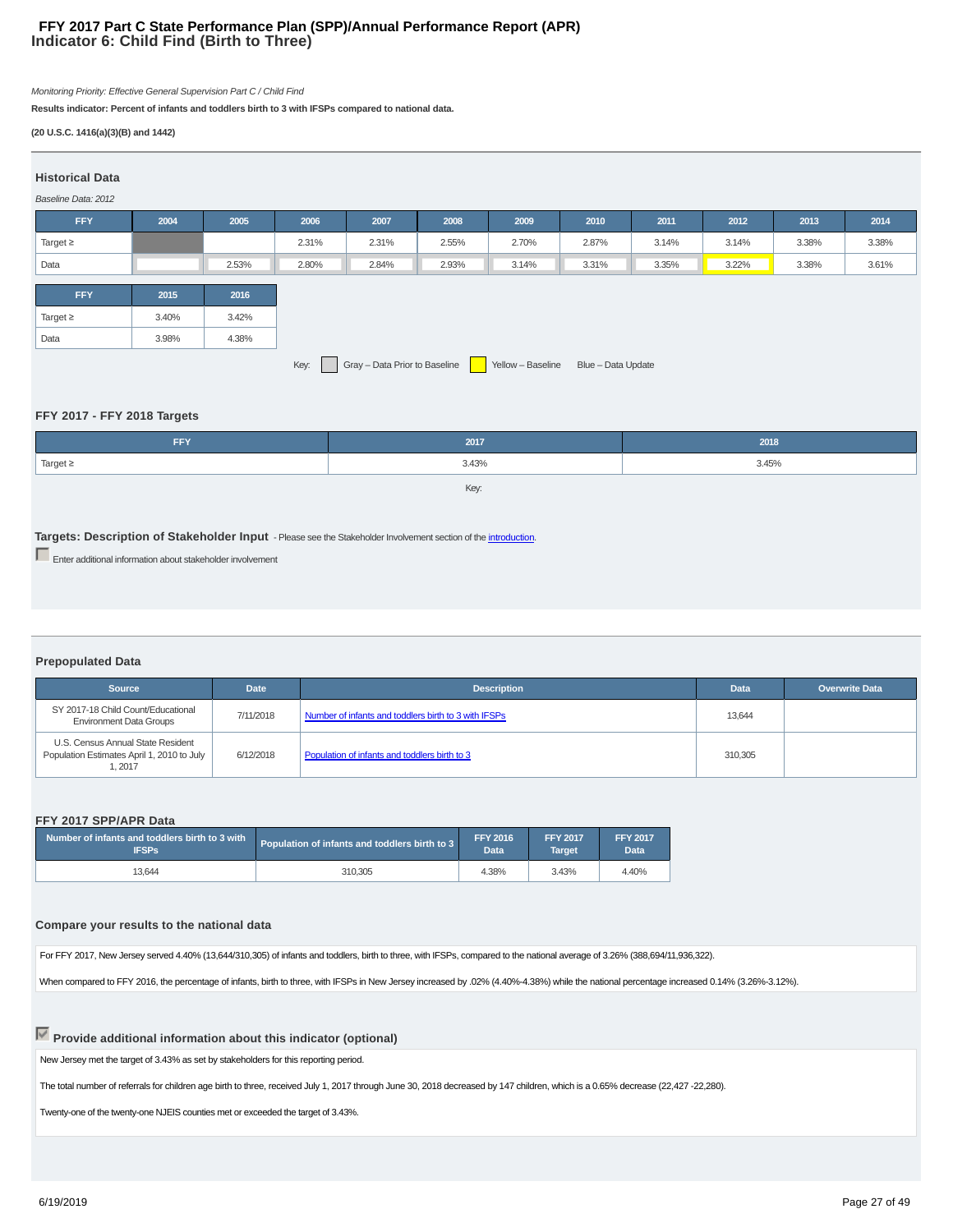<span id="page-27-0"></span>

| $\sim$ $\sim$                         | . .<br>$\sim$ $\sim$ |  |
|---------------------------------------|----------------------|--|
| Actions required in FFY 2016 response |                      |  |
| none                                  |                      |  |
|                                       |                      |  |
|                                       |                      |  |
|                                       |                      |  |
| <b>OSEP Response</b>                  |                      |  |
|                                       |                      |  |
|                                       |                      |  |
|                                       |                      |  |
| <b>Required Actions</b>               |                      |  |
|                                       |                      |  |
|                                       |                      |  |
|                                       |                      |  |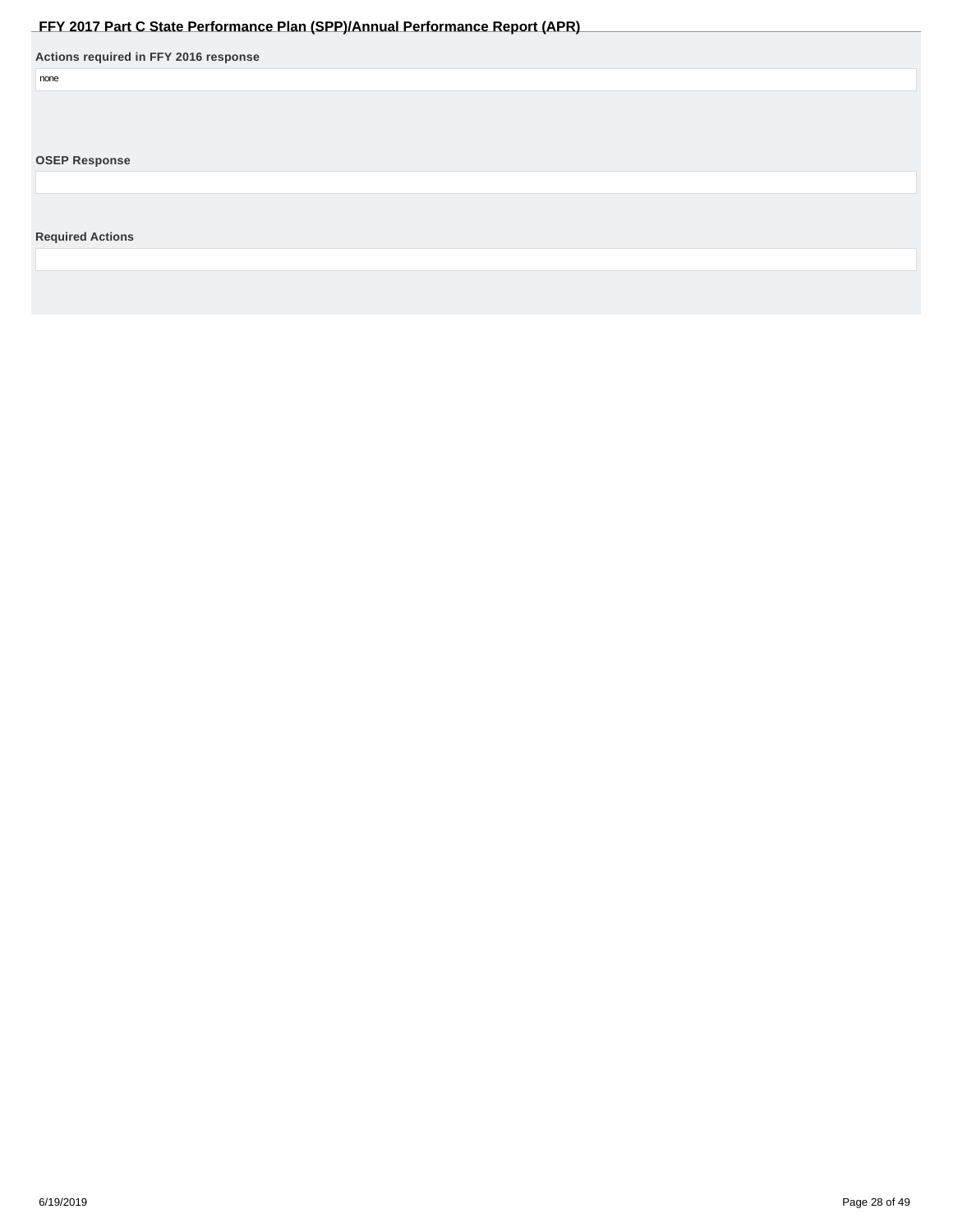### **Indicator 7: 45-day timeline FFY 2017 Part C State Performance Plan (SPP)/Annual Performance Report (APR)**

Monitoring Priority: Effective General Supervision Part C / Child Find

**Compliance indicator: Percent of eligible infants and toddlers with IFSPs for whom an initial evaluation and initial assessment and an initial IFSP meeting were conducted within Part C's 45-day timeline.**

### **(20 U.S.C. 1416(a)(3)(B) and 1442)**

| <b>Historical Data</b><br>Baseline Data: 2012              |        |        |        |        |        |        |        |        |        |        |        |
|------------------------------------------------------------|--------|--------|--------|--------|--------|--------|--------|--------|--------|--------|--------|
| <b>FFY</b>                                                 | 2004   | 2005   | 2006   | 2007   | 2008   | 2009   | 2010   | 2011   | 2012   | 2013   | 2014   |
| Target                                                     |        |        | 100%   | 100%   | 100%   | 100%   | 100%   | 100%   | 100%   | 100%   | 100%   |
| Data                                                       |        | 86.20% | 95.80% | 92.77% | 91.59% | 97.89% | 97.92% | 99.11% | 98.21% | 98.85% | 96.26% |
| <b>FFY</b>                                                 | 2015   | 2016   |        |        |        |        |        |        |        |        |        |
| Target                                                     | 100%   | 100%   |        |        |        |        |        |        |        |        |        |
| Data                                                       | 98.61% | 99.76% |        |        |        |        |        |        |        |        |        |
| Gray - Data Prior to Baseline<br>Key:<br>Yellow - Baseline |        |        |        |        |        |        |        |        |        |        |        |

### **FFY 2017 - FFY 2018 Targets**

| FFY    | 2017 | 2018 |
|--------|------|------|
| Target | 100% | 100% |

### **FFY 2017 SPP/APR Data**

| Number of eligible infants and toddlers with IFSPs for<br>whom an initial evaluation and assessment and an<br>initial IFSP meeting was conducted within Part C's<br>45-day timeline                                                                                                                                                                         | Number of eligible infants and toddlers evaluated and<br>assessed for whom an initial IFSP meeting was<br>required to be conducted | <b>FFY 2016</b><br>Data | <b>FFY 2017</b><br><b>Target</b> | <b>FFY 2017</b><br><b>Data</b> |  |  |
|-------------------------------------------------------------------------------------------------------------------------------------------------------------------------------------------------------------------------------------------------------------------------------------------------------------------------------------------------------------|------------------------------------------------------------------------------------------------------------------------------------|-------------------------|----------------------------------|--------------------------------|--|--|
| 323                                                                                                                                                                                                                                                                                                                                                         | 343                                                                                                                                | 99.76%                  | 100%                             | 99.71%                         |  |  |
| Number of documented delays attributable to exceptional family circumstances<br>This number will be added to the "Number of eligible infants and toddlers with IFSPs for whom an initial evaluation and assessment and an initial IFSP meeting was conducted<br>within Part C's 45-day timeline" field above to calculate the numerator for this indicator. |                                                                                                                                    |                         |                                  |                                |  |  |

**What is the source of the data provided for this indicator?**

- **State monitoring**
- **State database**

**Describe the method used to select EIS programs for monitoring.**

### **Sampling Plan**

Data reported for this indicator are from the NJEIS state data system and reflect actual days from the date of referral to the date of the initial IFSP meeting for every eligible child for whom an initial IFSP meeting was to be conducted.

NJEIS uses a simple random sampling plan without replacement, and a 95% confidence level and +/-5 confidence interval, ensures that child records were chosen appropriately and represent the state population.

### **Data Desk Audit, Inquiry and Record Review**

Monitoring begins with a data desk audit based on a simple random sample without replacement of three months of FFY 2017 data (July, August and September 2017). This included inquiry where the monitoring team conducted a drill down to obtain child specific information, reasons for delays and verification of an initial IFSP meeting, although late.

The inquiry required the Service Coordination Units and EIP Targeted Evaluation Teams (TETs) to submit copies of child progress notes, and service encounter verification logs as verification of the data in the state wide database and claims submission.

The Lead Agency monitoring team used all the information received and reviewed service claim data to determine where in the process the delay occurred and who was responsible.

### **Provide additional information about this indicator (optional)**

Of the 3,476 children for whom an intial IFSP meeting was required to be conducted during the three months of inquiry, data from a random selection of 343 children were monitored. Of the 343 children, 342 of the IFSPs were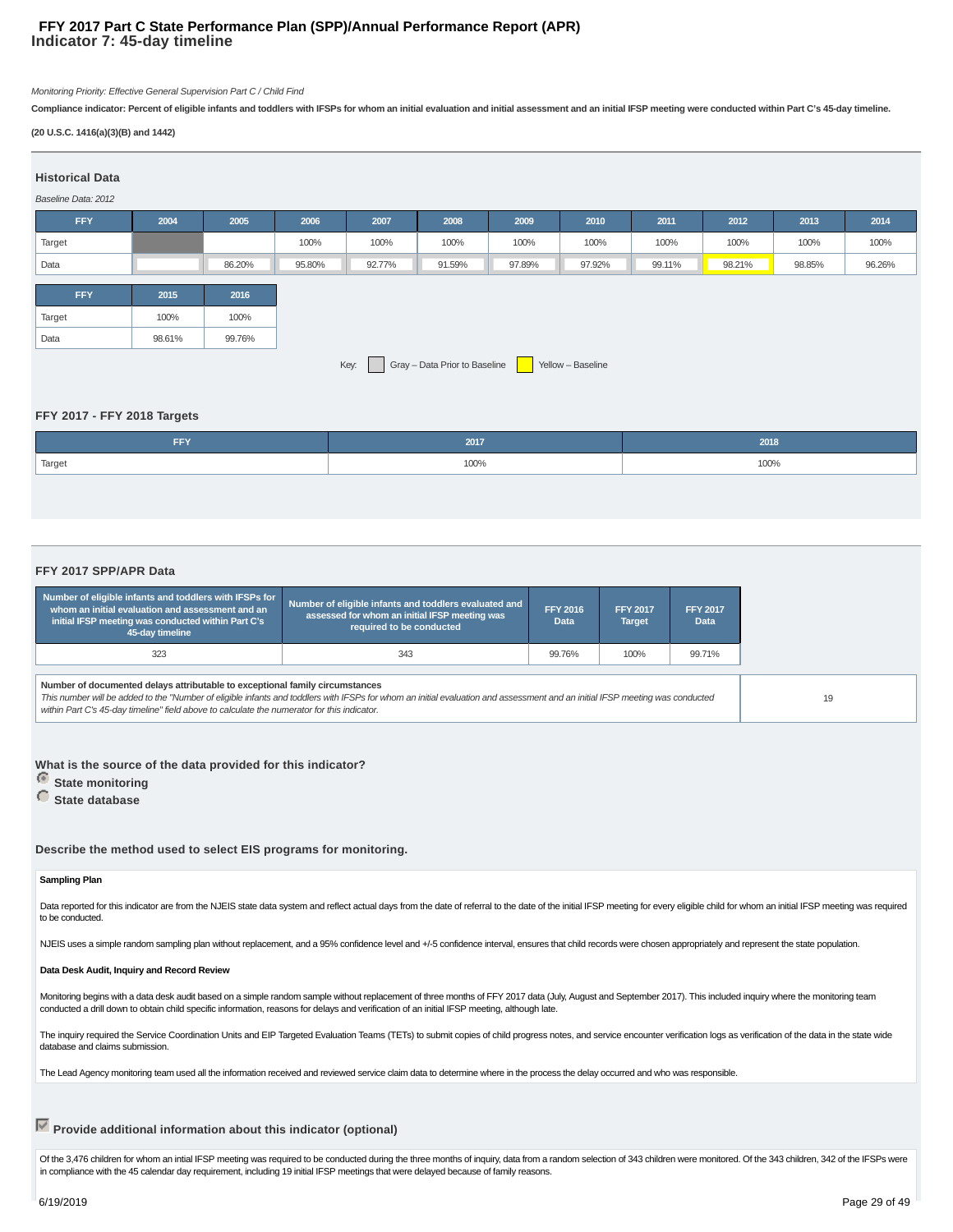FFY 2017 Part C State Performance Plan (SPP)/Annual Performance Report (APR)<br>The 19 family-initiated reasons for delay were included in the cacluations and documented in service coordination notes and the NJEIS data system missed scheduled appointments and family requested delays related to the parent's schedule.

| <b>Indicator 7 Data</b>                                                                                  | <b>Children</b> |
|----------------------------------------------------------------------------------------------------------|-----------------|
| Total IFSPs for Quarter of Data: July-September 2017                                                     | 3.476           |
| Sample of the Quarter (Denominator)                                                                      | 343             |
| Preliminary Timely Initial IFSPs (Dirty Data without Desk Inquiry)                                       | 323             |
| Preliminary Untimely Initial IFSPs (Dirty Data without Desk Inquiry) Desk Inquiry Verification of Family |                 |
| Reason & Extreme weather                                                                                 | 20              |
| Desk Inquiry Verification of Family Reason for delay & Extreme weather                                   | 19              |
| Desk Inquiry Verification of Untimely IFSPs                                                              |                 |
| Verified Corrected Numerator (Timely + Family Reasons + Extreme weather + corrected Timely)              | $323+19=342$    |
| State Compliance Percentage                                                                              | 342/343=99.71%  |

- The one (1) initial IFSP meeting delayed for a systems reason was due to the Service Coordination Unit (SCU) (0.29% of all Initial IFSPs sampled).
- NJEIS verified the one (1) child's IFSP meeting was held although late. The meeting was scheduled day 45 but was rescheduled and occurred on day 58. The service cordinator is no longer employed by the agency. The agency involved was required to provide their policies and procedures and conduct training with staff. NJEIS reviewed their existing procedures for compliance. Subsequent data was reviewed to ensure correction. Therefore, according to NJEIS procedures the agency was not issued a finding as correction was verified for both prongs as required.

### **Indicator 7 Data**

| Untimely Initial IFSPs: # of Days Delayed | <b>Children</b> |
|-------------------------------------------|-----------------|
| 1 to 13 Days Delayed                      |                 |
| Over 13 Days Delayed                      | 0               |
| <b>Total Delayed</b>                      |                 |

### **Actions required in FFY 2016 response**

### none

Note: Any actions required in last year's response table that are related to correction of findings should be responded to on the "Correction of Previous Findings of Noncompliance" page of this indicator. If your State's only actions required in last year's response are related to findings of noncompliance, a text field will not be displayed on this page.

### **Correction of Findings of Noncompliance Identified in FFY 2016**

| <b>Findings of Noncompliance Identified</b> | <b>Findings of Noncompliance Subsequently</b><br>Findings of Noncompliance Verified as<br><b>Corrected Within One Year</b><br>Corrected |  | <b>Findings Not Yet Verified as Corrected</b> |
|---------------------------------------------|-----------------------------------------------------------------------------------------------------------------------------------------|--|-----------------------------------------------|
|                                             |                                                                                                                                         |  |                                               |
|                                             |                                                                                                                                         |  |                                               |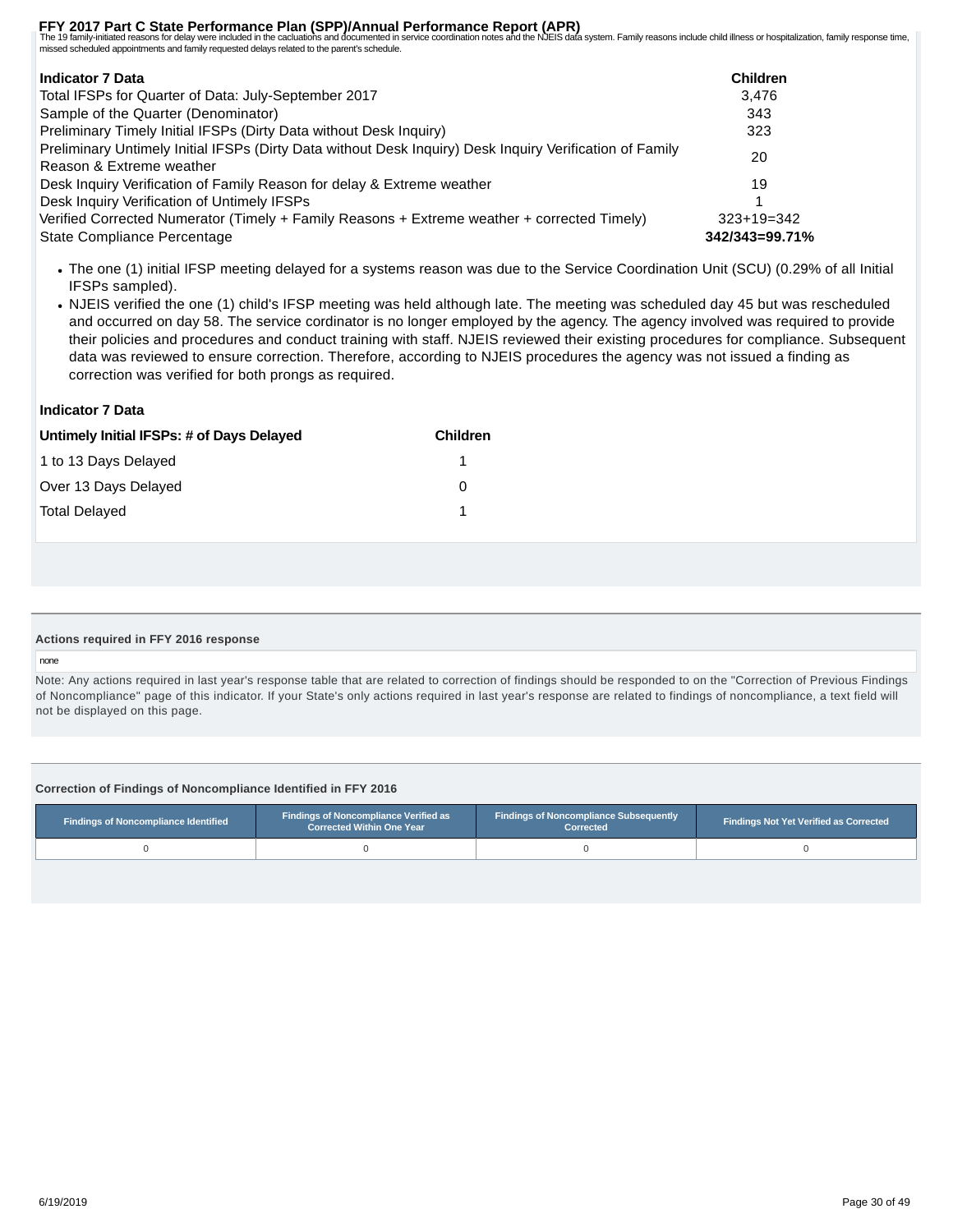### **OSEP Response**

The State's FFY 2016 data for this indicator reflected less than 100% compliance. The State did not provide an explanation of why the State did not identify any findings of noncompliance in FFY 2016, as required by the Measurement Table.

<span id="page-30-0"></span>Because the State reported less than 100% compliance for FFY 2017, the State must report on the status of correction of noncompliance identified in FFY 2017 for this indicator. When reporting on the correction of noncompliance, the State must report, in the FFY 2018 SPP/APR, that it has verified that each EIS program or provider with noncompliance identified in FFY 2017 for this indicator: (1) is correctly implementing the specific regulatory requirements (i.e., achieved 100% compliance) based on a review of updated data such as data subsequently collected through on-site monitoring or a State data system; and (2) has corrected each individual case of noncompliance, unless the child is no longer within the jurisdiction of the EIS program or provider, consistent with OSEP Memo 09-02. In the FFY 2018 SPP/APR, the State must describe the specific actions that were taken to verify the correction. If the State did not identify any findings of noncompliance in FFY 2017, although its FFY 2017 data reflect less than 100% compliance, provide an explanation of why the State did not identify any of noncompliance in FFY 2017. FFY 2017 Part C State Performance Plan (SPP)/Annual Performance Report (APR)<br>
DSEP Response<br>
The State's FFY 2016 data for this indicator reflected less than 100% compliance. The State did not provide an explanation of why

### **Required Actions**

The State did not report that it identified any findings of noncompliance in FFY 2016, although its FFY 2016 data reflect less than 100% compliance. In the FFY 2018 SPP/APR, the State must provide an explanation of why it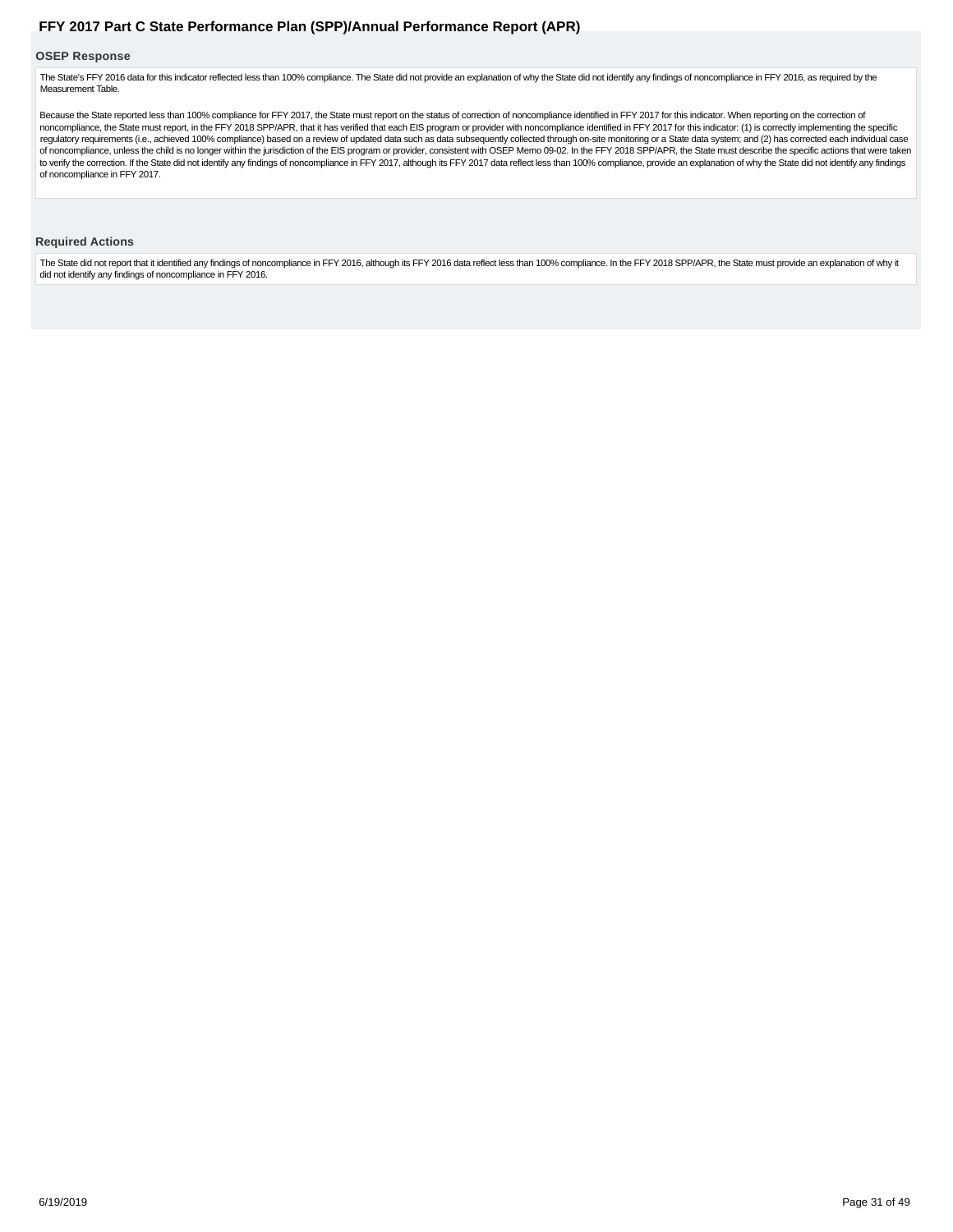### **Indicator 8A: Early Childhood Transition FFY 2017 Part C State Performance Plan (SPP)/Annual Performance Report (APR)**

### Monitoring Priority: Effective General Supervision Part C / Effective Transition

**Compliance indicator: The percentage of toddlers with disabilities exiting Part C with timely transition planning for whom the Lead Agency has:**

- **A. Developed an IFSP with transition steps and services at least 90 days, and at the discretion of all parties, not more than nine months, prior to the toddler's third birthday;**
- **Notified (consistent with any opt-out policy adopted by the State) the State educational agency (SEA) and the local educational agency (LEA) where the toddler resides at least 90 days prior to the B. toddler's third birthday for toddlers potentially eligible for Part B preschool services; and**
- C. Conducted the transition conference held with the approval of the family at least 90 days, and at the discretion of all parties, not more than nine months, prior to the toddler's third birthday for **toddlers potentially eligible for Part B preschool services.**

**(20 U.S.C. 1416(a)(3)(B) and 1442)**

### **Historical Data**

### Baseline Data: 2011

| <b>FFY</b>                                                 | 2004 | 2005   | 2006   | 2007   | 2008   | 2009 | 2010   | 2011   | 2012 | 2013 | 2014 |
|------------------------------------------------------------|------|--------|--------|--------|--------|------|--------|--------|------|------|------|
| Target                                                     |      |        | 100%   | 100%   | 100%   | 100% | 100%   | 100%   | 100% | 100% | 100% |
| Data                                                       |      | 95.20% | 96.50% | 99.20% | 99.70% | 100% | 99.65% | 98.10% | 100% | 100% | 100% |
|                                                            |      |        |        |        |        |      |        |        |      |      |      |
| <b>FFY</b>                                                 | 2015 | 2016   |        |        |        |      |        |        |      |      |      |
| Target                                                     | 100% | 100%   |        |        |        |      |        |        |      |      |      |
| Data                                                       | 100% | 100%   |        |        |        |      |        |        |      |      |      |
| Gray - Data Prior to Baseline<br>Yellow - Baseline<br>Key: |      |        |        |        |        |      |        |        |      |      |      |

### **FFY 2017 - FFY 2018 Targets**

| <b>FFY</b> | 2017 | 2018 |
|------------|------|------|
| Target     | 100% | 100% |
|            |      |      |

### **FFY 2017 SPP/APR Data**

**Data include only those toddlers with disabilities exiting Part C with timely transition planning for whom the Lead Agency has developed an IFSP with transition steps and services at least 90 days, and at the discretion of all parties, not more than nine months, prior to the toddler's third birthday.** Yes

 $\bigcap_{\textsf{No}}$ 

| Number of children exiting Part C who have an IFSP | Number of toddlers with disabilities exiting Part C | <b>FFY 2016</b> | <b>FFY 2017</b> | <b>FFY 2017</b>   |
|----------------------------------------------------|-----------------------------------------------------|-----------------|-----------------|-------------------|
| with transition steps and services                 |                                                     | Data            | Target          | Data <sup>1</sup> |
| 341                                                | 341                                                 | 100%            | 100%            | 100%              |

**Number of documented delays attributable to exceptional family circumstances** Number or documented delays attributable to exceptional ramily circumstances<br>This number will be added to the "Number of children exiting Part C who have an IFSP with transition steps and services" field to calculate the n

**What is the source of the data provided for this indicator?**

**C** State monitoring

State database

**Describe the method used to select EIS programs for monitoring.**

### **Sampling Plan**

Data were reported for all twenty-one counties.

Data reported for 8A were collected through the annual desk audit record review process. Data reported on the desk audit is verified against what is in the child's record (e.g., NJEIS IFSP Review Transition Information Page).

The data desk audit was conducted on one quarter of FFY 17 for the months of August, September and October 2017 and identified 2,998 children that turned age three.

Sampling methodology was implemented to ensure that the NJEIS population is appropriately represented based on the population size of the state. Therefore, a simple random sampling plan without replacement with a 95% confidence level and +/- 5 confidence interval ensures that child records chosen appropriately represent the state population.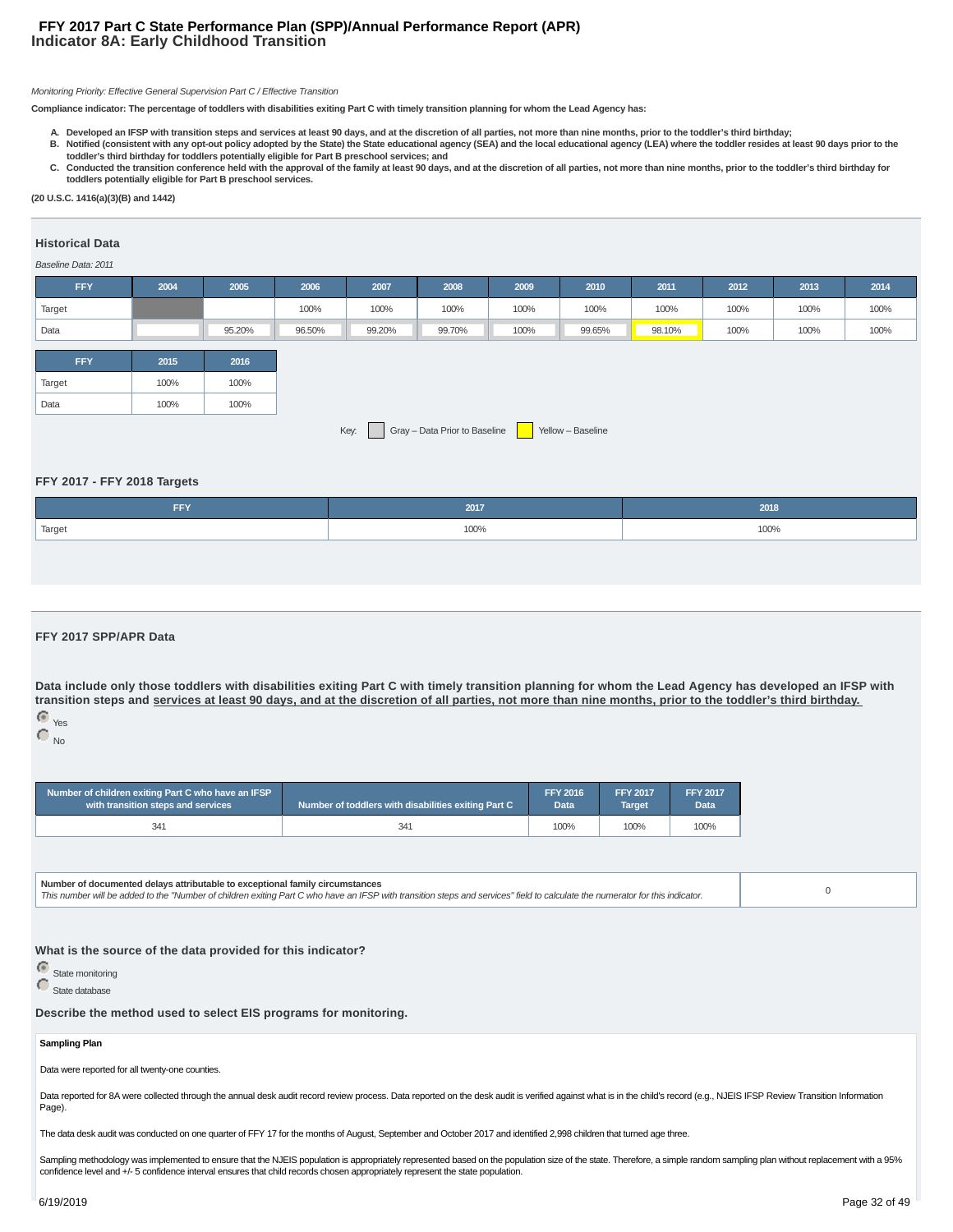# <span id="page-32-0"></span>**FFY 2017 Part C State Performance Plan (SPP)/Annual Performance Report (APR)**<br>Of the 2,998 children who exited the program, a random selection of the 341 children were monitored.

### **Data Desk Audit, Inquiry and Record Review**

The monitoring team first confirmed the child's date of birth was accurate in the NJEIS state database. Based on the child's date of birth, an inquiry was prepared for the county to identify possible non-compliance.

The monitoring team implemented inquiry which drilled down to obtain child specific information, reasons for delays and verification of transition steps, although late. The Service Coordination Units were required to submi copies of child progress notes, IFSPs and service encounter verification logs. The monitoring team used all the information received to determine where in the process the delay occurred and who was responsible.

### **Provide additional information about this indicator (optional)**

| Data Analysis and Results                                                                                       |                   |  |
|-----------------------------------------------------------------------------------------------------------------|-------------------|--|
| <b>Indicator 8A Data</b>                                                                                        | <b>Children</b>   |  |
| Total of Children who turned 3 for Quarter of Data: August, September, October 2017                             | 2,998             |  |
| Sample of the Quarter (Denominator)                                                                             | 341               |  |
| Developed IFSP Transition Steps and Services $> = 90$ days to $\lt = 9$ months prior to the third birthday      | 341               |  |
| State Compliance Percentage<br>NJEIS achieved 100% compliance on 341/341 records.                               | $341/341 = 100\%$ |  |
| NJEIS has had continued 100% compliance on this indicator in FFY 12, FFY 13, FFY 14, FFY 15, FFY 16 and FFY 17. |                   |  |

### **Actions required in FFY 2016 response**

### none

Note: Any actions required in last year's response table that are related to correction of findings should be responded to on the "Correction of Previous Findings of Noncompliance" page of this indicator. If your State's only actions required in last year's response are related to findings of noncompliance, a text field will not be displayed on this page.

### **Correction of Findings of Noncompliance Identified in FFY 2016**

| <b>Findings of Noncompliance Identified</b> | <b>Findings of Noncompliance Verified as</b><br><b>Corrected Within One Year</b> | <b>Findings of Noncompliance Subsequently</b><br>Corrected | <b>Findings Not Yet Verified as Corrected</b> |  |
|---------------------------------------------|----------------------------------------------------------------------------------|------------------------------------------------------------|-----------------------------------------------|--|
|                                             |                                                                                  |                                                            |                                               |  |

### **OSEP Response**

### **Required Actions**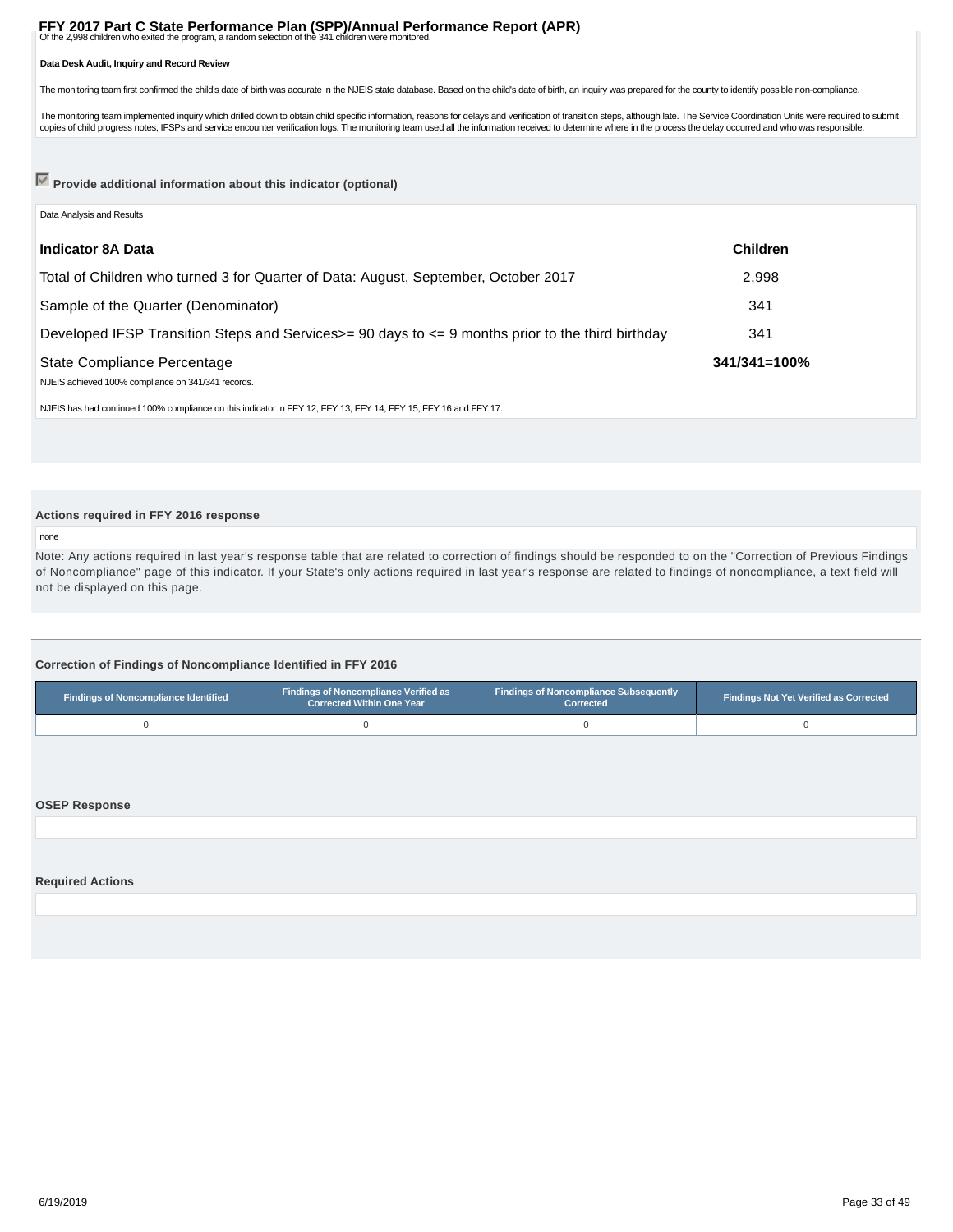### **Indicator 8B: Early Childhood Transition FFY 2017 Part C State Performance Plan (SPP)/Annual Performance Report (APR)**

### Monitoring Priority: Effective General Supervision Part C / Effective Transition

**Compliance indicator: The percentage of toddlers with disabilities exiting Part C with timely transition planning for whom the Lead Agency has:**

- **A. Developed an IFSP with transition steps and services at least 90 days, and at the discretion of all parties, not more than nine months, prior to the toddler's third birthday;**
- **Notified (consistent with any opt-out policy adopted by the State) the State educational agency (SEA) and the local educational agency (LEA) where the toddler resides at least 90 days prior to the B. toddler's third birthday for toddlers potentially eligible for Part B preschool services; and**
- C. Conducted the transition conference held with the approval of the family at least 90 days, and at the discretion of all parties, not more than nine months, prior to the toddler's third birthday for **toddlers potentially eligible for Part B preschool services.**

**(20 U.S.C. 1416(a)(3)(B) and 1442)**

### **Historical Data**

### Baseline Data: 2012

| <b>FFY</b> | 2004 | 2005   | 2006   | 2007   | 2008   | 2009 | 2010   | 2011   | 2012   | 2013   | 2014   |
|------------|------|--------|--------|--------|--------|------|--------|--------|--------|--------|--------|
| Target     |      |        | 100%   | 100%   | 100%   | 100% | 100%   | 100%   | 100%   | 100%   | 100%   |
| Data       |      | 98.90% | 98.40% | 98.74% | 99.70% | 100% | 99.19% | 91.14% | 90.24% | 92.40% | 95.74% |
| <b>FFY</b> | 2015 | 2016   |        |        |        |      |        |        |        |        |        |
| Target     | 100% | 100%   |        |        |        |      |        |        |        |        |        |
|            |      |        |        |        |        |      |        |        |        |        |        |

Key: Gray – Data Prior to Baseline Yellow – Baseline

### **FFY 2017 - FFY 2018 Targets**

| ---<br>.            | 2017 | 2018 |
|---------------------|------|------|
| <sup>1</sup> Target | 100% | 100% |
|                     |      |      |

### **FFY 2017 SPP/APR Data**

### **Data include notification to both the SEA and LEA**

 Yes  $C_{N_0}$ 

| Number of toddlers with disabilities exiting Part C<br>where notification to the SEA and LEA occurred at $\dot{}$<br>least 90 days prior to their third birthday for toddlers<br>potentially eligible for Part B preschool services | Number of toddlers with disabilities exiting Part C who<br>were potentially eligible for Part B | <b>FFY 2016</b><br>Data | <b>FFY 2017</b><br><b>Target</b> | <b>FFY 2017</b><br><b>Data</b> |
|-------------------------------------------------------------------------------------------------------------------------------------------------------------------------------------------------------------------------------------|-------------------------------------------------------------------------------------------------|-------------------------|----------------------------------|--------------------------------|
| 279                                                                                                                                                                                                                                 | 341                                                                                             | 97.30%                  | 100%                             | 95.55%                         |

### **Number of parents who opted out**

This number will be subtracted from the "Number of toddlers with disabilities exiting Part C who were potentially eligible for Part B" field to calculate the denominator for this indicator.

49

### **Reasons for Slippage**

The slippage is primarily due to Passaic county which had a compliance percentage of 50% (9 of 18 children were late). This was due to a turnover in their Unit Coordinator who was the person responsible for completing notification/opt-out for the county. The other three counties which had four (4) children total with non-compliance were due to staff difficulites in timely response for children who were referred close to their third birt

**Describe the method used to collect these data**

### **Sampling Plan**

Data were reported for all twenty-one counties.

Data reported for 8B LEA notification monitoring were collected through the annual desk audit record review process. Data reported on the desk audit is verified against what was in the child's record (e.g., NJEIS IFSP Review Transition Information Page, progress notes, opt out letters and notification/identification letters).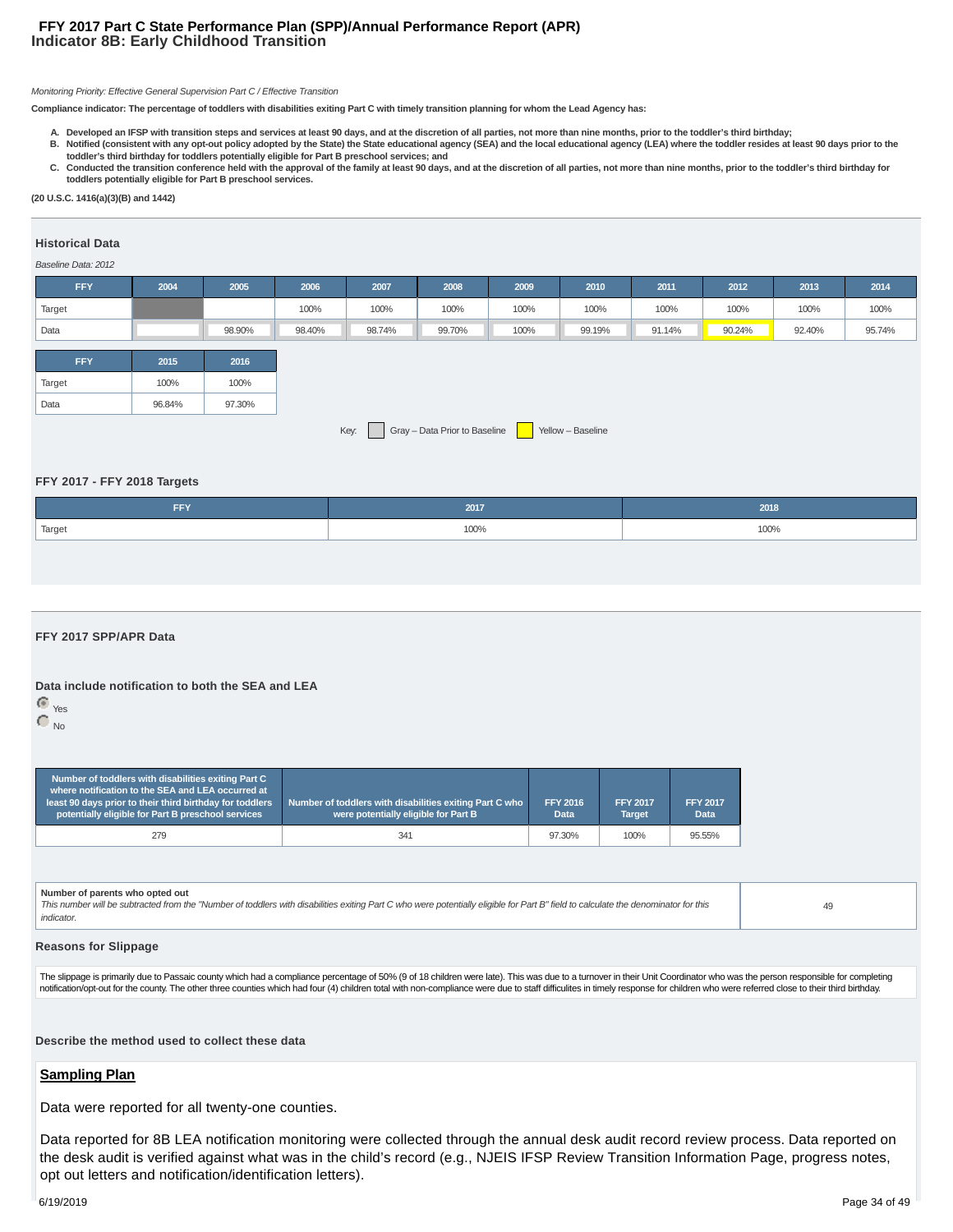A data desk audit was conducted on one quarter of FFY17 for the months of August, September and October 2017 that identified 2,998 children that turned age three.

The NJEIS implemented a sampling methodology for monitoring notification to the LEA to ensure that the NJEIS population is appropriately represented based on the population size of the state. Therefore, a simple random sampling plan without replacement with a 95% confidence level and  $+/-$  5 confidence interval ensures that child records were appropriately represented.

Of the 2,998 children, a random selection of 341 children was monitored.

Of the 341 children, forty-nine (49) families opted out of SEA/LEA notification.

### **Data Desk Audit, Inquiry and Record Review**

The LEA notification is the responsibility of service coordination units. The Lead Agency submits the notification to the SEA.

The monitoring team first confirmed the child's date of birth was accurate in the NJEIS database. Based on the child's date of birth, an inquiry was prepared and forwarded to the appropriate county to address possible non-compliance.

The monitoring team implemented inquiry which drilled down to obtain child specific information, reasons for delays and verification of transition notice, although late. The Service Coordination Units were required to submit copies of child progress notes, IFSPs, service encounter verification logs, signed opt out forms and LEA notification letters. The monitoring team used all the information received to determine where in the process the delay occurred and who was responsible.

**Do you have a written opt-out policy? Yes**

**Is the policy on file with the Department? Yes**

**What is the source of the data provided for this indicator?**

State monitoring

State database

**Describe the method used to select EIS programs for monitoring.**

Data is selected from all twenty-one counties.

A data desk audit was conducted on one quarter of FFY 17 for the months of August, September and October 2017 that identified 2,998 children that turned age three representing all twenty-one counties.

The NJEIS implemented a sampling methodology for monitoring notification to the LEA to ensure that the NJEIS population is appropriately represented based on the population size of the state. Therefore, a simple random sampling plan without replacement with a 95% confidence level and +/- confidence interval ensures that child records were appropriately represented.

**Provide additional information about this indicator (optional)**

Data Analysis and Results

| <b>Indicator 8B Data</b>                                                            | <b>Children</b>  |
|-------------------------------------------------------------------------------------|------------------|
| Total of Children who turned 3 for Quarter of Data: August, September, October 2017 | 2,998            |
| Sample of the Quarter (Denominator)                                                 | 341              |
| Notified the SEA at least 90 days piror to third birthday                           | 292              |
| Notified the LEA at least 90 days prior to third birthday                           | 279              |
| Opt Out                                                                             | 49               |
| Untimely Notification                                                               | 13               |
| Potentially Eligible - Opt Out                                                      | $341 - 49 = 292$ |
| State Compliance Percentage                                                         | 279/292=95.55%   |

The DOH sent 100% (292/292) of notifications that were required (consistent with any opt-out policy adopted by the state) directly to the SEA at least 90 days prior to toddlers with disabilities turning three (in August-Oc 2017).

NJEIS achieved 95.55% compliance based on 279/292 records of notification that were required sent (consistent with any opt-out policy adopted by the state) to the LEA at least 90 days prior to toddlers with disabilities tu three (in August-October 2017).

The thirteen (13) children who did not have timely notification:

- were from the following four (4) counties: Gloucester, Middlesex, Union and Passiac SCUs;
- three counties had difficutlites generating notifications due to late referrals between 4-46 days before turning three and did not have an opt out designation;
- One particular county had a staff vacancy of the person responsible for LEA notifications;
- all thirteen (13) children were no longer in the jurisdiction of NJEIS (prong 1) at the time of the inquiry;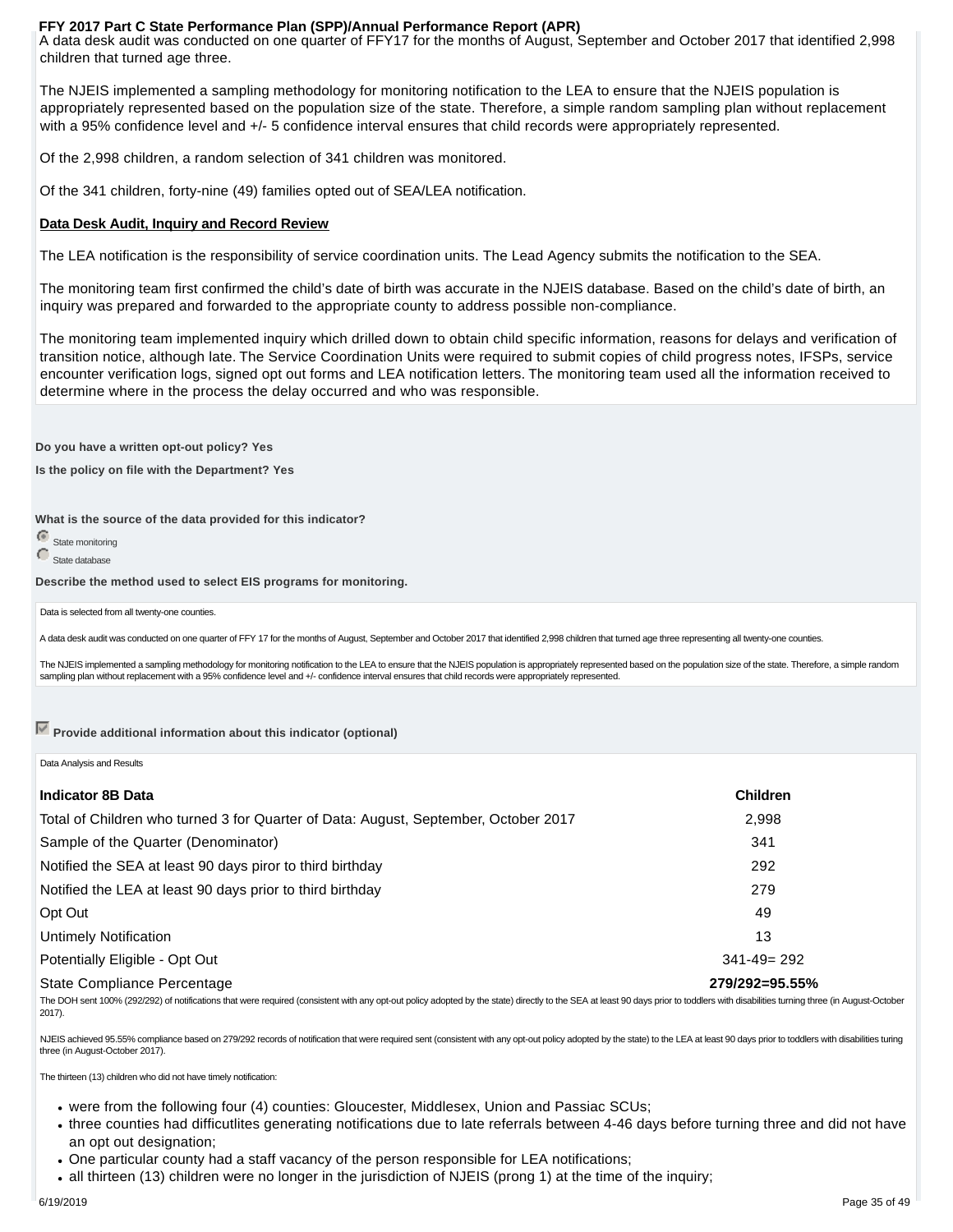NJEIS ensures that each agency was correctly implementing the specific regulatory requirements by reviewing subsequent data for compliance (prong 2) and that each child received notification unless the child was no longer in the jurisdiction of NJEIS (prong 1).

### Findings Issued:

As a result of the additional inquiry, four (4) findings were issued and the agencies were required to develop/revise procedures in regard to children who enter NJEIS less than 90 days but before 45 days prior to their third birthday. NJEIS will review subsequent children who would be turning three to verify the agencies are implementing the correct policies and procedures (prong 2). The agencies have until September 3, 2019 to verify 100% correction.

### **Indicator 8B**

| Agencies                                     | <b>Findings</b> | <b>Agency Name(s)</b>                    | Date of Finding                       |
|----------------------------------------------|-----------------|------------------------------------------|---------------------------------------|
| Service Coordination Units (SCUs)            | 4               | Gloucester, Middlesex, Union,<br>Passaic | September 4, 2018                     |
| Total Findings for FFY 2017                  | 4               |                                          |                                       |
| Number of Findings Closed As of 2/1/19       | 3               |                                          |                                       |
| Number of Findings Not Verified as of 2/1/19 |                 |                                          | Agencies have until September 3, 2019 |
|                                              |                 |                                          |                                       |

### **Actions required in FFY 2016 response**

### none

Note: Any actions required in last year's response table that are related to correction of findings should be responded to on the "Correction of Previous Findings of Noncompliance" page of this indicator. If your State's only actions required in last year's response are related to findings of noncompliance, a text field will not be displayed on this page.

### **Correction of Findings of Noncompliance Identified in FFY 2016**

| Findings of Noncompliance Identified | <b>Findings of Noncompliance Verified as</b><br><b>Corrected Within One Year</b> | <b>Findings of Noncompliance Subsequently</b><br>Corrected | <b>Findings Not Yet Verified as Corrected</b> |  |
|--------------------------------------|----------------------------------------------------------------------------------|------------------------------------------------------------|-----------------------------------------------|--|
|                                      |                                                                                  |                                                            |                                               |  |

### **FFY 2016 Findings of Noncompliance Verified as Corrected**

Describe how the State verified that the source of noncompliance is correctly implementing the regulatory requirements

Based on FFY 2016 data, five (5) agencies were found to have noncompliance for 8B. The five agencies were each given a finding issued on June 23, 2017. These agencies developed Correction Action Plans (CAPs) and NJEIS reviewed monthly data, tracked and verified correction of the noncompliance. All five (5) agencies corrected within one year of the finding.

NJEIS has accounted for all instances of noncompliance identified through the NJEIS desk inquiry and record review. Subsequent data were reviewed to verify timely notification. Activities for documentation and verification the correction include review of updated data from the database; faxed copies of progress notes and IFSPs from child records; verification of claims and service authorization data; and, in some cases, on-site visits to ver child records.

NJEIS:

- Identified the responsible agencies, their percentage of noncompliance in each county and determined reasons for delay (root causes).
- Determined if any policies, procedures and/or practices contributed to the reasons for delays. If yes, the corrective action plan required the agency to establish and/or revise appropriate policies, procedures and/or practices (Prong 2).
- Ensured that each agency with identified noncompliance was correctly implementing the specific regulatory requirements based on a monthly review and verification of timely transition notification events. These monthly reviews continued until the agency was operating at 100% compliance for this indicator at which point the finding was closed (Prong 2). Based on FFY 2016 data, five (5) findings were issued on June 23, 2017 based on FFY 2016 non-compliance. These agencies developed Corrective Action Plans (CAPs) and NJEIS reviewed monthly data, tracked and verified correction of the non-compliance. All of the findings were closed timely between June 24, 2017 and June 22, 2018 after correction of both prongs was verified in accordance with federal requirements.

Describe how the State verified that each individual case of noncompliance was corrected

The process NJEIS used to verify correction was comprehensive with data drill down to the child specific level. Subsequent data were reviewed to verify timely notification. Once an agency is operating at 100% compliance fo this indicator, the finding is closed.

NJEIS has accounted for all instances of non-compliance identified through the desk inquiry and record review. The DOH confirmed that notification to the SEA and the LEA where the toddler resides, consistent with the NJEIS opt-out policy, was provided at least 90 days prior to the toddlers third birthday for toddler potentially eligible for Part B preschool services. For any child whose notification did not occur in a timely manner, notifica provided unless the child was no longer in the jurisdiction of NJEIS, consistent with OSEP memo 09-02 (Prong 1).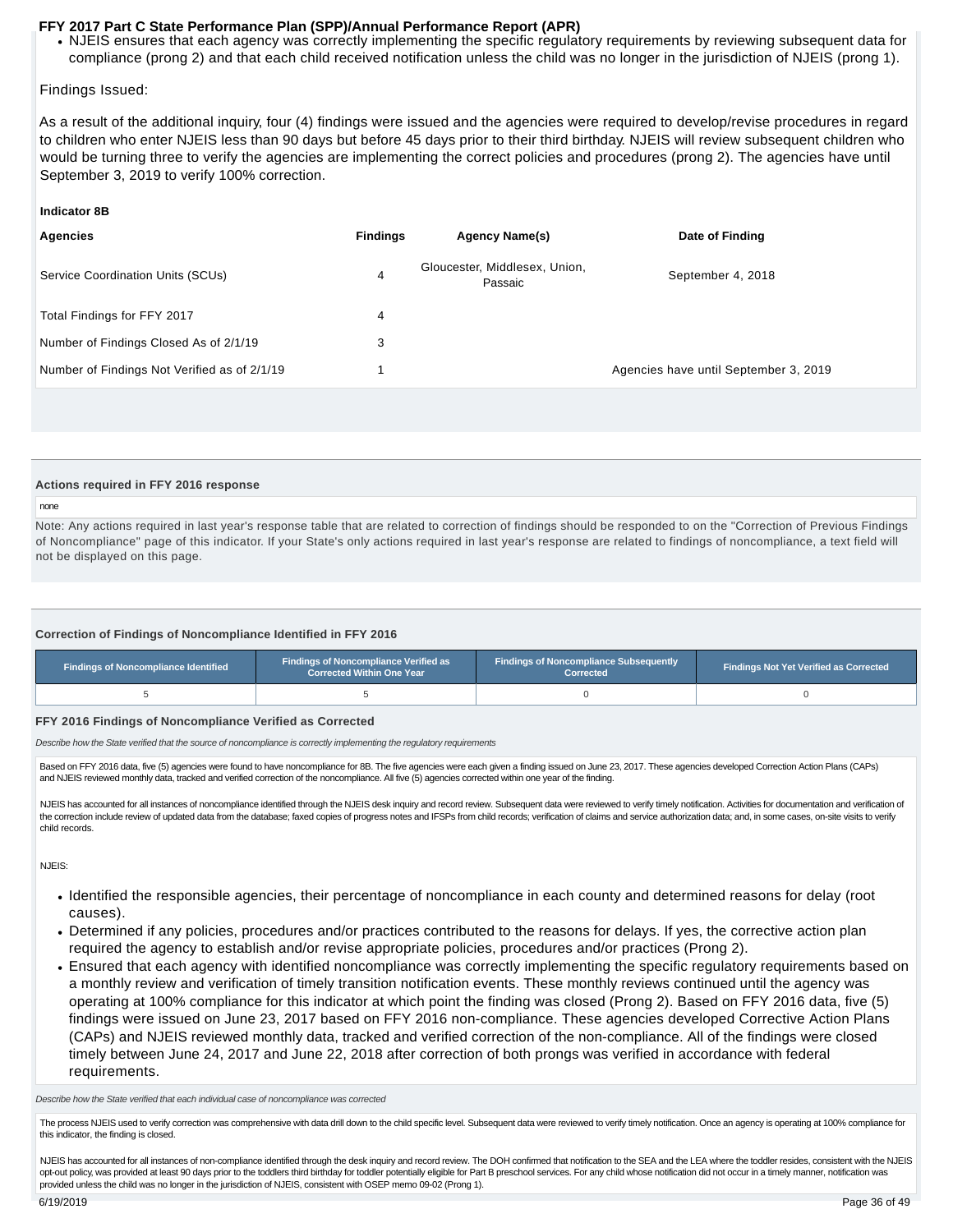### <span id="page-36-0"></span>**OSEP Response**

Because the State reported less than 100% compliance for FFY 2017, the State must report on the status of correction of noncompliance identified in FFY 2017 for this indicator. When reporting on the correction of<br>noncompli of noncompliance, unless the child is no longer within the jurisdiction of the EIS program or provider, consistent with OSEP Memo 09-02.

In the FFY 2018 SPP/APR, the State must describe the specific actions that were taken to verify the correction. If the State did not identify any findings of noncompliance in FFY 2017, although its FFY 2017 data reflect le

**Required Actions**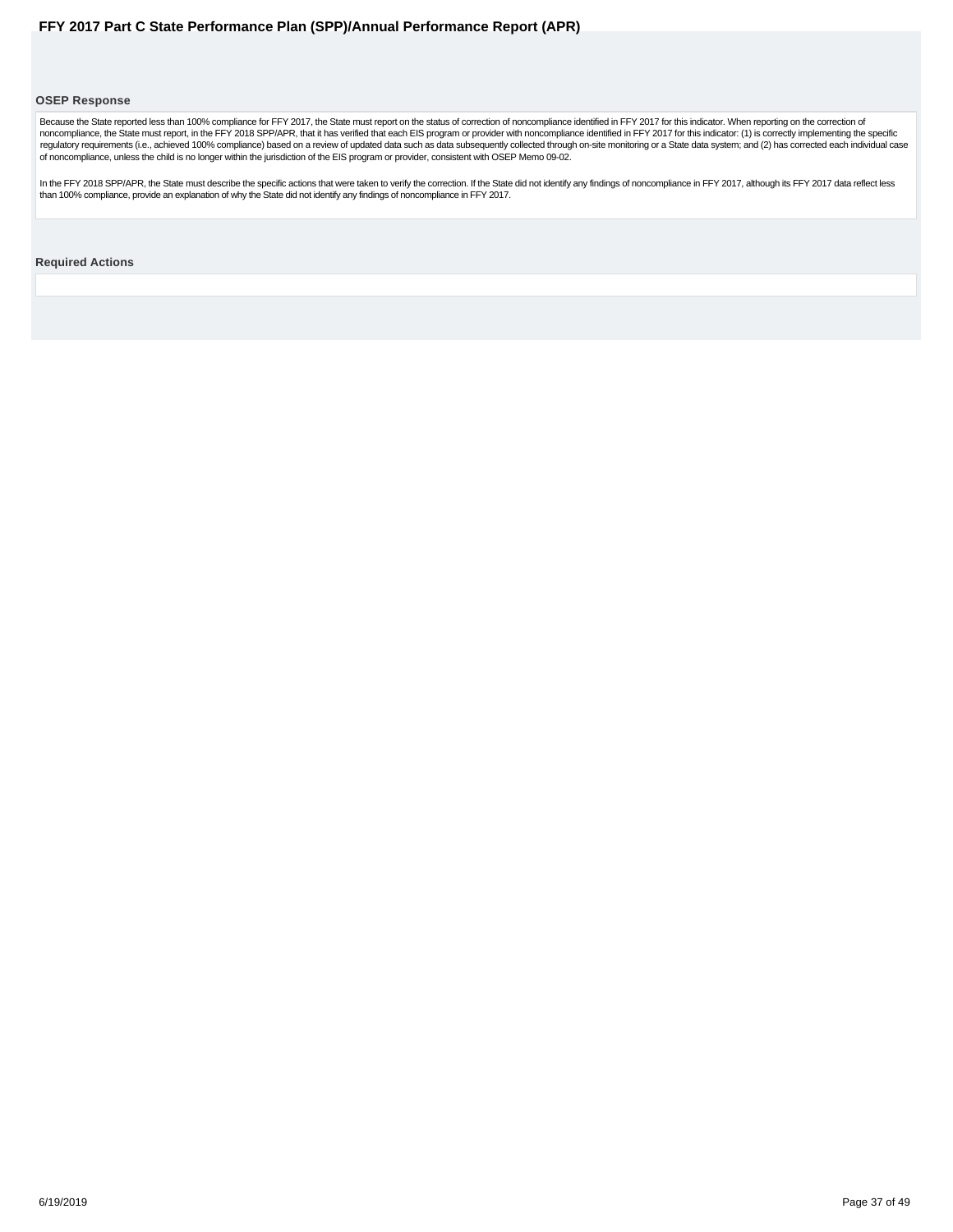### **Indicator 8C: Early Childhood Transition FFY 2017 Part C State Performance Plan (SPP)/Annual Performance Report (APR)**

### Monitoring Priority: Effective General Supervision Part C / Effective Transition

**Compliance indicator: The percentage of toddlers with disabilities exiting Part C with timely transition planning for whom the Lead Agency has:**

- **A. Developed an IFSP with transition steps and services at least 90 days, and at the discretion of all parties, not more than nine months, prior to the toddler's third birthday;**
- **Notified (consistent with any opt-out policy adopted by the State) the State educational agency (SEA) and the local educational agency (LEA) where the toddler resides at least 90 days prior to the B. toddler's third birthday for toddlers potentially eligible for Part B preschool services; and**
- C. Conducted the transition conference held with the approval of the family at least 90 days, and at the discretion of all parties, not more than nine months, prior to the toddler's third birthday for **toddlers potentially eligible for Part B preschool services.**

**(20 U.S.C. 1416(a)(3)(B) and 1442)**

### **Historical Data**

### Baseline Data: 2013

| <b>FFY</b>                                                 | 2004   | 2005   | 2006   | 2007   | 2008   | 2009   | 2010   | 2011   | 2012   | 2013   | 2014   |
|------------------------------------------------------------|--------|--------|--------|--------|--------|--------|--------|--------|--------|--------|--------|
| Target                                                     |        |        | 100%   | 100%   | 100%   | 100%   | 100%   | 100%   | 100%   | 100%   | 100%   |
| Data                                                       |        | 96.00% | 95.20% | 95.00% | 92.70% | 90.48% | 90.94% | 96.18% | 95.88% | 93.38% | 95.94% |
| <b>FFY</b>                                                 | 2015   | 2016   |        |        |        |        |        |        |        |        |        |
| Target                                                     | 100%   | 100%   |        |        |        |        |        |        |        |        |        |
| Data                                                       | 99.27% | 99.66% |        |        |        |        |        |        |        |        |        |
| Gray - Data Prior to Baseline<br>Key:<br>Yellow - Baseline |        |        |        |        |        |        |        |        |        |        |        |

### **FFY 2017 - FFY 2018 Targets**

| FFY    | 2017 | 2018 |
|--------|------|------|
| Target | 100% | 100% |
|        |      |      |

### **FFY 2017 SPP/APR Data**

**Data reflect only those toddlers for whom the Lead Agency has conducted the transition conference held with the approval of the family at least 90 days, and at the discretion of all parties, not more than nine months, prior to the toddler's third birthday for toddlers potentially eligible for Part B preschool services**

### Yes  $\bigcap_{\text{No}}$

| Number of toddlers with disabilities exiting Part C<br>where the transition conference occurred at least 90<br>days, and at the discretion of all parties at least nine<br>months prior to the toddler's third birthday for<br>toddlers potentially eligible for Part B | Number of toddlers with disabilities exiting Part C who<br>were potentially eligible for Part B | <b>FFY 2016</b><br>Data | <b>FFY 2017</b><br><b>Target</b> | <b>FFY 2017</b><br><b>Data</b> |
|-------------------------------------------------------------------------------------------------------------------------------------------------------------------------------------------------------------------------------------------------------------------------|-------------------------------------------------------------------------------------------------|-------------------------|----------------------------------|--------------------------------|
| 263                                                                                                                                                                                                                                                                     | 341                                                                                             | 99.66%                  | 100%                             | 100%                           |

| Number of toddlers for whom the parent did not provide approval for the transition conference<br>This number will be subtracted from the "Number of toddlers with disabilities exiting Part C who were potentially eligible for Part B" field to calculate the denominator for this<br>indicator.                                                                                                                                      | 52 |
|----------------------------------------------------------------------------------------------------------------------------------------------------------------------------------------------------------------------------------------------------------------------------------------------------------------------------------------------------------------------------------------------------------------------------------------|----|
| Number of documented delays attributable to exceptional family circumstances<br>This number will be added to the "Number of toddlers with disabilities exiting Part C where the transition conference occurred at least 90 days, and at the discretion of all parties<br>at least nine months prior to the toddler's third birthday for toddlers potentially eligible for Part B" field to calculate the numerator for this indicator. | 26 |

### **What is the source of the data provided for this indicator?**

State monitoring

State database

### **Describe the method used to select EIS programs for monitoring.**

### **Sampling Plan**

Data were reported for all twenty-one counties.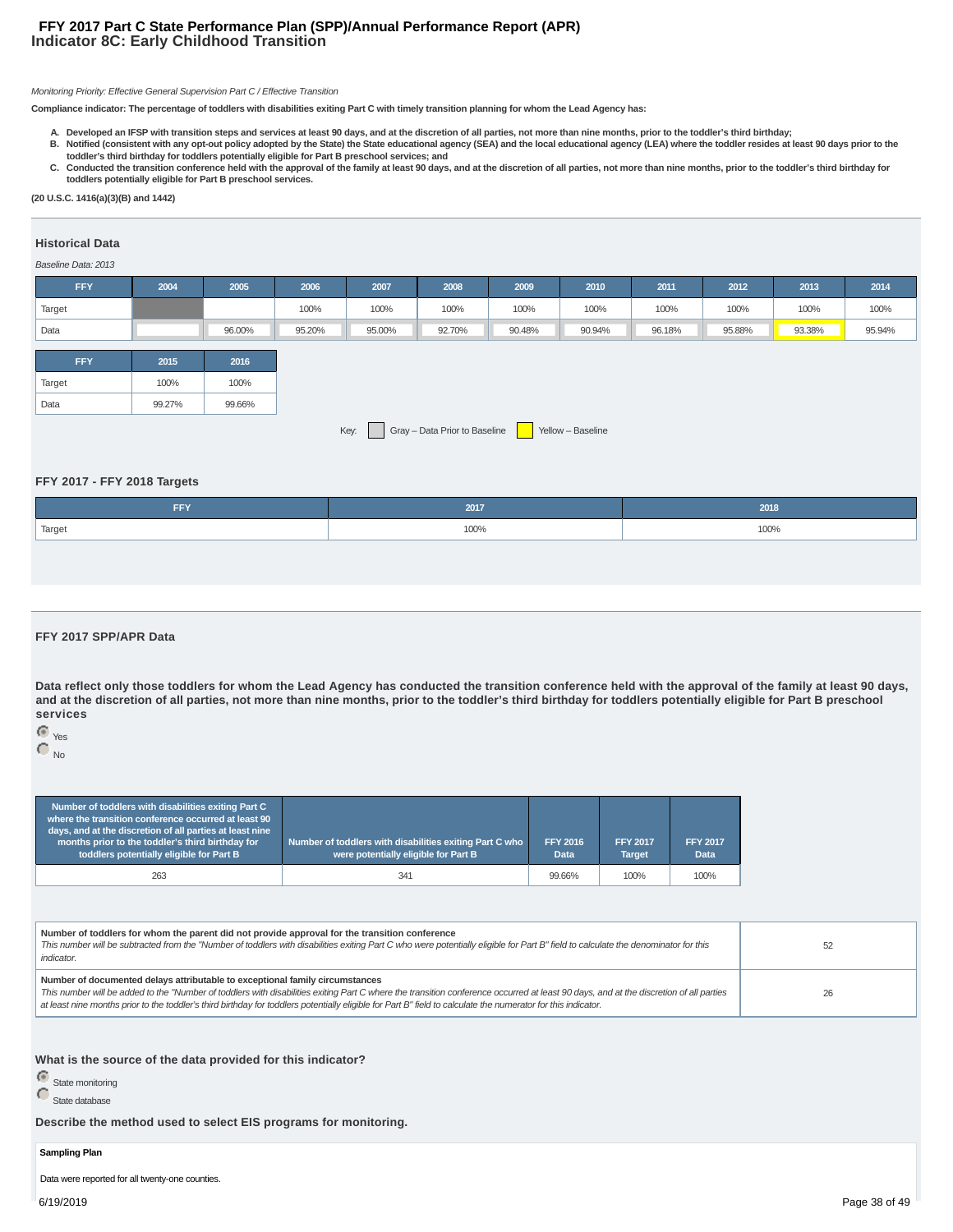## FFY 2017 Part C State Performance Plan (SPP)/Annual Performance Report (APR)<br>Data reported for 8C Transition Planning Conference (TPC) monitoring was collected through the annual desk audit record review process. Data repo

(e.g. NJEIS IFSP Review Transition Information and Team pages, progress notes, service encounter verifications; service authorizations and TPC invitation letter/emails).

A data desk audit was conducted on one quarter of FFY 2017 for the months of August, September and October 2017 that identified 2,998 children that turned age three.

Sampling methodology was implemented to ensure that the NJEIS population is appropriately represented based on the population size of the state. Therefore, a simple random sampling plan without replacement with a 95% confidence level and +/-5 confidence interval ensures that child records were appropriately represented.

Of the 2,998 children, a random selection of 341 children were monitored. Of the 341 children, 52 families declined the TPC, reducing the total number of records monitored to 289 children.

### **Data Desk Audit, Inquiry and Record Review**

The NJEIS used two sources of data from the database: (1) date of the TPC obtained from the team page signed by the parent; and (2) date of the TPC recorded from the service coordinator verification log. The monitoring team confirmed this data through desk audit analysis using the state database. Based on these dates, and the child's date of birth, an inquiry was prepared and forwarded to the appropriate county to review possible non-compliance.

The monitoring team conducted a drill down to obtain child specific information, reasons for delays and verification of a transition planning conference, although late. The Service Coordination Units were required to submi copies of child progress notes, TPC and LEA notification letters, IFSPs, and service encounter verification logs. The monitoring team used all the information received and reviewed service claim data to determine where in the process the delay occurred and who was responsible.

### **Provide additional information about this indicator (optional)**

Data Analysis and Results

| <b>Indicator 8C Data</b>                                                            | <b>Children</b>  |
|-------------------------------------------------------------------------------------|------------------|
| Total of Children who turned 3 for Quarter of Data: August, September, October 2017 | 2,998            |
| Sample of the Quarter (Denominator)                                                 | 341              |
| Families who declined a TPC                                                         | 52               |
| Initial Timely TPCs (Dirty Data without Desk Inquiry)                               | 263              |
| Initial Untimely TPCs (Dirty Data withouth Desk Inquiry)                            | 26               |
| Desk Inquiry Verification of Family Reason for delay or on time                     | 26               |
| Desk Inquiry Verification of Untimely TPC                                           | 0                |
| Final Numerator (Timely + Family Reasons + corrected Timely)                        | 263+26=289       |
| Final Denominator (Sample of the Quarter - Family Declines)                         | $341 - 52 = 289$ |
| State Compliance Percentage                                                         | 289/289=100%     |

100% (289/289) of all children exiting Part C received timely transition planning to support their transition to preschool and other appropriate community services by their third birthday including a transition conference the required timeline.

The numberator and denominator does not include the 52 families who did not provide approval to conduct a transition planning conference.

Of the 289 children, 263 were timely and 26 were delayed due to family reasons.

The 26 family-initiated reasons were included in the calculation and documented in service coordinator notes. Family reasons included family vactions, child illness or hospitalization, family response time, family not keep scheduled appointments and family requested delays.

NJEIS performance for this indicator increased by 0.34% from 99.66% in FFY 2016 to 100% in FFY 2017.

### **Actions required in FFY 2016 response**

none

Note: Any actions required in last year's response table that are related to correction of findings should be responded to on the "Correction of Previous Findings of Noncompliance" page of this indicator. If your State's only actions required in last year's response are related to findings of noncompliance, a text field will not be displayed on this page.

### **Correction of Findings of Noncompliance Identified in FFY 2016**

| <b>Findings of Noncompliance Identified</b> | <b>Findings of Noncompliance Verified as</b><br>Corrected Within One Year | <b>Findings of Noncompliance Subsequently</b><br>Corrected | <b>Findings Not Yet Verified as Corrected</b> |  |  |
|---------------------------------------------|---------------------------------------------------------------------------|------------------------------------------------------------|-----------------------------------------------|--|--|
|                                             |                                                                           |                                                            |                                               |  |  |

### **FFY 2016 Findings of Noncompliance Verified as Corrected**

Describe how the State verified that the source of noncompliance is correctly implementing the regulatory requirements

Based on FFY 2016 data, one (1) finding was issued to Ocean SCU on June 23, 2017 based on FFY 2016 non-compliance. This agency developed a Corrective Action Plan (CAP) and NJEIS reviewed subsequent data, tracked and verified correction of the non-compliance. The finding was closed timely between June 24, 2017 and June 22, 2018 after correction of both prongs was verified in accordance with federal requirements. 6/19/2019 Page 39 of 49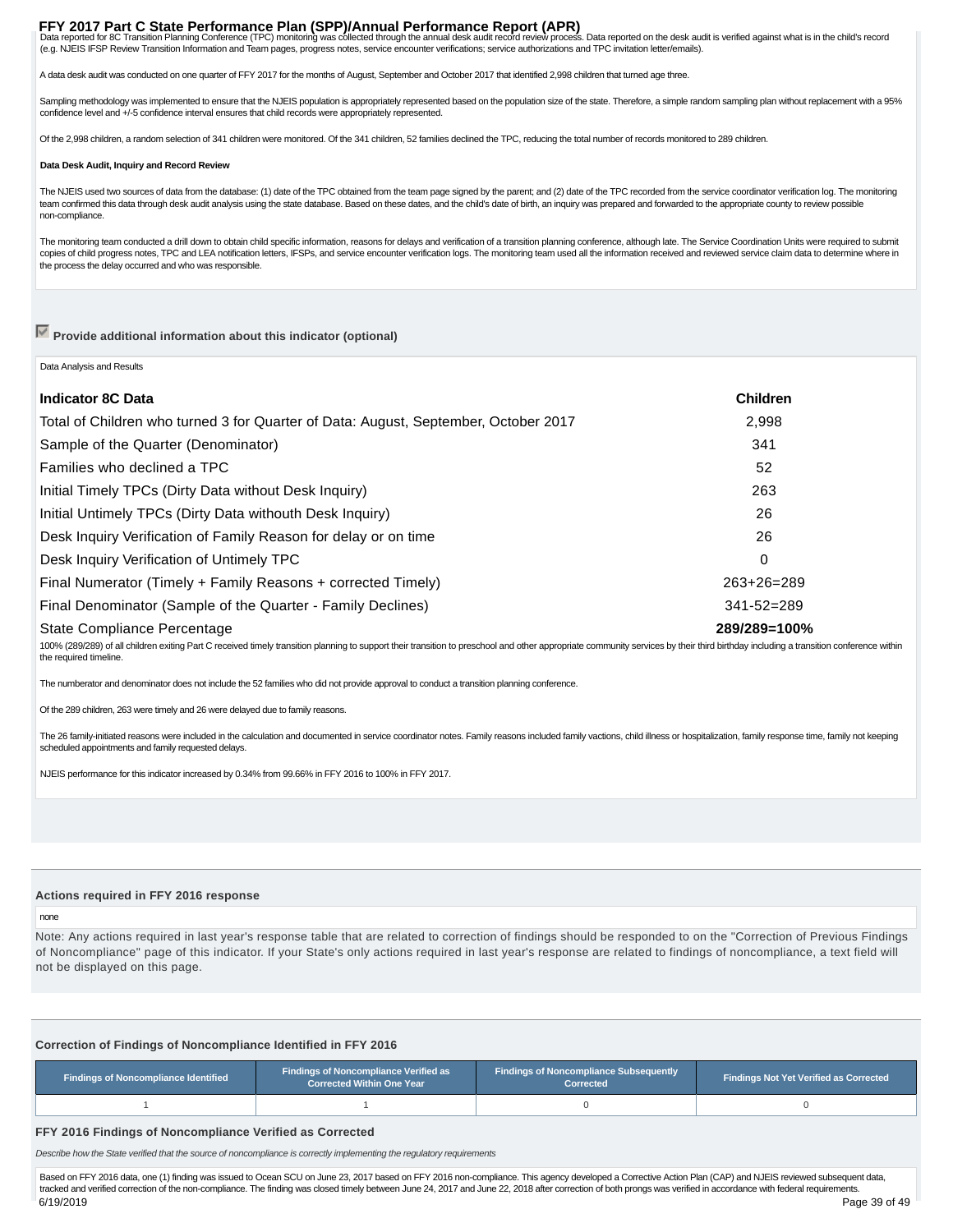# <span id="page-39-0"></span>**FFY 2017 Part C State Performance Plan (SPP)/Annual Performance Report (APR)**<br><sup>NJEIS:</sup>

- Identified the responsible agency, the percentage of noncompliance and determined reasons for delay (root causes);
- Determined if any policies, procedures and/or practices contributed to the reasons for delays. If yes, the corrective action plan required the agency to establish and/or revise appropriate policies, procedures and/or practices (Prong 2);
- Ensured that the agency with identified noncompliance was correctly implementing the specific regulatory requirements based on a review of subsequent data verifying timely transition planning conference events. Once the agency was operating at 100% compliance for this indicator, the finding was closed (Prong 2).

Describe how the State verified that each individual case of noncompliance was corrected

The process NJEIS used to verify correction was comprehensive with data drill down to the child specific level. Subsequent data were reviewed to track and verify correction of all noncompliance. Activities for documentation and verification of the correction included updated data from the state database, child records and verification of claims and authorization data.

NJEIS has accounted for all instances of non-compliance identified through the NJEIS desk inquiry and record review. The DOH confirmed that a transition planning conference was provided at least 90 days prior to the toddlers third birthday for toddlers potentially eligible for Part B preschool services. For any child whose transition planning conference did not occur in a timely manner, a conference was provided, although late unless child was no longer in the jurisdiction of NJEIS, consistent with OSEP memo 09-02. This was verified by the monitoring team through claims data, service encounter verification sign-off, IFSP team pages and progress notes (Prong 1).

### **OSEP Response**

Because the State reported less than 100% compliance for FFY 2017, the State must report on the status of correction of noncompliance identified in FFY 2017 for this indicator. When reporting on the correction of noncompliance, the State must report, in the FFY 2018 SPP/APR, that it has verified that each EIS program or provider with noncompliance identified in FFY 2017 for this indicator: (1) is correctly implementing the specific regulatory requirements (i.e., achieved 100% compliance) based on a review of updated data such as data subsequently collected through on-site monitoring or a State data system; and (2) has corrected each individual case of noncompliance, unless the child is no longer within the jurisdiction of the EIS program or provider, consistent with OSEP Memo 09-02.

In the FFY 2018 SPP/APR, the State must describe the specific actions that were taken to verify the correction. If the State id not identify any findings of noncompliance in FFY 2017, although its FFY 2017 data reflect les than 100% compliance, provide an explanation of why the State did not identify any findings of noncompliance in FFY 2017.

**Required Actions**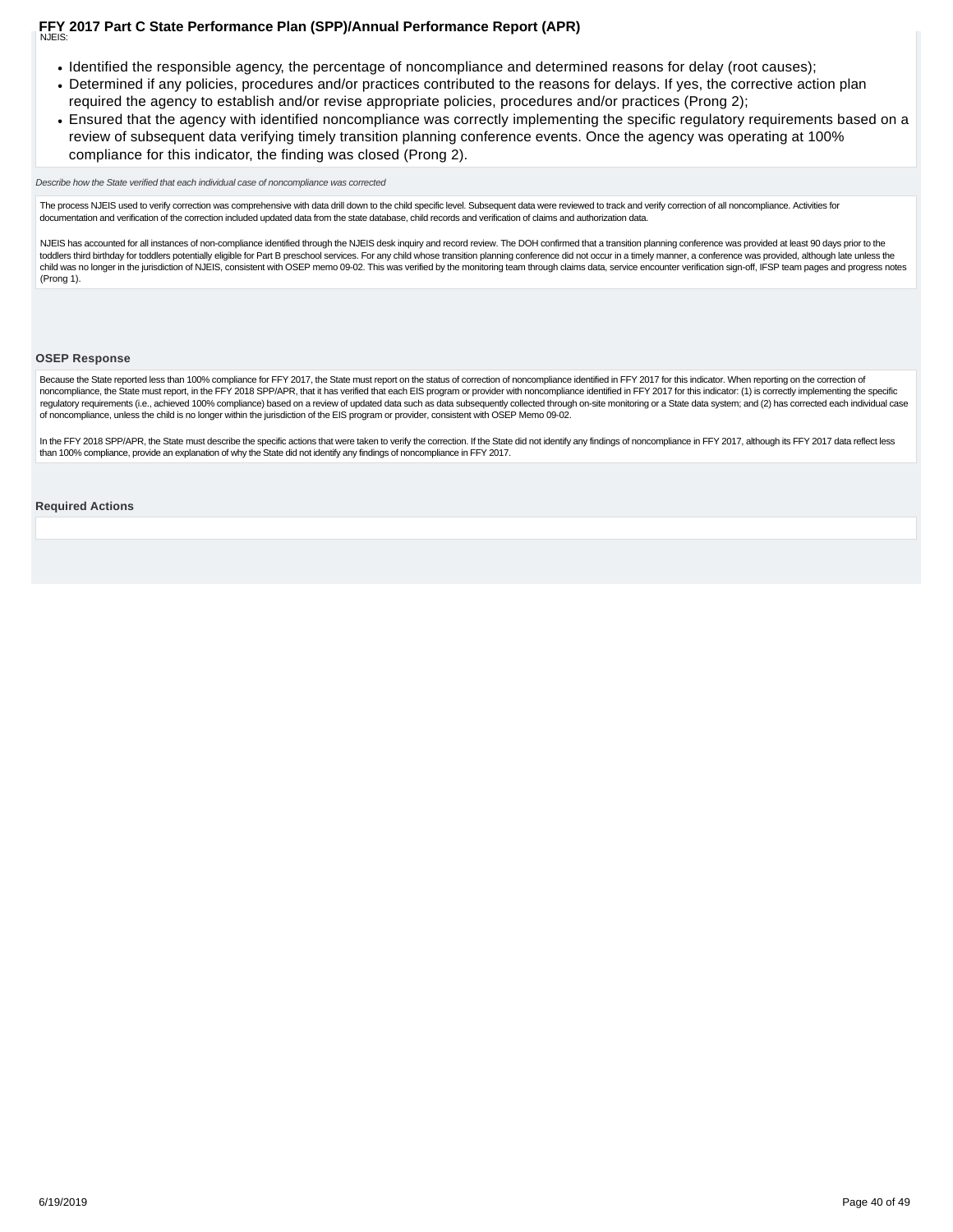### **Indicator 9: Resolution Sessions FFY 2017 Part C State Performance Plan (SPP)/Annual Performance Report (APR)**

Monitoring Priority: Effective General Supervision Part C / General Supervision

Results indicator: Percent of hearing requests that went to resolution sessions that were resolved through resolution session settlement agreements (applicable if Part B due process procedures under<br>section 615 of the IDEA

### **(20 U.S.C. 1416(a)(3)(B) and 1442)**

| <b>Historical Data</b><br><b>Baseline Data:</b> |                                                                               |      |      |      |      |      |      |      |      |      |           |
|-------------------------------------------------|-------------------------------------------------------------------------------|------|------|------|------|------|------|------|------|------|-----------|
| <b>FFY</b>                                      | 2004                                                                          | 2005 | 2006 | 2007 | 2008 | 2009 | 2010 | 2011 | 2012 | 2013 | 2014      |
| Target $\geq$                                   |                                                                               |      |      |      |      |      |      |      |      |      |           |
| Data                                            |                                                                               |      |      |      |      |      |      |      |      |      | <b>NA</b> |
| <b>FFY</b>                                      | 2015                                                                          | 2016 |      |      |      |      |      |      |      |      |           |
| Target $\geq$                                   |                                                                               |      |      |      |      |      |      |      |      |      |           |
| Data                                            |                                                                               |      |      |      |      |      |      |      |      |      |           |
|                                                 | Gray - Data Prior to Baseline<br>Yellow - Baseline Blue - Data Update<br>Key: |      |      |      |      |      |      |      |      |      |           |

### **FFY 2017 - FFY 2018 Targets**

| FFY                                                                                                             | 2017 | 2018 |  |  |  |  |  |  |  |
|-----------------------------------------------------------------------------------------------------------------|------|------|--|--|--|--|--|--|--|
| Target $\geq$                                                                                                   |      |      |  |  |  |  |  |  |  |
| Key:                                                                                                            |      |      |  |  |  |  |  |  |  |
|                                                                                                                 |      |      |  |  |  |  |  |  |  |
| Targets: Description of Stakeholder Input - Please see the Stakeholder Involvement section of the introduction. |      |      |  |  |  |  |  |  |  |
| Enter additional information about stakeholder involvement                                                      |      |      |  |  |  |  |  |  |  |

### **Prepopulated Data**

| <b>Source</b>                                                                                          | <b>Date</b> | <b>Description</b>                                                       | <b>Data</b> | <b>Overwrite Data</b> |
|--------------------------------------------------------------------------------------------------------|-------------|--------------------------------------------------------------------------|-------------|-----------------------|
| SY 2017-18 EMAPS IDEA Part C Dispute<br>Resolution Survey; Section C: Due<br><b>Process Complaints</b> | 11/8/2018   | 3.1(a) Number resolution sessions resolved through settlement agreements | n           | null                  |
| SY 2017-18 EMAPS IDEA Part C Dispute<br>Resolution Survey; Section C: Due<br><b>Process Complaints</b> | 11/8/2018   | 3.1 Number of resolution sessions                                        | n           | null                  |

### **FFY 2017 SPP/APR Data**

| 3.1(a) Number resolution sessions resolved<br>through settlement agreements | 3.1 Number of resolution sessions | <b>FFY 2016</b><br>Data <sup>1</sup> | FFY 2017 Target | <b>FFY 2017</b><br>Data |
|-----------------------------------------------------------------------------|-----------------------------------|--------------------------------------|-----------------|-------------------------|
|                                                                             |                                   |                                      |                 |                         |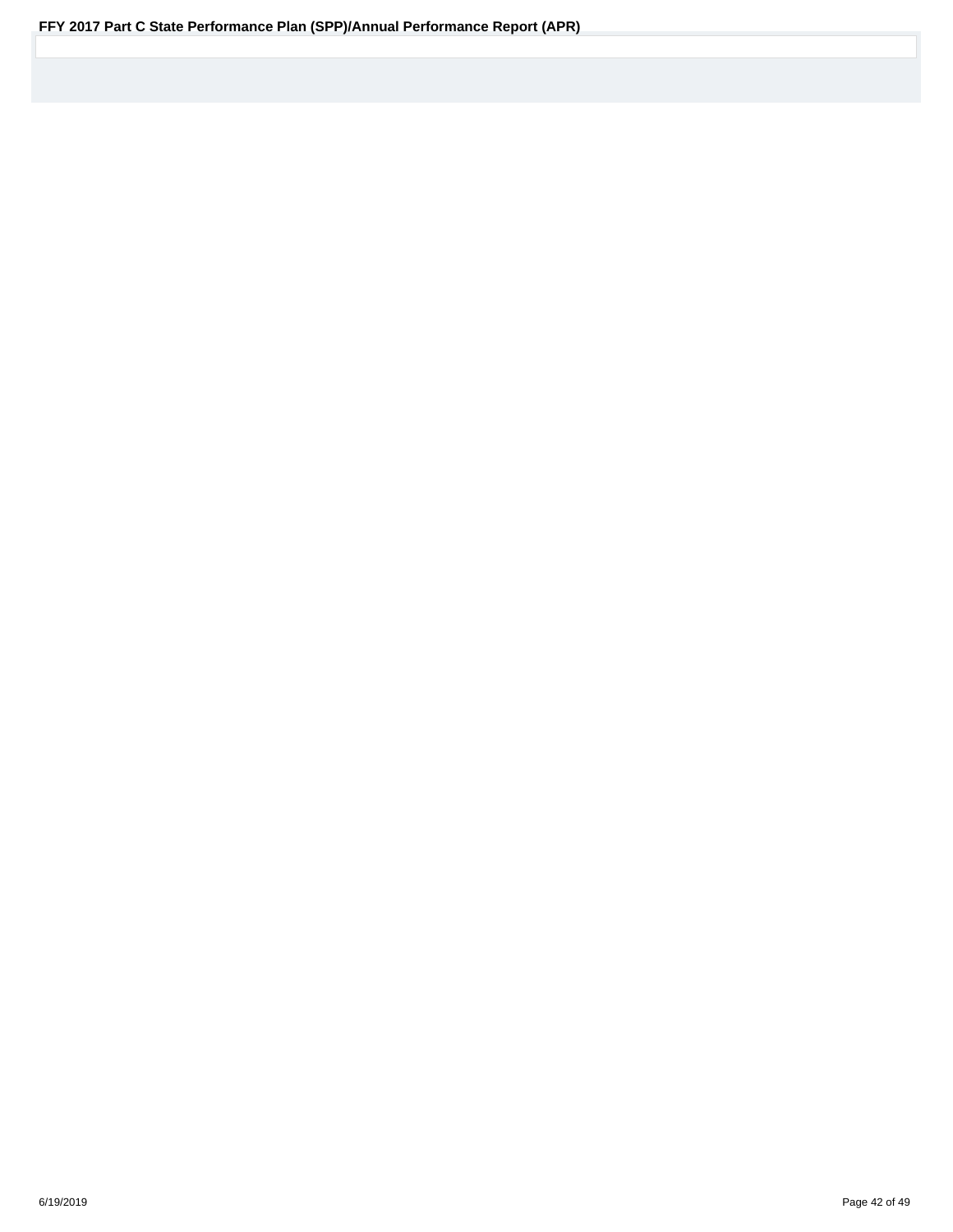### **Indicator 10: Mediation FFY 2017 Part C State Performance Plan (SPP)/Annual Performance Report (APR)**

Monitoring Priority: Effective General Supervision Part C / General Supervision

**Results indicator: Percent of mediations held that resulted in mediation agreements.**

### **(20 U.S.C. 1416(a)(3)(B) and 1442)**

| <b>Historical Data</b> |                                                                            |      |      |      |      |        |        |       |      |      |      |
|------------------------|----------------------------------------------------------------------------|------|------|------|------|--------|--------|-------|------|------|------|
|                        |                                                                            |      |      |      |      |        |        |       |      |      |      |
| Baseline Data: 2005    |                                                                            |      |      |      |      |        |        |       |      |      |      |
| <b>FFY</b>             | 2004                                                                       | 2005 | 2006 | 2007 | 2008 | 2009   | 2010   | 2011  | 2012 | 2013 | 2014 |
| Target $\geq$          |                                                                            |      |      |      |      |        |        |       |      |      |      |
| Data                   |                                                                            | 100% | 100% | 100% | 100% | 50.00% | 50.00% | $0\%$ | 100% |      |      |
| <b>FFY</b>             | 2015                                                                       | 2016 |      |      |      |        |        |       |      |      |      |
| Target $\geq$          |                                                                            |      |      |      |      |        |        |       |      |      |      |
| Data                   | 100%                                                                       | 100% |      |      |      |        |        |       |      |      |      |
|                        | Gray - Data Prior to Baseline Yellow - Baseline Blue - Data Update<br>Key: |      |      |      |      |        |        |       |      |      |      |

### **FFY 2017 - FFY 2018 Targets**

| <b>FFY</b>               | 2017 | 2018 |  |  |
|--------------------------|------|------|--|--|
| $\sqrt{7}$ Target $\geq$ |      |      |  |  |
| Key:                     |      |      |  |  |

### **Targets: Description of Stakeholder Input** - Please see the Stakeholder Involvement section of the *introduction*.

Enter additional information about stakeholder involvement

### **Prepopulated Data**

| <b>Source</b>                                                                               | <b>Date</b> | <b>Description</b>                                                  | <b>Data</b> | <b>Overwrite Data</b> |
|---------------------------------------------------------------------------------------------|-------------|---------------------------------------------------------------------|-------------|-----------------------|
| SY 2017-18 EMAPS IDEA Part C Dispute<br>Resolution Survey; Section B: Mediation<br>Requests | 11/8/2018   | 2.1.a. iMediations agreements related to due process complaints     | n           | null                  |
| SY 2017-18 EMAPS IDEA Part C Dispute<br>Resolution Survey; Section B: Mediation<br>Requests | 11/8/2018   | 2.1.b. iMediations agreements not related to due process complaints | n           | null                  |
| SY 2017-18 EMAPS IDEA Part C Dispute<br>Resolution Survey; Section B: Mediation<br>Requests | 11/8/2018   | 2.1 Mediations held                                                 | n           | null                  |

| FFY 2017 SPP/APR Data |  |  |  |  |
|-----------------------|--|--|--|--|
|-----------------------|--|--|--|--|

| 2.1.a.i Mediations agreements<br>related to due process complaints related to due process complaints | 2.1.b. Mediations agreements not | 2.1 Mediations held | <b>FFY 2016</b><br>Data | FFY 2017 Target | <b>FFY 2017</b><br>Data <sup>1</sup> |
|------------------------------------------------------------------------------------------------------|----------------------------------|---------------------|-------------------------|-----------------|--------------------------------------|
|                                                                                                      |                                  |                     | 100%                    |                 | 100%                                 |

### **Provide additional information about this indicator (optional)**

Targets were not set for this indicator because the total number of mediations received in 2017-2018 was one (1).

### **Actions required in FFY 2016 response**

none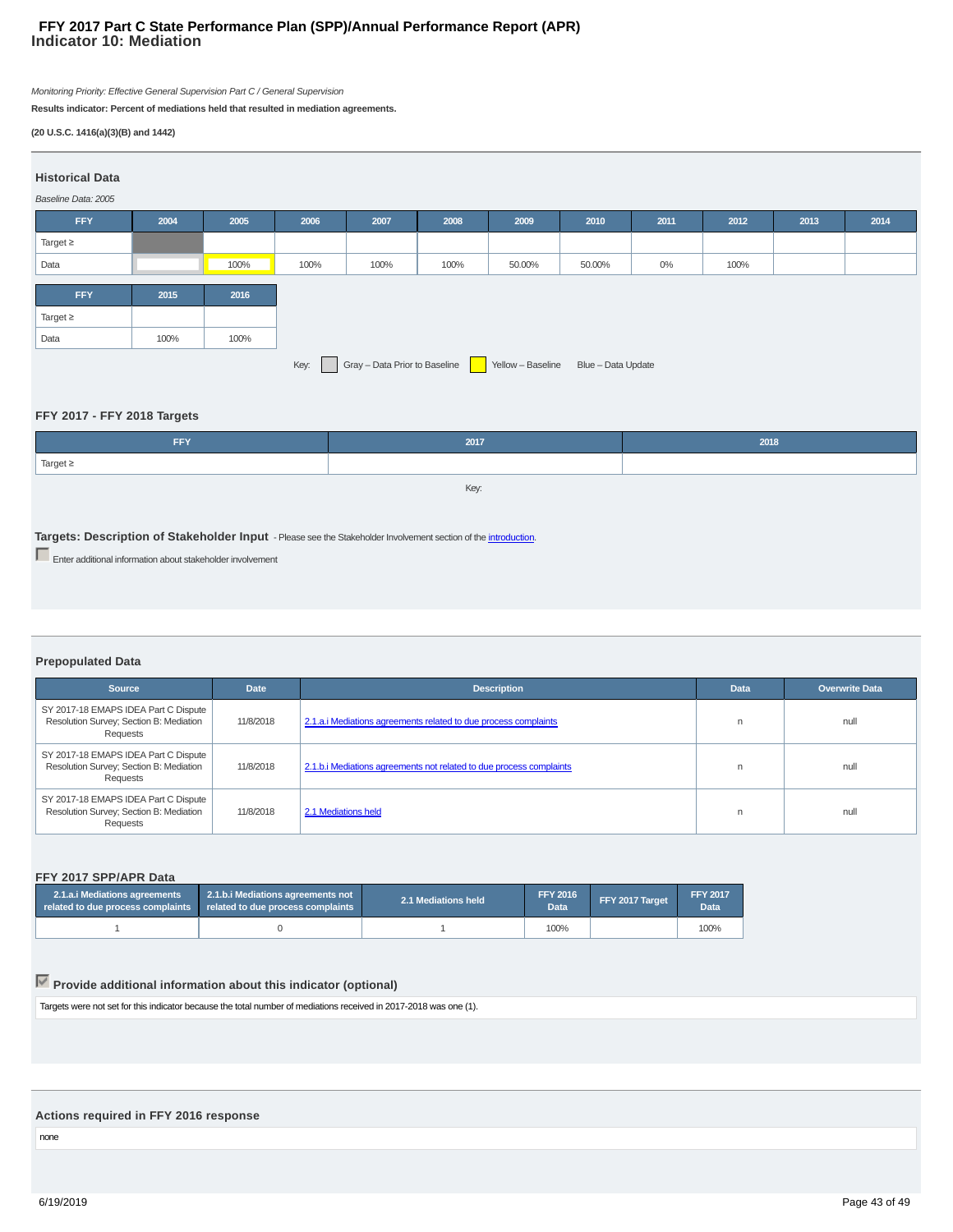### <span id="page-43-0"></span>**OSEP Response**

The State reported fewer than ten mediations held in FFY 2017. The State is not required to provide targets until any fiscal year in which ten or more mediations were held.

**Required Actions**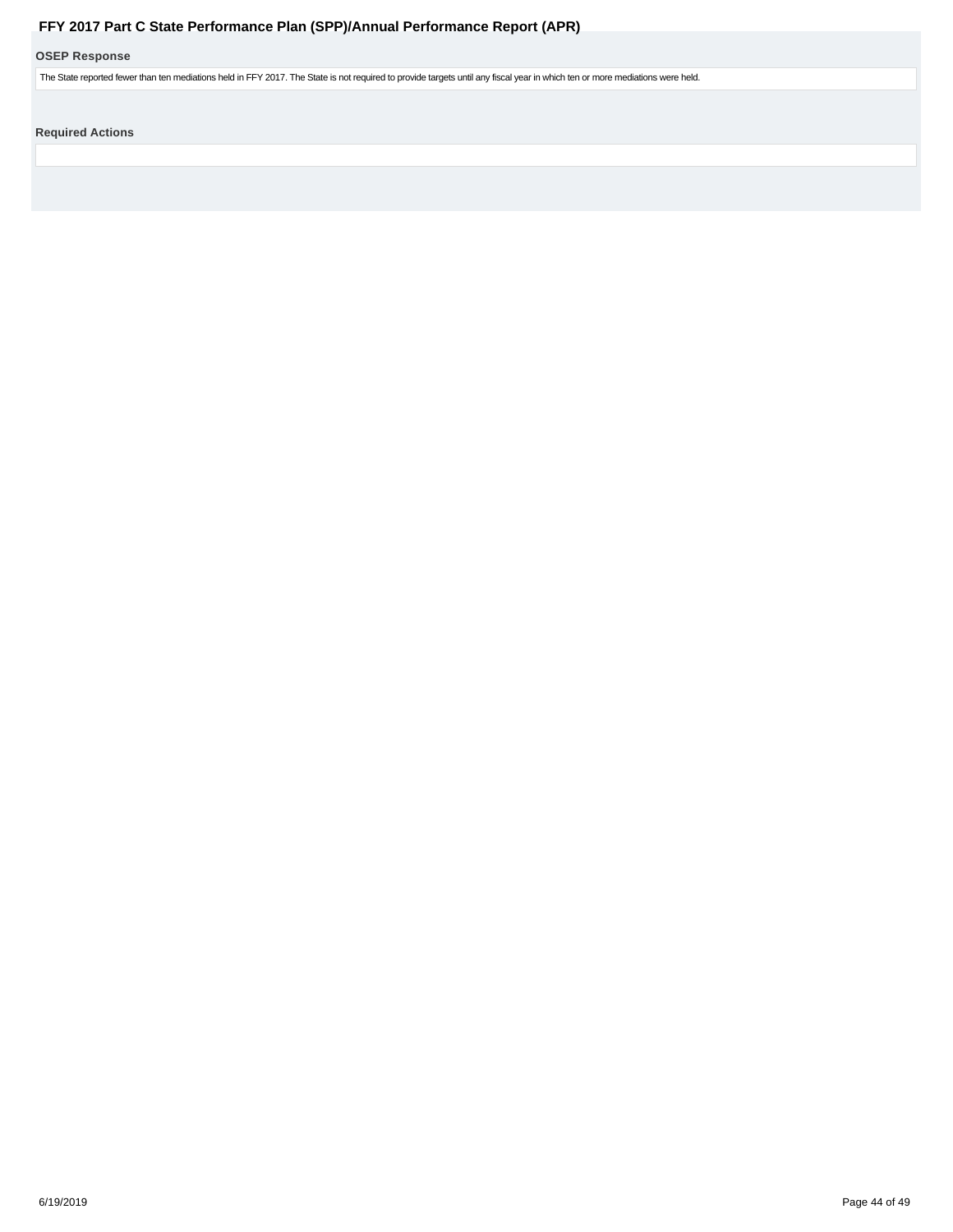### **Indicator 11: State Systemic Improvement Plan FFY 2017 Part C State Performance Plan (SPP)/Annual Performance Report (APR)**

### Monitoring Priority: General Supervision

**Results indicator: The State's SPP/APR includes a State Systemic Improvement Plan (SSIP) that meets the requirements set forth for this indicator.**

| <b>Reported Data</b>                                                       |        |        |        |        |        |
|----------------------------------------------------------------------------|--------|--------|--------|--------|--------|
| Baseline Data: 2013                                                        |        |        |        |        |        |
| <b>FFY</b>                                                                 | 2013   | 2014   | 2015   | 2016   | 2017   |
| Target                                                                     |        | 38.15% | 39.85% | 41.55% | 43.25% |
| Data                                                                       | 38.15% | 39.87% | 39.63% | 43.34% | 39.17% |
| Key: Gray - Data Prior to Baseline Yellow - Baseline<br>Blue - Data Update |        |        |        |        |        |
|                                                                            |        |        |        |        |        |

### **FFY 2018 Target**

| EEV    | 2018   |
|--------|--------|
| Target | 45.00% |
|        | Key:   |

### **Description of Measure**

The State Identified Measureable Result (SIMR) is to substantially increase the rate of children's growth in their development of positive social emotional skills by the time they exit the program as defined by Indicator 3A Summary Statement 1.

The NJEIS uses the Battelle Developmental Inventory 2nd edition (BDI) to report child outcomes in Indicator 3. Each referred child is evaluated using the BDI. For each eligible child, the BDI serves as their baseline measurement for child outcome reporting and upon exit from the program children are evaluated again using the BDI. This provides a pre-post measure for determining the child's progress category for each child in each of the three child outcome measures. Children must participate in the NJEIS for at least six (6) months for their data to be included in the Indicator 3 report.

### **Targets: Description of Stakeholder Input** - Please see the Stakeholder Involvement section of the introduction.

**Enter additional information about stakeholder involvement** 

### **Overview**

The completed SSIP for Indicator 11 will be added on or before April 1, 2019

### **Data Analysis**

A description of how the State identified and analyzed key data, including data from SPP/APR indicators, 618 data collections, and other available data as applicable, to: (1) select the State-identified Measurable Result(s Infants and Toddlers with Disabilities and their Families, and (2) identify root causes contributing to low performance. The description must include information about how the data were disaggregated by multiple variables EIS program and/or EIS provider, geographic region, race/ethnicity, socioeconomic status, gender, etc.) As part of its data analysis, the State should also consider compliance data and whether those data present potential barriers to improvement. In addition, if the State identifies any concerns about the quality of the data, the description must include how the State will address these concerns. Finally, if additional data are needed, the should include the methods and timelines to collect and analyze the additional data.

See Complete SSIP as attached April 1, 2019

### **Analysis of State Infrastructure to Support Improvement and Build Capacity**

A description of how the State analyzed the capacity of its current tirfrastructure to support improvement and build capacity in EIS programs and/or EIS providers to implement, scale up, and sustain the use of evidence-bas practices to improve results for infants and toddlers with disabilities and their families. State systems that make up its infrastructure include, at a minimum: governance, fiscal, quality standards, professional developme technical assistance, and accountability/monitoring. The description must include current strengths of the systems, the extent the systems are coordinated, and areas for improvement of functioning within and across the sys The State must also identify current State-level improvement plans and other early learning initiatives, such as Race to the Top-Early Learning Challenge and the Home Visiting program and describe the extent that these new initiatives are aligned, and how they are, or could be, integrated with, the SSIP. Finally, the State should identify representatives (e.g., offices, agencies, positions, individuals, and other stakeholders) that were invo developing Phase I of the SSIP and that will be involved in developing and implementing Phase II of the SSIP.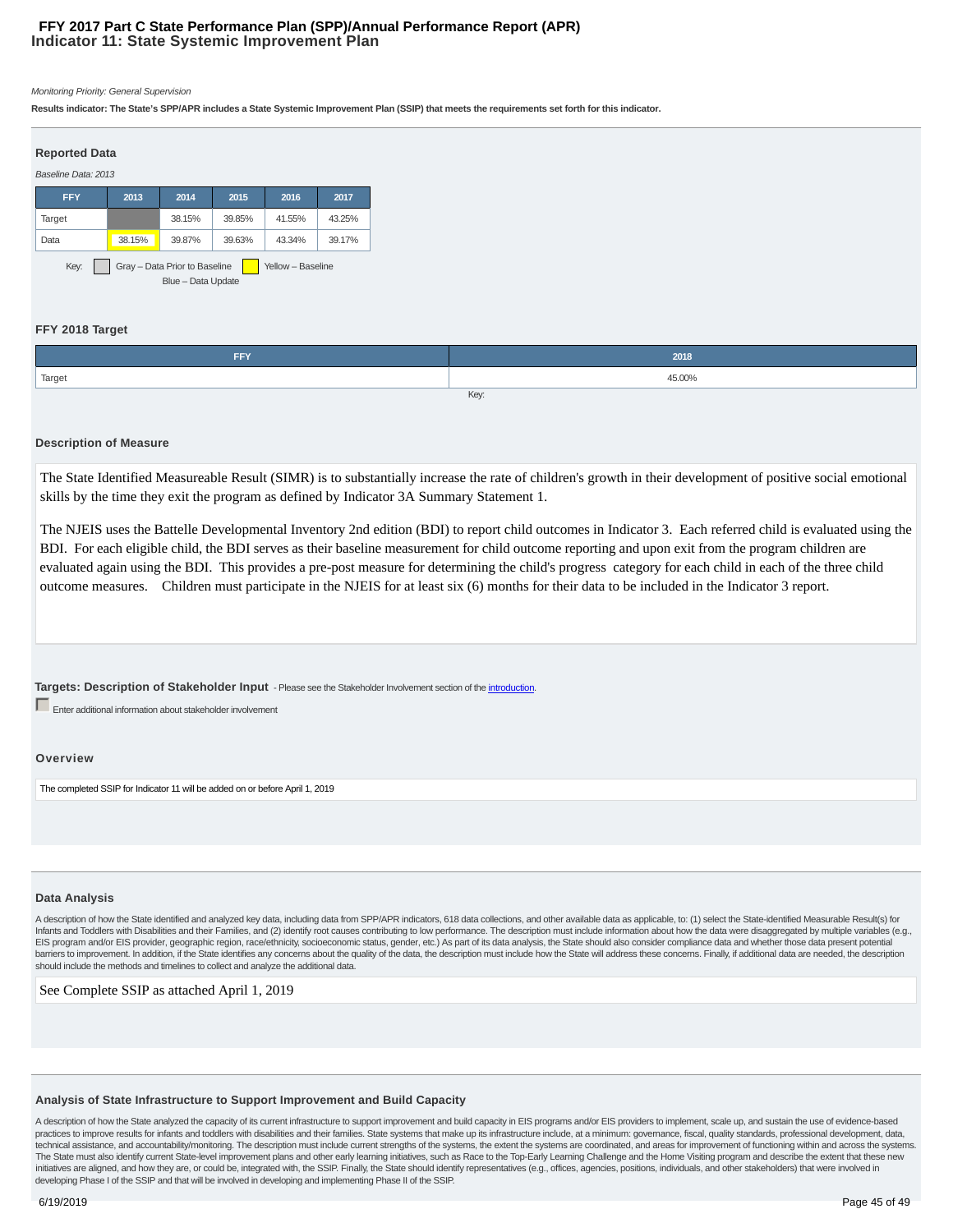See Complete SSIP as attached.

### **State-identified Measurable Result(s) for Infants and Toddlers with Disabilities and Their Families**

A statement of the result(s) the State intends to achieve through the implementation of the SSIP. The State-identified Measurable Result(s) for Infants and Toddlers with Disabilities and their Families must be aligned to a SPP/APR indicator or a component of an SPP/APR indicator. The State-identified Measurable Result(s) for Infants and Toddlers with Disabilities and their Families must be clearly based on the Data and State Infrastructure Analyses and must be a child- or family-level outcome in contrast to a process outcome. The State may select a single result (e.g., increase the rate of growth in infants and toddlers demonstrating positive social-emotiona skills) or a cluster of related results (e.g., increase the percentage reported under child outcome B under Indicator 3 of the SPP/APR (knowledge and skills) and increase the percentage trend reported for families under Indicator 4 (helping their child develop and learn)).

Statement

### The SIMR for NJEIS is:

The New Jersey Early Intervention System will substantially increase the rate of children's growth in their development of positive social emotional skills by the time thy exit the program, as defined by the targets established for Indicator 3A, Summary Statement 1 in each of the years FFY 201-FFY2018.

### See Complete SSIP as attached.

Description

See Complete SSIP as attached.

### **Selection of Coherent Improvement Strategies**

An explanation of how the improvement strategies were selected, and why they are sound, logical and aligned, and will lead to a measurable improvement in the State-identified Measurable Result(s) for Infants and Toddlers w Disabilities and their Families. The improvement strategies should include the strategies, identified through the Data and State Infrastructure Analyses, that are needed to improve the State infrastructure and to support EIS program and/or EIS provider implementation of evidence-based practices to improve the State-identified result(s) for infants and toddlers with disabilities and their families. The State must describe how implementation of improvement strategies will address identified root causes for low performance and ultimately build EIS program and/or EIS provider capacity to achieve the State-identified Measurable Result(s) for Infants and Toddlers with Disabilities and their Families.

See Complete SSIP as attached.

### **Theory of Action**

A graphic illustration that shows the rationale of how implementing the coherent set of improvement strategies selected will increase the State's capacity to lead meaningful change in EIS programs and/or EIS providers, and achieve improvement in the State-identified Measurable Result(s) for Infants and Toddlers with Disabilities and their Families.

**Submitted Theory of Action: No Theory of Action Submitted** 

**Provide a description of the provided graphic illustration (optional)** 

### **Infrastructure Development**

(a) Specify improvements that will be made to the State infrastructure to better support EIS programs and providers to implement and scale up EBPs to improve results for infants and toddlers with disabilities and their fam (b) Identify the steps the State will take to further align and leverage current improvement plans and other early learning initiatives and programs in the State, including Race to the Top-Early Learning Challenge, Home Vi Program, Early Head Start and others which impact infants and toddlers with disabilities and their families.

(c) Identify who will be in charge of implementing the changes to infrastructure, resources needed, expected outcomes, and timelines for completing improvement efforts.

(d) Specify how the State will involve multiple offices within the State Lead Agency, as well as other State agencies and stakeholders in the improvement of its infrastructure.

See complete SSIP as attached.

### **Support for EIS programs and providers Implementation of Evidence-Based Practices**

(a) Specify how the State will support EIS providers in implementing the evidence-based practices that will result in changes in Lead Agency, EIS program, and EIS provider practices to achieve the SIMR(s) for infants and toddlers with disabilities and their families.

(b) Identify steps and specific activities needed to implement the coherent improvement strategies, including communication strategies and stakeholder involvement; how identified barriers will be addressed; who will be in of implementing; how the activities will be implemented with fidelity; the resources that will be used to implement them; and timelines for completion.

(c) Specify how the State will involve multiple offices within the Lead Agency (and other State agencies such as the SEA) to support EIS providers in scaling up and sustaining the implementation of the evidence-based pract once they have been implemented with fidelity.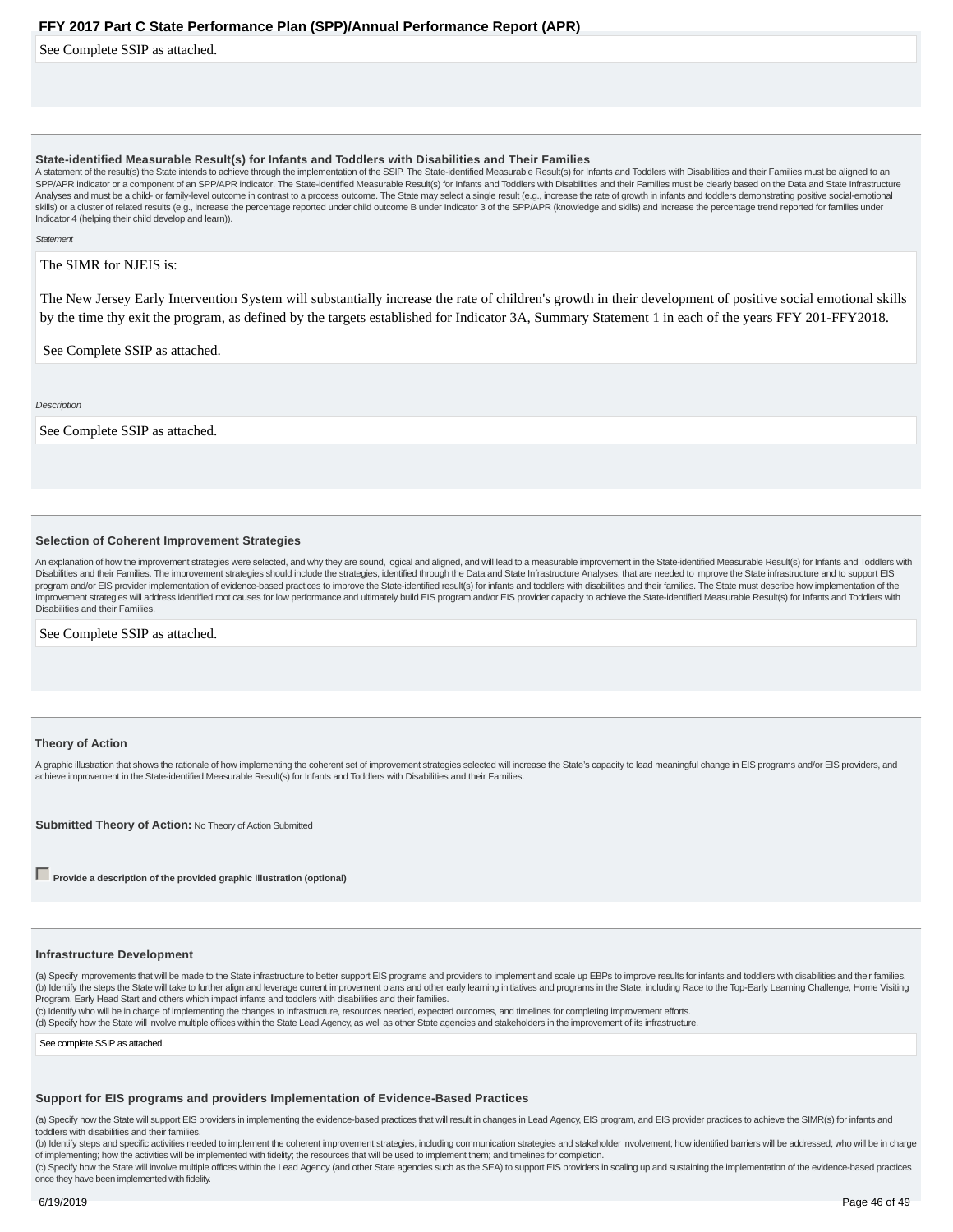See complete SSIP as attached

### **Evaluation**

(a) Specify how the evaluation is aligned to the theory of action and other components of the SSIP and the extent to which it includes short-term and long-term objectives to measure implementation of the SSIP and its impac achieving measurable improvement in SIMR(s) for infants and toddlers with disabilities and their families.

(b) Specify how the evaluation includes stakeholders and how information from the evaluation will be disseminated to stakeholders.

(c) Specify the methods that the State will use to collect and analyze data to evaluate implementation and outcomes of the SSIP and the progress toward achieving intended improvements in the SIMR(s).

(d) Specify how the State will use the evaluation data to examine the effectiveness of the implementation; assess the State's progress toward achieving intended improvements; and to make modifications to the SSIP as necess

See complete SSIP as attached

### **Technical Assistance and Support**

Describe the support the State needs to develop and implement an effective SSIP. Areas to consider include: Infrastructure development; Support for EIS programs and providers implementation of EBP; Evaluation; and Stakeholder involvement in Phase II.

See complete SSIP as attached

### **Phase III submissions should include:**

• Data-based justifications for any changes in implementation activities.

- Data to support that the State is on the right path, if no adjustments are being proposed.
- Descriptions of how stakeholders have been involved, including in decision-making.

### **A. Summary of Phase 3**

1. Theory of action or logic model for the SSIP, including the SiMR.

2. The coherent improvement strategies or principle activities employed during the year, including infrastructure improvement strategies.

3. The specific evidence-based practices that have been implemented to date.

4. Brief overview of the year's evaluation activities, measures, and outcomes. 5. Highlights of changes to implementation and improvement strategies.

See Complete SSIP as attached

### **B. Progress in Implementing the SSIP**

1. Description of the State's SSIP implementation progress: (a) Description of extent to which the State has carried out its planned activities with fidelity—what has been accomplished, what milestones have been met, and whether the intended timeline has been followed and (b) Intended outputs that have been accomplished as a result of the implementation activities 2. Stakeholder involvement in SSIP implementation: (a) How stakeholders have been informed of the ongoing implementation of the SSIP and (b) How stakeholders have had a voice and been involved in decision-making regarding the ongoing implementation of the SSIP.

See Complete SSIP as attached

### **C. Data on Implementation and Outcomes**

1. How the State monitored and measured outputs to assess the effectiveness of the implementation plan: (a) How evaluation measures align with the theory of action, (b) Data sources for each key measure, (c) Description of baseline data for key measures, (d) Data collection procedures and associated timelines, (e) [If applicable] Sampling procedures, (f) [If appropriate] Planned data comparisons, and (g) How data management and data analysis procedures allow for assessment of progress toward achieving intended improvements

2. How the State has demonstrated progress and made modifications to the SSIP as necessary: (a) How the State has reviewed key data that provide evidence regarding progress toward achieving intended improvements to infrastructure and the SiMR, (b) Evidence of change to baseline data for key measures, (c) How data support changes that have been made to implementation and improvement strategies, (d) How data are informing next steps in the SSIP implementation, and (e) How data support planned modifications to intended outcomes (including the SIMR)—rationale or justification for the changes or how data support that the SSIP is on the right path 3. Stakeholder involvement in the SSIP evaluation: (a) How stakeholders have been informed of the ongoing evaluation of the SSIP and (b) How stakeholders have had a voice and been involved in decision-making regarding the ongoing evaluation of the SSIP

See Complete SSIP as attached

### **D. Data Quality Issues: Data limitations that affected reports of progress in implementing the SSIP and achieving the SIMR**

1. Concern or limitations related to the quality or quantity of the data used to report progress or results

2. Implications for assessing progress or results 3. Plans for improving data quality

See Complete SSIP as attached

### **E. Progress Toward Achieving Intended Improvements**

1. Infrastructure changes that support SSIP initiatives, including how system changes support achievement of the SiMR, sustainability, and scale-up

2. Evidence that SSIP's evidence-based practices are being carried out with fidelity and having the desired effects

3. Outcomes regarding progress toward short-term and long-term objectives that are necessary steps toward achieving the SIMR

4. Measurable improvements in the SIMR in relation to targets

See Complete SSIP as attached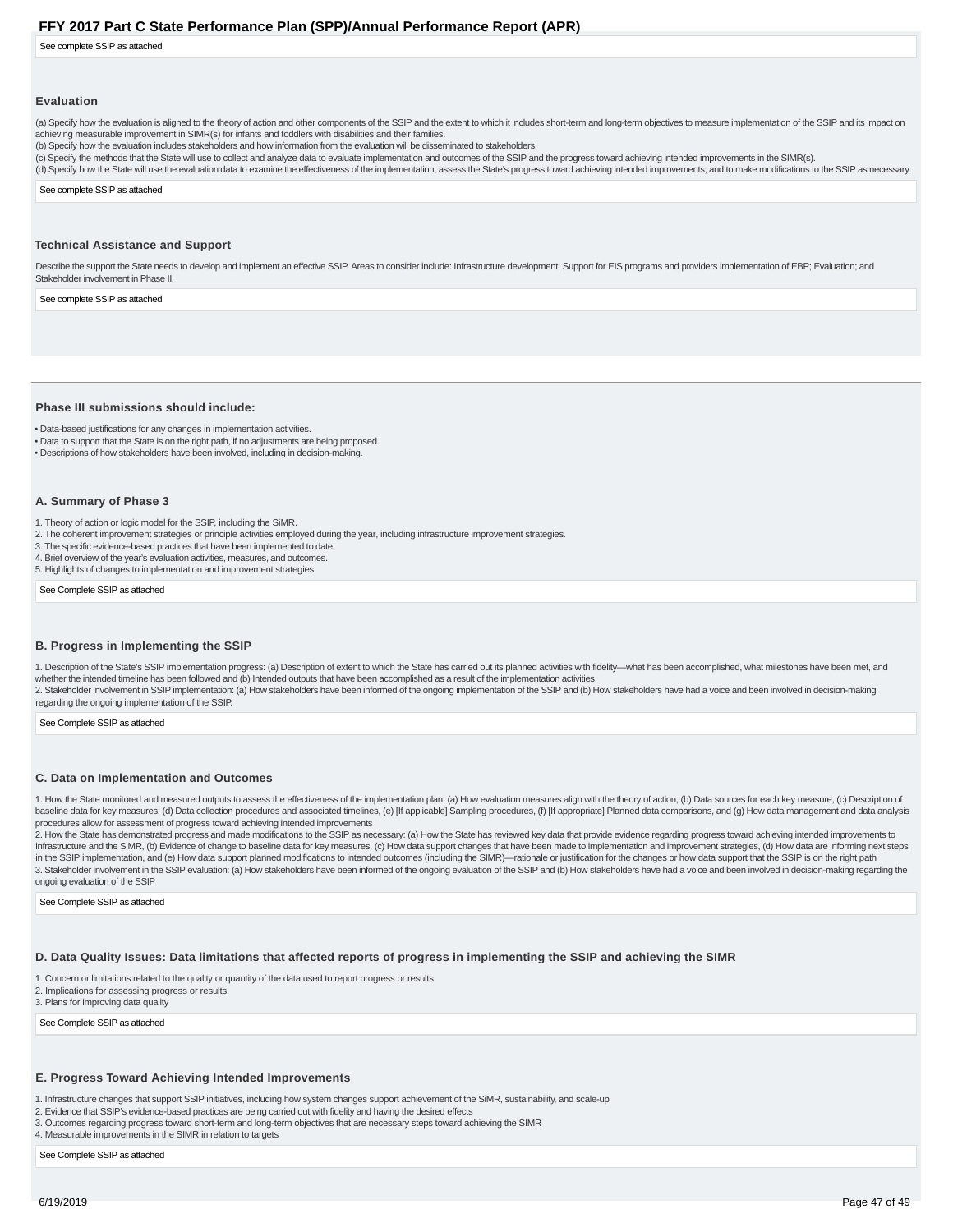# <span id="page-47-0"></span>**FFY 2017 Part C State Performance Plan (SPP)/Annual Performance Report (APR)**<br> **R.** Plans for Next Year<br>
1. Additional activities to be implemented next year, with timeline<br>
2. Planned evaluation activities inducting data

**F. Plans for Next Year**

1. Additional activities to be implemented next year, with timeline<br>2. Planned evaluation activities including data collection, measures, and expected outcomes<br>3. Anticipated barriers and steps to address those barriers<br>4.

See Complete SSIP as attached

**OSEP Response**